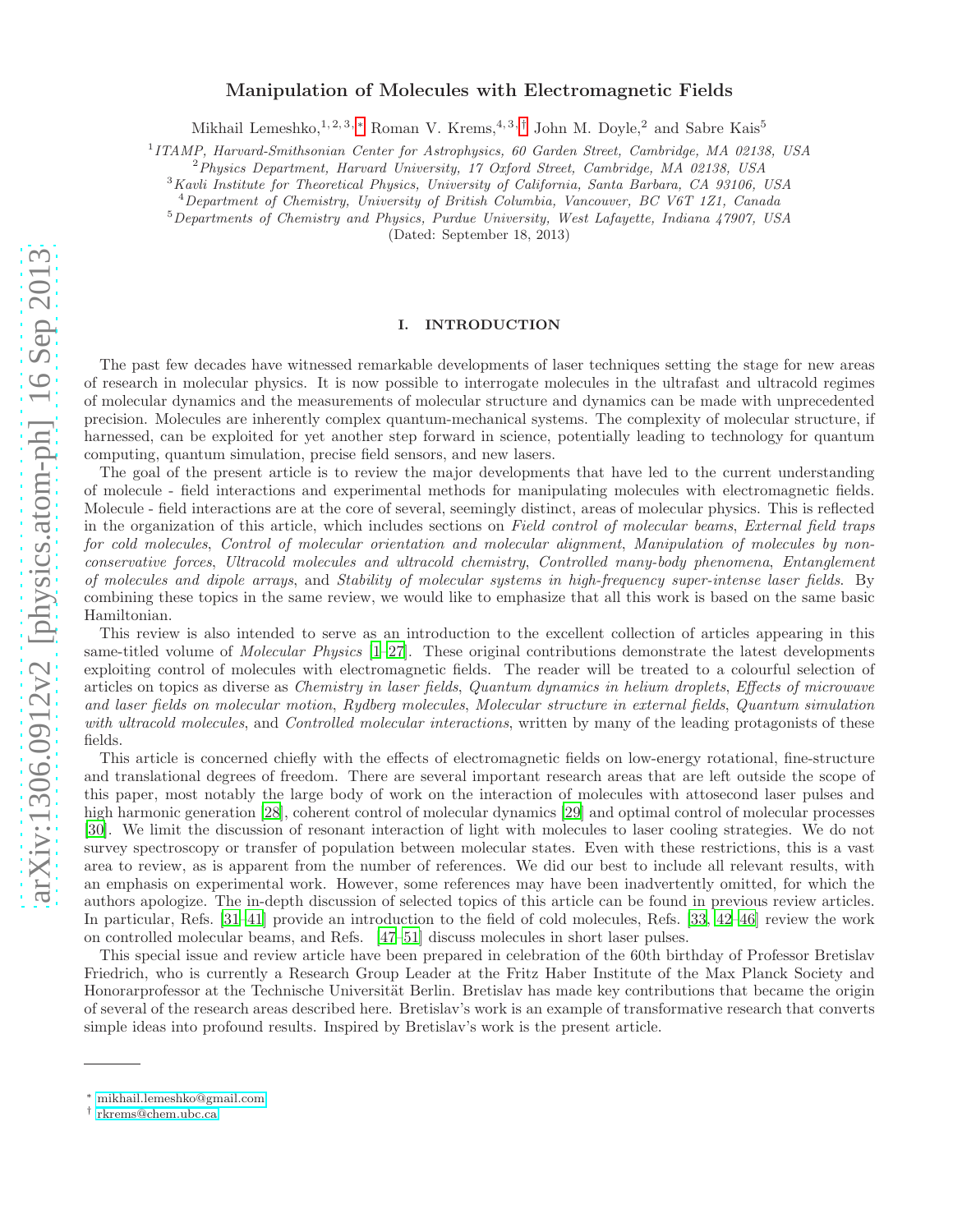# II. MOLECULES IN FIELDS

### A. Individual molecules

Unlike atoms, molecules possess the vibrational and rotational degrees of freedom, with characteristic energy scales  $\sim$ 100 MHz – 100 THz. Electronic excitations in molecules usually correspond to optical transition frequencies (10<sup>14</sup> –  $10^{15}$  Hz), vibrational excitations to the infrared region  $(10^{13} - 10^{14}$  Hz), and rotational excitations to the microwave region  $(10^9 - 10^{11}$  Hz). In addition to the spin-orbit and hyperfine interactions, intrinsic to any atomic or molecular system, the rotational motion of molecules gives rise to new perturbations, such as Λ-doubling, which generates closely spaced energy levels with characteristic excitation frequencies < 100 MHz [\[52\]](#page-23-5). The eigenstates of a molecular Hamiltonian can be generally expanded in products of the electronic, vibrational and rotational states dressed by the electron and nuclear spin states. The interactions of the electrons and nuclei with the static and far-off-resonant optical fields used in experiments give rise to matrix elements with magnitudes ≤ 100 GHz. Except in special cases, these interactions are unlikely to perturb the electronic and vibrational structure of molecules. On the other hand, the rotational, fine and hyperfine structure can be strongly altered by an applied field. In this section, we summarize general considerations at the core of the analysis of molecular structure in dc and non-resonant ac fields. Sec. [VI](#page-13-0) discusses the effects of resonant and nearly resonant optical fields on molecular energy levels.

In the absence of external fields, the molecular energy levels can be labeled by four quantum numbers, corresponding to the eigenvalues of four commuting operators: the Hamiltonian, the square of the total angular momentum  $J^2$ , the Z-component of  $J$  and the parity operator, in addition to other (almost) good quantum numbers, if any. The presence of an axially symmetric external field perturbs the isotropy of space, which leads to couplings between states of different J. The operators describing field-induced interactions can be expressed in terms of rank−1 spherical tensors, leading to selection rules  $|\Delta J| = 0$ , 1 for couplings in first order and  $|\Delta J| = 0$ , 2 for couplings in second order. Since the rotation about the field axis leaves the system invariant, the projection  $M$  of the total angular momentum on the field direction remains a good quantum number. This quantum number is no longer good if two non-parallel fields are applied.

Maxwell's equations define the magnetic **B** and electric **E** fields in terms of the vector **A** and scalar  $\varphi$  potentials as follows

$$
B = \nabla \times A \tag{1}
$$

$$
E = \nabla \varphi - \frac{\partial A}{\partial t}.
$$
\n<sup>(2)</sup>

This shows that  $E$  is a vector, whereas  $B$  is a pseudovector. As a result, electric-field-induced interactions must couple states of different parity, while interactions induced by the magnetic field must conserve parity. It should also be noted that, for an electromagnetic wave, the magnitudes of the magnetic and electric fields are related as  $E = Bc$ , where c is the speed of light. This implies that it is much easier to perturb the molecular energy levels by an electric field than by a magnetic one.

The effect of a dc electric field on the molecular structure is determined by the matrix elements of the operator

$$
V_E = -\mu \cdot \mathbf{E},\tag{3}
$$

where  $\mu = \sum_n q_n \mathbf{r}_n$ , the vectors  $\mathbf{r}_n$  give the positions of charges  $q_n$  and the sum extends over both the electrons and the nuclei in the molecule. For molecules in a particular electronic and vibrational state, it is convenient to define the permanent dipole operator  $\mathbf{d} = \langle \psi | \mathbf{\mu} | \psi \rangle$ , where  $|\psi \rangle$  is a product of the electronic and vibrational states. This vector operator depends on the angles that specify the orientation of the molecule's symmetry axis in a space-fixed coordinate frame. In the ground electronic state, the magnitude of d ranges from zero for nonpolar molecules to  $\sim 10$ Debye for strongly polar molecules.

The interaction of a molecule with an electric field can be characterized by a dimensionless parameter  $\eta = dE/\Delta_{\pm}$ , which gives the ratio of the Stark energy to the splitting of the opposite parity levels  $\Delta_{\pm}$  at zero field. For example, for closed-shell linear molecules,  $\Delta_{\pm}$  is determined by the rotational constant  $B_e$ , while for symmetric top molecules or open-shell molecules in a  $\Pi$  electronic state  $\Delta_{\pm}$  is given by the value of the  $\Lambda$ -splitting. The Stark shifts of the molecular energy levels are approximately quadratic functions of the electric field magnitude when  $\eta \ll 1$  and linear when  $\eta \gg 1$ .

In the case of a linear rigid rotor, an electric field creates a coherent superposition of the rotational states

<span id="page-1-0"></span>
$$
|\tilde{J}M\rangle = \sum_{J} c_{J}^{\tilde{J}M} |JM\rangle. \tag{4}
$$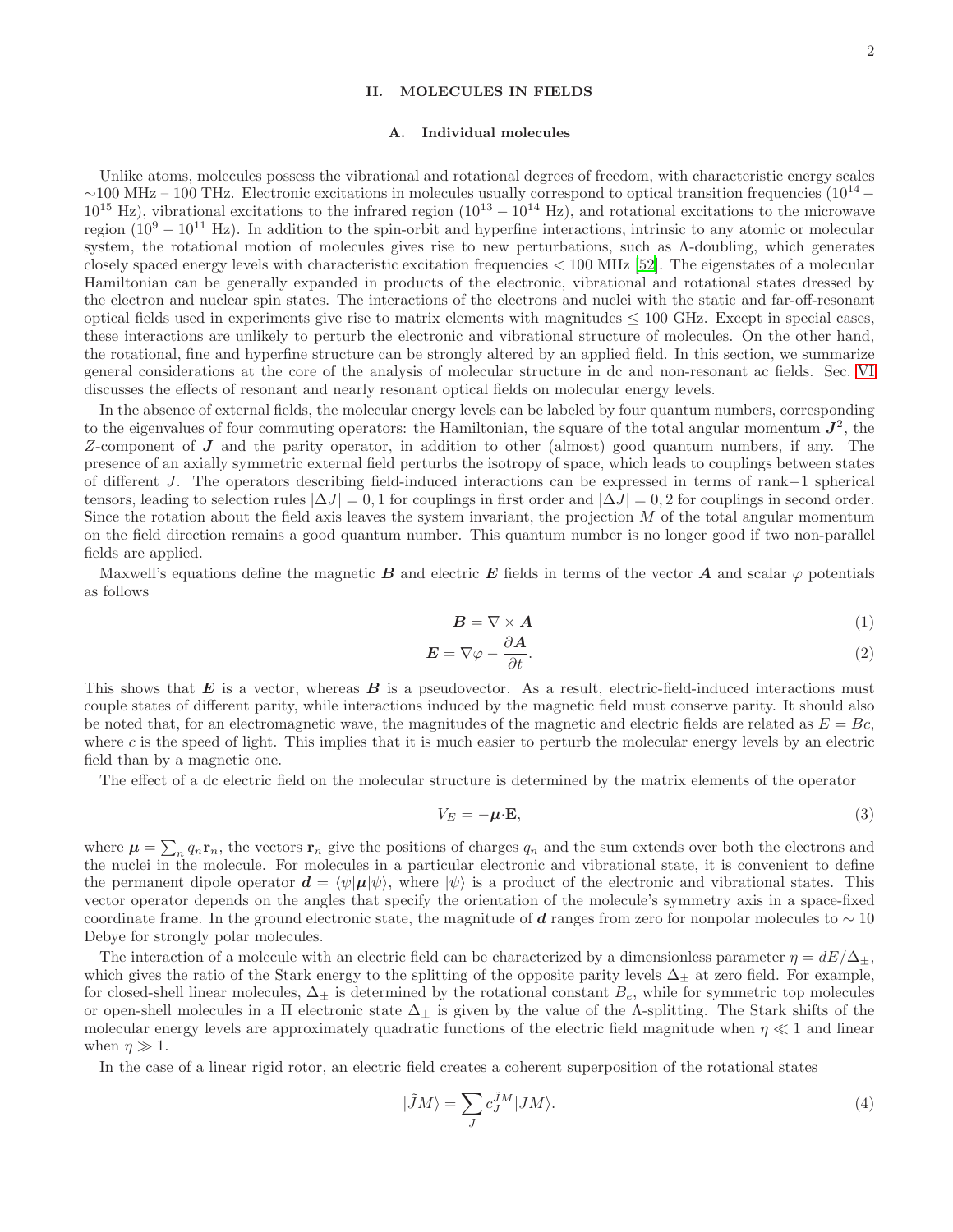While  $J$  is not a good quantum number, it is often possible to introduce an adiabatic label,  $J$ , such that the hybrid state  $|JM\rangle \rightarrow |JM\rangle$  when the electric field magnitude  $E \rightarrow 0$ . The degree of molecular orientation in the laboratory frame is given by the expectation value of the orientation cosine,  $\langle \cos \theta \rangle_{\tilde{J}M} = \langle \tilde{J}M | \cos \theta | \tilde{J}M \rangle$ , which corresponds to the expectation value of the electric dipole moment in the space-fixed frame,  $\langle d \rangle_{\tilde{J}M} = d\langle \cos \theta \rangle_{\tilde{J}M}$ . Note that at any finite value of the electric field, the molecular orientation is confined to a finite range of angles, e.g. at a relatively strong field value of 100 kV/cm the axis of a NaK molecule  $(d = 2.7 \text{ Debye}, B_e = 0.091 \text{ cm}^{-1})$  keeps librating with the amplitude  $\pm 25^\circ$ . According to the uncertainty principle, in order to achieve a perfect orientation,  $\langle \cos \theta \rangle = 1$ , one would need to hybridize an infinite number of the angular momentum states.

A force acting on a molecule in an electric field is given by the negative gradient of the Stark energy,  $W_{Stark}$ ,

$$
\mathbf{F} = -\nabla W_{\text{Stark}}(E) \tag{5}
$$

This can be used to confine molecular ensembles in external field traps and manipulate (accelerate, decelerate or deflect) molecular beams. The ground state of a molecule in an external field is always high-field seeking. Since creating a local maximum of a dc field is forbidden by the Earnshaw theorem [\[53,](#page-23-6) [54\]](#page-23-7), trapping and decelerating high-fieldseeking molecules presents a challenge. A number of techniques such as Alternating-Gradient Stark Deceleration [\[55](#page-23-8)– [62\]](#page-23-9), ac electric trapping [\[63](#page-23-10)[–66\]](#page-23-11), and and optical deceleration and trapping [\[67](#page-23-12)[–71\]](#page-23-13) have been developed to deal with this problem, as discussed in Sec. [III.](#page-4-0) Due to a high density of states, all states of complex polyatomic molecules are high-field seeking. Trapping weak-field-seekers in a field minimum is more feasible, but leads to a number of issues such as collision-induced relaxation resulting in trap loss, as discussed in Section [IV.](#page-6-0)

Molecules with partially filled electronic shells exhibit the Zeeman effect. A magnetic field interacts with the electronic spin and orbital angular momenta, which, if coupled to the molecular axis, results in molecular alignment. Since the magnetic-field operator couples states of the same parity, molecules in a magnetic field are aligned, but not oriented. Semiclassically this can be thought of as a linear combination of magnetic moment projections in both directions along the molecular axis.

The Zeeman interaction operator can be generally written as [\[72\]](#page-23-14)

$$
V_m = (g_L \Lambda + g_S \Sigma) \frac{M \Omega \mu_B B}{J(J+1)},\tag{6}
$$

where  $g_L = 1$  and  $g_S \approx 2$  are the orbital and spin gyromagnetic ratios,  $\mu_B$  is the Bohr magneton, B is the magnetic field magnitude, M is the projection of the total angular momentum **J** on the laboratory Z-axis,  $\Lambda$  and  $\Sigma$  are the projections of the electron orbital and spin angular momenta onto the molecular axis, and  $\Omega = \Lambda + \Sigma$ . While a magnetic field hybridizes states of the same parity, it may bring states of opposite parity close together. When this happens, the dynamical properties of molecules, such as molecular orientation [\[73,](#page-23-15) [74\]](#page-23-16) and collision dynamics [\[75](#page-23-17)[–84\]](#page-23-18), become very sensitive to external electric fields.

The action of a far-detuned optical field on molecular rotational states was first considered by Zon and Katsnelson [\[85\]](#page-23-19), and independently by Friedrich and Herschbach [\[67,](#page-23-12) [86,](#page-23-20) [87\]](#page-23-21). In a far-off-resonant radiative field of intensity I, the rotational levels of a molecule undergo a dynamic Stark shift, as given by the Hamiltonian [\[88\]](#page-23-22)

<span id="page-2-0"></span>
$$
H = B\mathbf{J}^2 - g(t)\frac{I}{2c\varepsilon_0}e_j e_l^* \alpha_{jl}^{\text{lab}}(\omega),\tag{7}
$$

where  $e_j$  and  $e_l$  are the polarizations of incoming and outgoing photons,  $\alpha_{jl}^{\text{lab}}(\omega)$  is the dynamic (frequency-dependent) polarizability in the laboratory frame, and  $g(t)$  gives the time-profile of the pulse. We note that higher-order terms in the multipole expansion of the potential, such as second-order hyperpolarizability, pertaining to the 4th power of the field strength, are likely negligible at laser intensities below  $10^{12}$  W/cm<sup>2</sup>, see, e.g., Ref. [\[89\]](#page-23-23).

For a linear molecule the only nonzero polarizability components in the molecular frame are  $\alpha_{zz} = \alpha_{\parallel}$  and  $\alpha_{xx} =$  $\alpha_{yy} = \alpha_{\perp}$ . In the case of a linearly polarized laser field, Hamiltonian [\(7\)](#page-2-0) can be recast as (in units of  $B_e$ ):

<span id="page-2-1"></span>
$$
H = \mathbf{J}^2 - g(t)\Delta\eta(\omega)\cos^2\theta - g(t)\eta_{\perp}(\omega),\tag{8}
$$

where  $\theta$  is the angle between the molecular axis and the polarization vector of the laser field. Thus, because of the azimuthal symmetry about the field vector, the induced dipole potential involves just the polar angle  $\theta$  between the molecular axis and the polarization axis of the laser pulse. The dimensionless interaction parameter  $\Delta \eta(\omega)$  =  $\eta_{\parallel}(\omega) - \eta_{\perp}(\omega)$  with  $\eta_{\parallel,\perp}(\omega) = \alpha_{\parallel,\perp}(\omega)I/(2\varepsilon_0 cB_e)$ . We note that Eq. [\(8\)](#page-2-1) was derived in Refs. [\[67,](#page-23-12) [86\]](#page-23-20) using the semiclassical approach and the rotating wave approximation.

The polarization vector of an optical field defines an axis of cylindrical symmetry,  $Z$ . The projection,  $M$ , of the angular momentum  $J$  on  $Z$  is then a good quantum number, while  $J$  is not. However, one can again use the value of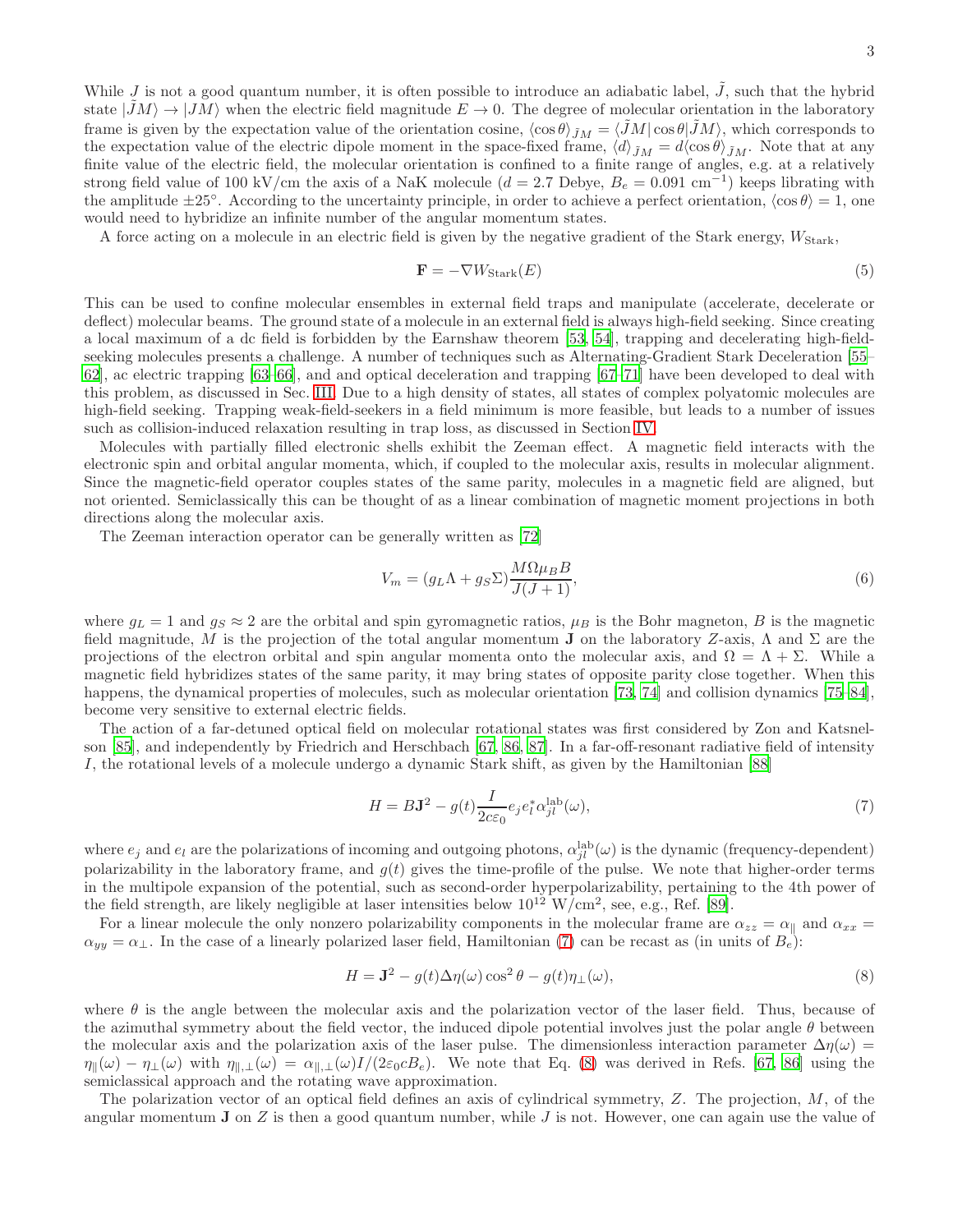J of the field-free rotational state that adiabatically correlates with the hybrid state as a label, denoted by  $\tilde{J}$ , so that  $|\tilde{J}, M; \Delta \eta \rangle \rightarrow |J, M\rangle$  for  $\Delta \eta \rightarrow 0$ . For clarity, we also label the values of  $\tilde{J}$  by the tilde, e.g. with  $\tilde{0}$  corresponding to  $\tilde{J}=0.$ 

The induced-dipole interaction [\(8\)](#page-2-1) preserves parity, hybridizing states with even or odd values of J,

$$
|\tilde{J}, M; \Delta \eta \rangle = \sum_{J} c_{J}^{\tilde{J}M} (\Delta \eta) | J M \rangle, \ \ J + \tilde{J} \text{ even}, \tag{9}
$$

and therefore aligns molecules in the laboratory frame. Aligned molecules do not possess a space-fixed dipole moment, in contrast to species oriented by an electrostatic field. We note that at the far-off-resonant wavelengths (∼1000 nm) usually employed in alignment and trapping experiments, the dynamic polarizability  $\alpha_{ij}(k)$  approaches its static limit,  $\alpha_{ij}(0)$ , for a number of molecules, e.g. CO, N<sub>2</sub>, and OCS. However, this is not the case for alkali dimers having low-lying excited  ${}^{1}\Sigma$  and  ${}^{1}\Pi$  states, such as KRb and RbCs. Virtual transitions to these states contribute to the ground-state dynamic polarizability, rendering it a few times larger than the static value [\[90,](#page-23-24) [91\]](#page-23-25).

A far-off-resonant optical field of sufficiently large intensity leads to the formation of "tunneling doublets" – closelying states of opposite parity with the same M and  $\Delta J = 1$  [\[67\]](#page-23-12). The doublet states can be mixed by extremely weak electrostatic fields, which paves the way to achieving strong molecular orientation in the laboratory frame [\[92,](#page-23-26) [93\]](#page-23-27). The energy gap between neighboring doublets increases with the field intensity, and is proportional to  $2\sqrt{\Delta\eta}$  in the strong-field limit [\[94\]](#page-23-28). As we demonstrate below, at large  $\Delta \eta$  interaction between two ground-state molecules can be described within the lowest tunneling doublet [\[95\]](#page-23-29). Detailed theory of combined action of electrostatic and laser fields with noncollinear polarizations has been elaborated in refs. [\[94,](#page-23-28) [96](#page-23-30)[–99\]](#page-24-0) for continuous-wave and pulsed laser fields.

As discussed in Section [V D,](#page-11-0) molecules can also be aligned by short laser pulses. In the nonadiabatic regime a laser pulse leads to the formation of a rotational wave packet with time-dependent coefficients,

$$
\psi(\Delta \eta(t)) = \sum_{J} c_{J}(\Delta \eta(t)) | J, M \rangle \exp\left(-\frac{iE_{J}t}{\hbar}\right)
$$
\n(10)

where  $E_J$  labels the energies of the field-free J-states. The alignment cosine,  $\langle \cos^2 \theta \rangle(t)$ , also becomes time-dependent and the molecules exhibit "revivals" – nonzero alignment after a pulse has passed. The effect of combined electrostatic field and short laser pulses was first studied by Cai et al. [\[100\]](#page-24-1), and subsequently by a number of theorists and experimentalists, see Sec. [V B.](#page-9-0)

# B. Long-range intermolecular interactions

Interactions between molecules at large intermolecular separations are particularly important for the two-body, fewbody and many-body dynamics at low temperatures. In fact, the work of many authors including Bohn and coworkers [\[101](#page-24-2)[–105\]](#page-24-3), Micheli and coworkers [\[106,](#page-24-4) [107\]](#page-24-5), Gorshkov and coworkers [\[108\]](#page-24-6), and Lemeshko and Friedrich [\[95](#page-23-29), [109\]](#page-24-7) aiming at the suppression of inelastic scattering at ultralow temperatures relies on the controllability of the longrange dipole-dipole interactions, which play the dominant role in the interaction potential between polar molecules separated by a large distance [\[110\]](#page-24-8). For non-polar molecules, the interaction potential at large intermolecular distances is usually dominated by the quadrupole-quadrupole interactions, which can also be tuned by external fields [\[111](#page-24-9)[–114\]](#page-24-10). A gas of molecules with tunable long-range interactions can be exploited to study novel many-body physics, as discussed in Section [VIII.](#page-17-0)

The analytical form of the long-range intermolecular interactions can be obtained using the multipole expansion of the electrostatic interaction between the electrons and nuclei of two molecules separated by a distance  $r$ , generally written as [\[115](#page-24-11)[–118\]](#page-24-12)

<span id="page-3-0"></span>
$$
V = \sum_{n_1, n_2 = 0}^{\infty} \sum_{\nu \lambda} (-1)^{\nu + \lambda} \frac{A_n(n_1, n_2)}{r^{n+1}} C(n_1 n_2 n; \nu \lambda \nu + \lambda) Y_{n_1 \nu} (\theta_1, \phi_1) Y_{n_2 \lambda} (\theta_2, \phi_2) Y_{n, -\nu - \lambda} (\theta, \phi), \tag{11}
$$

where

$$
A_n(n_1, n_2) = (4\pi)^{\frac{3}{2}} \frac{(-1)^{n_2}}{(2n+1)} \left( \frac{(2n+1)!}{(2n_1+1)!(2n_2+1)!} \right)^{\frac{1}{2}} Q_{n_1} Q_{n_2}, \tag{12}
$$

 $C(J_1J_2J, M_1M_2M)$  are the Clebsch-Gordan coefficients [\[119](#page-24-13), [120\]](#page-24-14),  $Q_{n_i}$  represents the  $n_i$ -th multipole moment of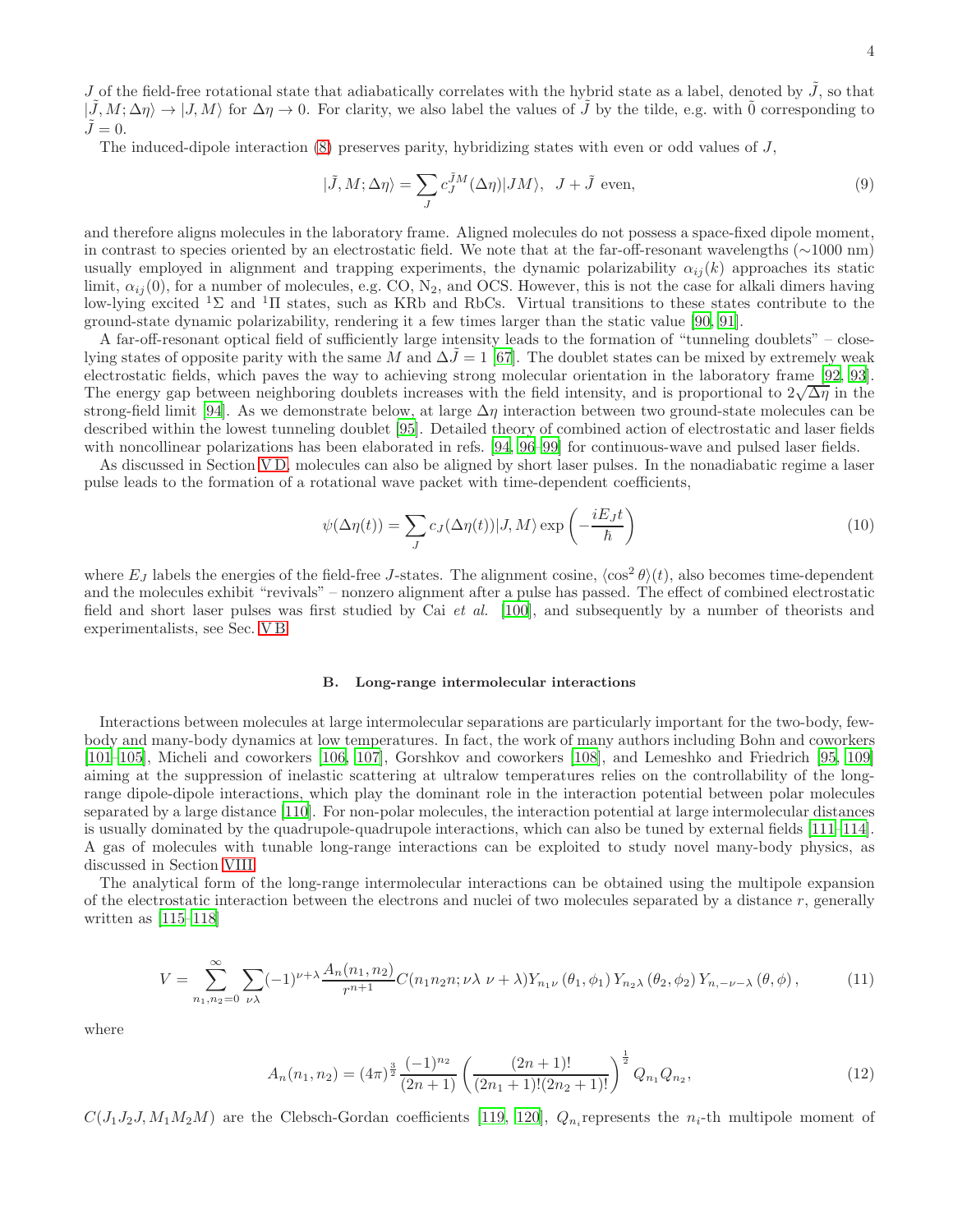5

molecule  $i$   $(i = 1, 2)$ , and  $n = n_1 + n_2$ . The angles  $(\theta_{1,2}, \phi_{1,2})$  and  $(\theta, \phi)$  give the orientation of the molecular axes and the intermolecular radius-vector in the laboratory frame, respectively. The lowest order non-zero multipole for a neutral heteronuclear diatomic molecule is the dipole moment corresponding to  $n<sub>i</sub> = 1$ . For a homonuclear diatomic molecule, it is the quadrupole moment with  $n<sub>i</sub> = 2$ . When r is large, the interaction of Eq. [\(11\)](#page-3-0) can be treated as a perturbation. The long-range interaction between neutral molecules is thus determined by the matrix elements of the operator [\(11\)](#page-3-0), which can be evaluated with high accuracy if the eigenstates of the isolated molecules are known; in this article we do not discuss retardation effects.

Eq. [\(11\)](#page-3-0) and the rules of angular momentum algebra [\[119](#page-24-13)[–122](#page-24-15)] can be used to establish the following useful results. If molecules are in states with  $J = 0$ , the diagonal long-range interaction is given by the van der Waals potential  $\sim C_6/r^6$  (plus higher order terms). For molecules in states with  $J > 1$ , the dominant contribution to the long-range potential is determined by the quadrupole-quadrupole interaction, decaying as  $\sim C_5/r^5$ . In the limit of ultracold temperatures, the effect of intermolecular potentials with the long-range van der Waals or quadrupole-quadrupole interactions can be described by the s-wave scattering length a. The scattering length determines the effective contact interaction  $(4\pi\hbar^2 a/m)\delta(\mathbf{r})$  which enters as a pseudopotential in the many-body Gross-Pitaevskii equation.

If the molecules are prepared in superpositions of different parity states, the intermolecular potential at large r is dominated by the dipole-dipole interaction. The dipole-dipole interaction decays as  $\sim 1/r^3$  and possesses an anisotropic angular dependence. The contact interaction is no longer sufficient to parametrize the system and it is necessary to introduce an anisotropic pseudopotential [\[123\]](#page-24-16). In the studies of molecular Bose-Einstein condensates, the pseudopotential is often written as a sum of the contact interaction, representing the short-range part of the interaction, and an explicit dipole-dipole interaction term derived from the multipole expansion [\[124,](#page-24-17) [125\]](#page-24-18). This is equivalent to the Born approximation and is accurate for most systems of interest.

Dipole-dipole interactions can be created (and tuned) by applying a dc electric field, which orients polar molecules in the laboratory frame, Eq. [\(4\)](#page-1-0). One can also engineer tunable dipole-dipole interactions by dressing molecules with microwave fields [\[126](#page-24-19)]. In this case, a microwave field is applied to couple the rotational states of different parity (e.g.  $J = 0$  and  $J = 1$ ). While the time average of the laboratory frame dipole moment thus created is zero, the dipole moment is non zero in the rotating frame. Since all molecules oscillate in phase, this gives rise to non-zero dipole-dipole interactions. This effect can be used to tune the magnitude and sign of the dipole-dipole interactions [\[106](#page-24-4)[–108\]](#page-24-6) and achieve the dipole blockade of microwave excitations in ensembles of polar molecules [\[126\]](#page-24-19).

It is worth noting that the term "long-range", although used in physical chemistry for any interactions at large  $r$ , needs to be redefined in the context of ultracold scattering and many-body physics of ultracold molecules. The "long-range" potentials  $V(\mathbf{r})$  correspond to a diverging integral  $\int V(\mathbf{r})d\mathbf{r}$ . In this sense, the dipole-dipole interaction is long-range in three dimensions, but short range in two and one dimensions. In the absence of screening [\[127\]](#page-24-20), in systems with long range interactions the energy per particle depends not only on the particle density, but also on the total number of particles.

# <span id="page-4-0"></span>III. FIELD CONTROL OF MOLECULAR BEAMS

The molecular beam technique was pioneered in 1911 by Dunoyer [\[128\]](#page-24-21), who demonstrated that sodium atoms travel in vacuum along straight lines and thereby confirmed one of the key assumptions of the kinetic theory of gases. Ten years later Kallmann and Reiche from the Kaiser Wilhelm Institute for Physical Chemistry and Electrochemistry in Berlin<sup>[1](#page-4-1)</sup> proposed to deflect a beam of polar molecules using an inhomogeneous electric field. The goal of the experiment was to determine whether a dipole moment is a property of individual molecules or if it arises only in the bulk due to the intermolecular interactions [\[129](#page-24-22)]. The article of Kallmann and Reiche prompted Stern to publish a proposal describing his ongoing experiment [\[130](#page-24-23)], which later became the celebrated Stern-Gerlach experiment on spatial quantization, based on deflection of an atomic beam in an inhomogeneous magnetic field [\[131\]](#page-24-24). The first experiment on electric field deflection of polar molecules was performed by Stern's graduate student Wrede several years later [\[132\]](#page-24-25).

In the following decades, control over the transverse molecular motion was achieved by developing focusing techniques for molecular beams. In 1939, Rabi proposed the molecular beam magnetic resonance method that allowed for accurate measurements of magnetic dipole moments [\[133\]](#page-24-26). In the 1950's, Bennewitz and coworkers used electric fields to focus a molecular beam onto a detector [\[134](#page-24-27)], and Townes and coworkers used an electric quadrupole to

<span id="page-4-1"></span><sup>1</sup> Now Fritz Haber Institute of the Max Planck Society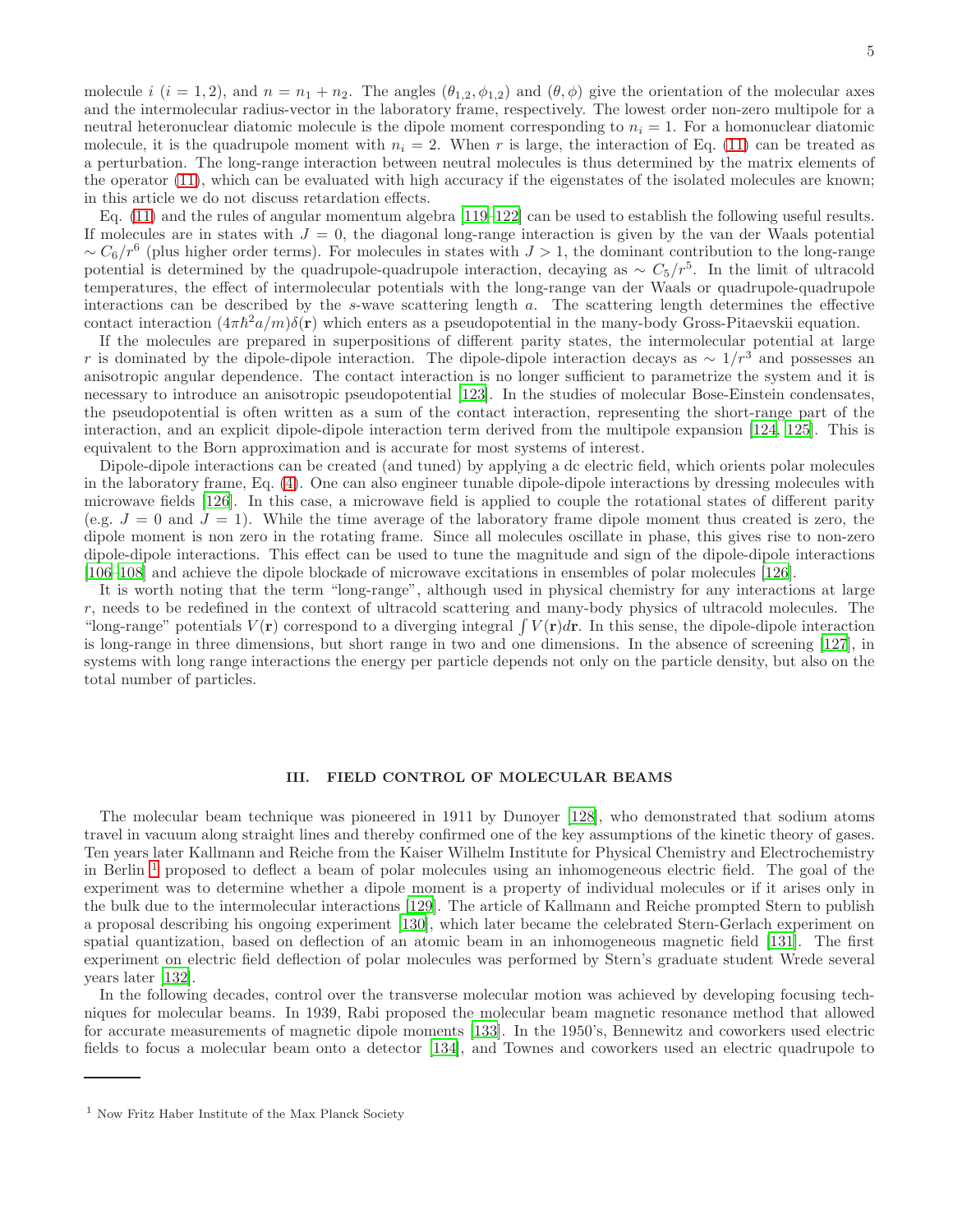focus a state-selected beam of ammonia molecules to a microwave cavity, a key ingredient of the maser [\[135,](#page-24-28) [136\]](#page-24-29). Further technological developments allowed for control of more complex species. The electrostatic deflection technique allowed to separate different stereoisomers of complex molecules [\[137\]](#page-24-30). Alternating gradient focusing technique provided a means to transversely confine high-field seeking molecules, including polyatomic species [\[55](#page-23-8)[–58,](#page-23-31) [60](#page-23-32)[–62,](#page-23-9) [138](#page-24-31)– [144\]](#page-24-32), such as benzonitrile  $(C_7H_5N)$  [\[59\]](#page-23-33), and complexes formed between benzonitrile molecules and argon atoms [\[145\]](#page-24-33). The same technique was used for the development of electric field guides for polyatomic molecules in specific rotational states [\[146\]](#page-24-34). The alternating gradient technique also allowed selective control of structural isomers of neutral molecules [\[144](#page-24-32), [147\]](#page-24-35), and spatial separation of state- and size-selected neutral clusters [\[148](#page-24-36)]. The velocity selection of molecules can be performed using a curved electrostatic guide [\[149](#page-24-37)[–153\]](#page-24-38) or a rotating nozzle [\[154,](#page-24-39) [155](#page-24-40)]. Strebel et al. demonstrated velocity selection of ammonia molecules with a rotating nozzle, followed by guiding using a charged wire [\[156\]](#page-24-41). Magnetic deflection of molecular beams has been used for state analysis and selection, see Ref. [\[157\]](#page-25-0) and references therein.

When subject to an intense laser field, molecules acquire an induced dipole moment. This opens a way to manipulate the motion of any polarizable molecules, not just of polar ones, by modulating the intensity of an applied laser field. Stapelfeldt et al. [\[158\]](#page-25-1) demonstrated the deflection of a molecular beam by a gradient of an intense laser field. Optical deflection of  $I_2$  and  $CS_2$  molecules was also demonstrated by Sakai *et al.* [\[159\]](#page-25-2). Purcell and Barker measured the effect of molecular alignment on the optical dipole force acting on molecules, and proposed to use molecular axis polarization to control the translational motion [\[160\]](#page-25-3). Zhao *et al.* demonstrated a cylindrical lens for molecules formed by a nanosecond laser pulse [\[161](#page-25-4)] and a laser-formed "molecular prism" that allowed them to separate a mixture of benzene and nitric oxide [\[162](#page-25-5)]. The prism was also used to separate benzene and carbon disulfide molecules [\[163\]](#page-25-6). Averbukh et al. proposed and experimentally demonstrated spatial separation of molecular isotopes using nonadiabatic excitation of vibrational wavepackets [\[164,](#page-25-7) [165\]](#page-25-8). The effects of laser-induced pre-alignment on the Stern-Gerlach deflection of paramagnetic molecules by an inhomogeneous static magnetic field were studied in Ref. [\[166\]](#page-25-9). It was theoretically shown that using strong femtosecond laser pulses one can efficiently control molecular deflection in inhomogeneous laser fields [\[167\]](#page-25-10). Gershnabel and Averbukh investigated deflection of rotating rigid rotor and symmetric top molecules in inhomogeneous optical and static electric fields and discussed possible applications for molecular optics [\[166](#page-25-9), [168](#page-25-11)[–170\]](#page-25-12). Two experiments investigated the effect of microwave fields on molecules in a molecular beam [\[171,](#page-25-13) [172](#page-25-14)], opening the prospect for manipulation of molecular beams with low-frequency ac fields. Quantum state dependent deflection of OCS molecules and characterization of the resulting single-state molecular beam by impulsive alignment was recently demonstrated by Nielsen et al. [\[173](#page-25-15)].

Although experiments on controlling the transverse motion of molecular beams date back to the work of Stern and Gerlach, control of the longitudinal motion remained a challenge until very recently. Electric field deceleration of neutral molecules was first attempted by John King at the Massachusetts Institute of Technology to produce a slow beam of ammonia in order to obtain a maser with an ultranarrow linewidth. At the University of Chicago, Lennard Wharton constructed an 11-m-long molecular beam machine for the acceleration of LiF molecules in highfield-seeking states from 0.2 to 2.0 eV, aiming to produce high-energy molecular beams for reactive scattering studies. Unfortunately, both of these experiments were unsuccessful and were discontinued [\[55,](#page-23-8) [174\]](#page-25-16). Only in 1999, Meijer and coworkers demonstrated that the longitudinal motion of molecules can be controlled by the 'Stark decelerator' – they slowed a beam of metastable CO molecules from 225 m/s down to 98 m/s [\[175\]](#page-25-17). Soon thereafter, Gould and coworkers presented a proof-of-principle experiment demonstrating the slowing of a beam of Cs atoms [\[176](#page-25-18)].

In a Stark decelerator, an array of electrodes creates an inhomogeneous electric field with periodic minima and maxima of the field strength. Polar molecules travelling in this electric field potential lose kinetic energy, when climbing the potential hills, and gain kinetic energy, when going down the hills. To prevent kinetic energy gain, the electric field is temporally modulated so that the molecules most often travel against the gradient of the electric field potential. To obtain full insight into the dynamics of this process, the group of Meijer studied the phase stability of the Stark decelerator [\[177](#page-25-19)[–181\]](#page-25-20), the group of Friedrich developed analytic models of the acceleration and deceleration dynamics [\[181,](#page-25-20) [182](#page-25-21)], and Sawyer et al. provided a detailed study of the Stark deceleration efficiency [\[183\]](#page-25-22). After Stark deceleration was demonstrated for metastable CO  $(a^{3} \Pi)$  molecules [\[175](#page-25-17)], it was applied to a number of other molecules, including  $^{14,15}ND_3$  [\[184,](#page-25-23) [185\]](#page-25-24), NH<sub>3</sub> [\[178\]](#page-25-25), OH [\[186](#page-25-26)[–190\]](#page-25-27), OD [\[191\]](#page-25-28), NH  $(a^1\Delta)$  [\[192,](#page-25-29) [193\]](#page-25-30), NO [\[194\]](#page-25-31), H2CO [\[195](#page-25-32)], SO<sup>2</sup> [\[196\]](#page-25-33), LiH [\[197](#page-25-34)], CaF [\[198\]](#page-25-35), YbF [\[199](#page-25-36)], and SrF [\[200,](#page-25-37) [201](#page-25-38)]. Stark deceleration of CH3F [\[202\]](#page-25-39) and CH [\[203\]](#page-25-40) has been discussed, though not yet realized. Translationally cold ground-state CO molecules were produced by optical pumping of Stark-decelerated metastable CO [\[204\]](#page-25-41).

Detailed understanding of the deceleration dynamics allowed the development of methods for controlling the longitudinal motion of molecular beams on much smaller length scales. Marian *et al.* [\[205\]](#page-25-42) demonstrated an 11 cm long wire Stark decelerator, whereas Meek *et al.* [\[206](#page-25-43)[–209\]](#page-26-0) developed a molecular chip decelerator – a structure about 50 mm long – and brought molecules to standstill. Later, molecular spectroscopy experiments were performed on a chip [\[210,](#page-26-1) [211\]](#page-26-2). Based on a similar idea, the microstructured reflection [\[212\]](#page-26-3) and focusing [\[213\]](#page-26-4) techniques were demonstrated. As a larger-scale analogue of the chip, deceleration of molecules in a macroscopic traveling potential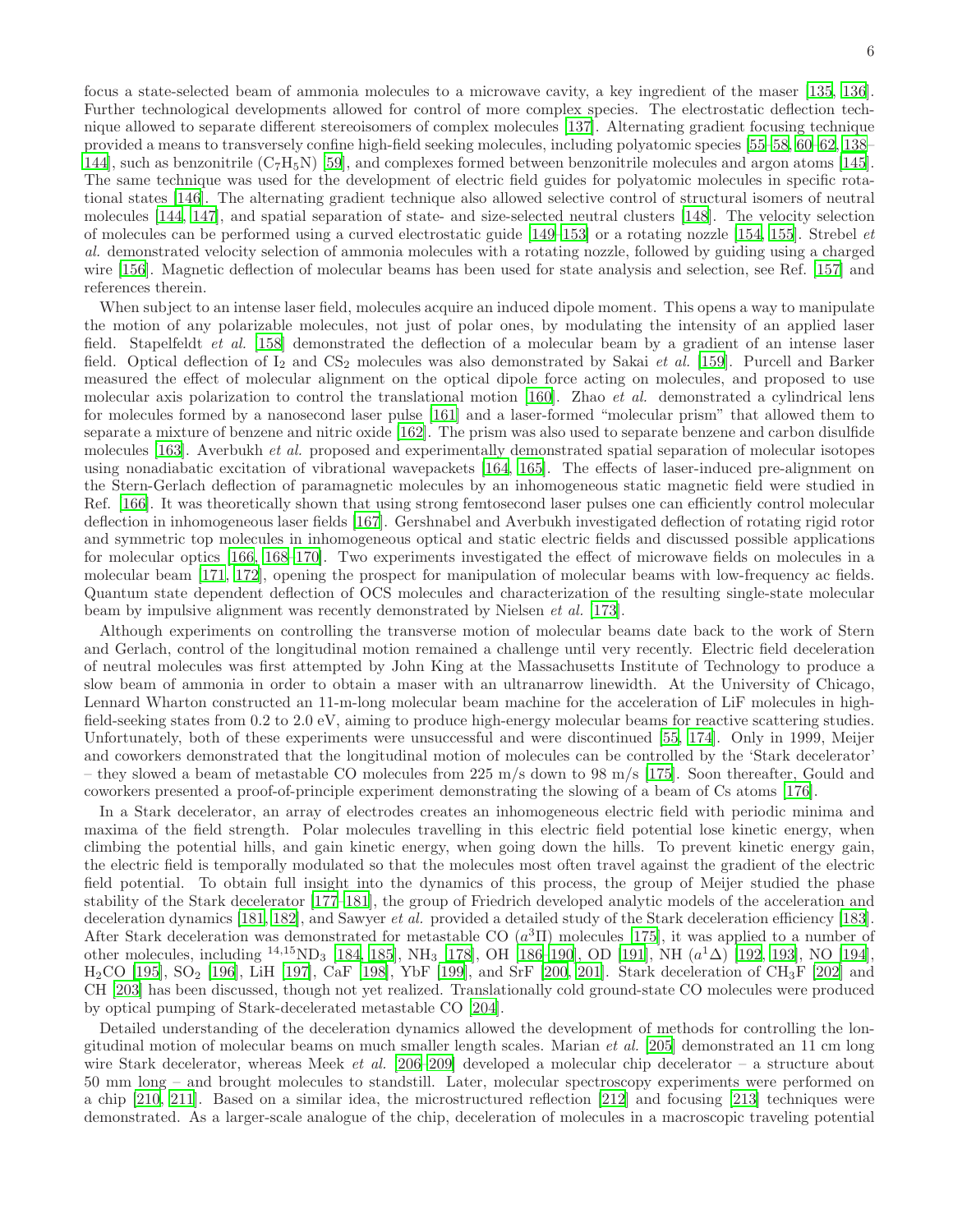was developed by Osterwalder and coworkers [\[199,](#page-25-36) [214,](#page-26-5) [215](#page-26-6)]. Quintero-Pérez et al. [\[216\]](#page-26-7) used the traveling-wave decelerator to bring the ammonia molecules to a standstill.

In many cases, Stark deceleration experiments are state-selective and decelerate molecules in low-field-seeking states. Extending the technique to molecules in high-field-seeking states has proven difficult, primarily because high-fieldseekers are attracted to the electrodes, which mars the transverse stability of the beam. To overcome this problem, it has been proposed to use alternating gradient focusers [\[55](#page-23-8), [58,](#page-23-31) [62\]](#page-23-9), leading to the demonstration of deceleration of metastable CO [\[56](#page-23-34)], YbF [\[57](#page-23-35)], OH [\[60\]](#page-23-32), and benzonitrile  $(C_7H_5N)$  [\[59](#page-23-33)] in high-field-seeking states, and guiding of low- and high-field-seeking states of ammonia [\[150\]](#page-24-42). This is particularly important for polyatomic molecules, which in many cases cease to have low-field-seeking rotational states, due to a large density of states interacting with the field.

The Stark deceleration method, as demonstrated by Meijer and coworkers, is applicable only to polar molecules. To make the technique more general, Merkt, Softley, and their coworkers demonstrated an alternative method based on exciting molecules to a Rydberg state, which responds to an electric field due to an enormous dipole moment produced by the Rydberg electron and the ionic core. It was shown that a beam of  $H_2$  molecules can be effectively slowed [\[217](#page-26-8), [218\]](#page-26-9).

Beams of paramagnetic atoms and molecules can be slowed using a Zeeman decelerator, which was applied to deceleration of neutral H and D atoms [\[219](#page-26-10)[–221\]](#page-26-11), metastable Ne atoms [\[222](#page-26-12), [223\]](#page-26-13), oxygen molecules [\[224,](#page-26-14) [225\]](#page-26-15), and methyl radicals [\[226\]](#page-26-16). Phase stability in a Zeeman decelerator was studied by Wiederkehr et al. [\[227\]](#page-26-17). Another type of a Zeeman decelerator recently demonstrated is based on a moving, three-dimensional magnetic trap with tunable velocity [\[228](#page-26-18)]. Narevicius et al. [\[229\]](#page-26-19) proposed to build a Zeeman decelerator using a series of quadrupole traps. This proposal was experimentally realized by Lavert-Ofir et al. [\[230,](#page-26-20) [231\]](#page-26-21) for metastable Ne atoms.

Using the analogy with optical deflection of molecular beams, Friedrich proposed to use a gradient of an optical dipole force to slow molecules – a so-called "optical scoop" [\[232\]](#page-26-22). While the optical scoop technique has not yet been demonstrated experimentally, it was shown that molecules can be trapped in a moving periodic potential of a laser beam [\[68,](#page-23-36) [69\]](#page-23-37). This technique allows one to trap, accelerate, and decelerate molecules preserving their narrow velocity spread, which amounts to an optical decelerator for molecules [\[70](#page-23-38), [71](#page-23-13)]. Exploiting the ac Stark effect, Enomoto and Momose proposed a microwave decelerator [\[233\]](#page-26-23), which was experimentally realized by Merz et al. [\[234\]](#page-26-24). Finally, Ahmad *et al.* [\[235](#page-26-25)] recently proposed to use coherent pulse trains for slowing multilevel atoms and molecules.

# <span id="page-6-0"></span>IV. EXTERNAL FIELD TRAPS FOR COLD MOLECULES

"If one extends the rules of two-dimensional focusing to three dimensions, one possesses all ingredients for particle trapping." While referring (mainly) to trapping of charged particles, these words of Wolfgang Paul in his Nobel address [\[236\]](#page-26-26) also proved prophetic for cold molecules. One of the motivations behind the work on controlling the longitudinal motion of molecular beams was the prospect of slowing molecules to a standstill in order to confine them in a trap.

The external field traps exploit the dc Zeeman, dc Stark, or ac Stark effect in order to confine molecules in a particular quantum state by gradients of an applied field. As a consequence of Maxwell's equations, it is possible to generate a dc field configuration, whether magnetic or electric, with a three-dimensional minimum, but not with a three-dimensional maximum. As a result, dc magnetic and electric fields can only be used to confine neutral molecules in low-field-seeking states [\[54\]](#page-23-7). On the other hand, ac fields can be focused with a gradient of intensity leading to a three-dimensional maximum, which, depending on the detuning from resonance, can be used to confine molecules in either low-field-seeking states or high-field-seeking states. By preselecting molecules in a particular quantum state, external field traps effectively orient them, which can be used for a variety of applications such as controlled chemistry [\[237\]](#page-26-27) or spectroscopy of large oriented molecules [\[238](#page-26-28)[–240\]](#page-26-29). Confining molecules in an external field trap can provide long interrogation times for precision spectroscopy experiments compared to molecular beams [\[185,](#page-25-24) [241](#page-26-30)[–245\]](#page-26-31) and accurate measurements of the radiative lifetimes of vibrationally and electronically excited states [\[246](#page-26-32)[–248\]](#page-26-33). The latter is especially important for free radicals, for which there are few alternative methods. Confining molecules in an external field is also necessary for sympathetic or evaporative cooling, currently the only methods for reaching quantum degeneracy with atomic ensembles. Ultracold molecules may open a new frontier in precision measurements leading to far-reaching applications. It is expected that experiments with ultracold molecules will provide a new, much improved, limit on the value of the electron electric dipole moment [\[249](#page-26-34)[–251](#page-26-35)] and the time variation, if any, of the fundamental constants [\[243,](#page-26-36) [252](#page-26-37)[–255\]](#page-26-38).

Following the original proposal for buffer-gas loading of atoms and molecules into a magnetic trap [\[256](#page-26-39), [257\]](#page-26-40), Weinstein and coworkers reported the trapping of a neutral molecular radical CaH in a magnetic trap [\[258\]](#page-26-41). Beyond stimulating the research on cold molecules, magnetic trapping of molecules in the environment of an inert buffer gas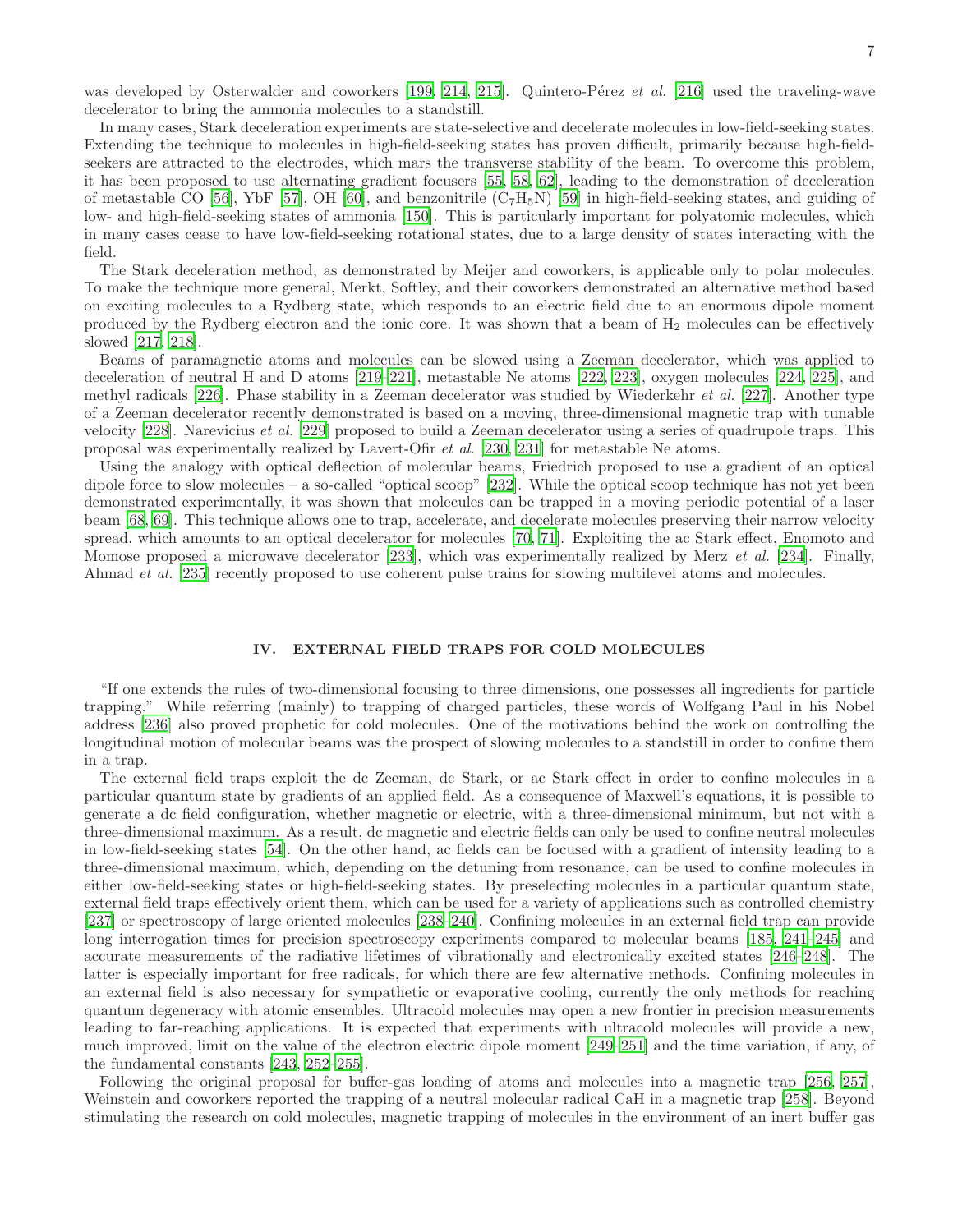| Trap type               | molecule                                                                  | trap depth $(K)$  | molecule number density $\rm (cm^{-3}$ |                         | Representative references      |
|-------------------------|---------------------------------------------------------------------------|-------------------|----------------------------------------|-------------------------|--------------------------------|
| Electrostatic           | OH, OD, CO $(a^3\Pi_1)$ , NH <sub>3</sub> , ND <sub>3</sub>               | $0.1 - 1.2$       | $10^4 - 10^8$                          | $10^6 - 10^8$           | [151, 188, 191, 216, 248, 272] |
|                         | $NH(a1\Delta)$ , CH <sub>3</sub> F, CH <sub>2</sub> O, CH <sub>3</sub> Cl |                   |                                        |                         | [266, 280, 282]                |
| Chip electrostatic      | CO $(a^3\Pi_1)$                                                           | $0.03 - 0.07$     | $10^3 - 10^4$                          | $10^7$ (10/site)        | [207]                          |
| Thin-wire electrostatic | NaCs                                                                      | $5 \cdot 10^{-6}$ | $10^4 - 10^5$                          | $10^5 - 10^6$           | $[271]$                        |
| AC electric             | $^{15}$ ND <sub>3</sub>                                                   | $5 \cdot 10^{-3}$ | $10^3 - 10^4$                          | $\sim 10^5$             | $[63 - 66]$                    |
| Magneto-electrostatic   | OН                                                                        | 0.4               | $10^{5}$                               | $3 \cdot 10^3$          | $[267]$                        |
| Magnetic                | OН                                                                        | 0.2               | 10 <sup>5</sup>                        | $10^{6}$                | [268, 283]                     |
| Magnetic                | CaH, NH                                                                   | $\sim$ 1          | $10^8 - 10^{10}$                       | $10^7 - 10^{10}$        | [193, 258, 262, 284]           |
| Magnetic                | $CrH$ , Mn $H$                                                            |                   | $10^{5}$                               | $10^{6}$                | [261]                          |
| Magnetic                | $\mathrm{Cs}_2$                                                           | $4 \cdot 10^{-6}$ | 10 <sup>5</sup>                        | $< 10^{8}$              | [269]                          |
| Magnetic                | KRb                                                                       | 0.5               | $\sim 20 - 30$                         | $10^{4}$                | $[285]$                        |
| Optical dipole trap     | alkali dimers, Sr <sub>2</sub>                                            | $10^{-6}$         | 10 <sup>5</sup>                        | $10^{12}$               | $[286 - 297]$                  |
| Optical lattice         | KRb, Cs <sub>2</sub> , Sr <sub>2</sub>                                    | $10^{-6}$         | 10 <sup>4</sup>                        | $(0.1 - 1)/\text{site}$ | $[110, 296 - 300]$             |

TABLE I. Summary of the external field traps developed for neutral molecules to date. Only selected representative references are given. See text for a more comprehensive list of references.

became a useful tool for Zeeman spectroscopy [\[259,](#page-26-42) [260\]](#page-26-43), accurate measurement of the radiative lifetimes of long-lived molecular levels [\[248\]](#page-26-33) and the study of atomic and molecular collisions at temperatures near and below 1 Kelvin, see Sec. [VII.](#page-14-0) In addition to CaH, the experiments demonstrated the trapping of CrH and MnH [\[261\]](#page-27-10) as well as of all the four stable isotopomers of NH radicals [\[81,](#page-23-39) [262,](#page-27-8) [263](#page-27-17)]. Long lifetimes of magnetically trapped molecules exceeding 20 seconds have been achieved [\[263\]](#page-27-17). Although not widely used for molecules, trapping of magnetic species in the ground state is possible using an ac magnetic trap developed by Cornell et al. [\[264\]](#page-27-18).

After achieving magnetic trapping, the number of various traps designed for molecules has quickly multiplied. Following the proposal by Wing [\[54\]](#page-23-7), Jongma et al. [\[265\]](#page-27-19) proposed a scheme for trapping of CO molecules in an electrostatic trap. First electrostatic trapping experiment has been performed by Bethlem et al. for Stark-decelerated ammonia molecules [\[184\]](#page-25-23). In the follow-up studies, trapping of OH [\[188](#page-25-44)], OD [\[191\]](#page-25-28), metastable CO [\[248](#page-26-33)], and metastable NH  $[266]$ , has been demonstrated. Sawyer *et al.* demonstrated magneto-electrostatic  $[267]$  and then permanent magnetic [\[268\]](#page-27-6) trapping of OH. Vanhaecke et al. [\[269\]](#page-27-11) demonstrated trapping of  $Cs<sub>2</sub>$  molecules in a quadrupole magnetic trap. Hogan et al. [\[270](#page-27-20)] demonstrated loading of magnetic atoms into a trap after Zeeman deceleration, a technique that can be likewise used for molecules. Kleinert *et al.* [\[271](#page-27-4)] trapped NaCs molecules in a trap consisting of four thin wires creating a quadrupolar trapping field. The thin wires forming the electrodes of the trap allowed them to superimpose the trap onto a magneto-optical trap. Rieger et al. [\[151](#page-24-43)] reported an electrostatic trap consisting of five ring-shaped electrodes and two spherical electrodes at both ends. The trap was continuously loaded with a quadrupole guide, resulting in a steady-state population of trapped molecules. Kirste *et al.* [\[272](#page-27-0)] trapped ND<sub>3</sub> molecules in the electrostatic analogue of a Ioffe-Pritchard trap. Van Veldhoven et al. demonstrated a cylindrical AC trap capable of trapping molecules in both low-field-seeking and high-field-seeking states [\[63,](#page-23-10) [64\]](#page-23-40). Schnell *et al.* developed a linear AC trap for ground-state polar molecules [\[65](#page-23-41), [66\]](#page-23-11). A storage ring for neutral molecules was proposed by Katz [\[273\]](#page-27-21) and later realized by Crompvoets *et al.* [\[274\]](#page-27-22). The storage ring led to the development of the molecular synchrotron [\[275](#page-27-23)[–277](#page-27-24)], i.e. a ring trap, in which neutral molecules can be accelerated or decelerated with high degree of control [\[278\]](#page-27-25). An alternative design for a molecular synchrotron was proposed by Nishimura et al. [\[279\]](#page-27-26). A microstructure trap for polar molecules was designed by Englert et al. [\[280\]](#page-27-2). Confinement of OH radicals in a magnetoelectrostatic trap [\[267](#page-27-5)], which consists of a pair of coils located on the beam axis combined with an electrostatic quadrupole, as well as magnetic reflection by an array of magnets [\[281\]](#page-27-27) was demonstrated with a Starkdecelerated beam. Accumulation of Stark-decelerated NH molecules in a magnetic trap was demonstrated by Riedel et al. [\[193\]](#page-25-30).

The possibility of confining polarizable diatomic molecules by a laser field was proposed by Friedrich and Herschbach  $[67]$ , and first demonstrated for Cs<sub>2</sub> molecules by Takekoshi *et al.* [\[286\]](#page-27-13). In subsequent years, optical trapping has become a widely used tool for trapping such species as KRb, LiCs, RbCs, as well as a broad range of homonuclear diatomic molecules, such as  $Cs_2$ ,  $Sr_2$ ,  $Rb_2$ ,  $K_2$  [\[32,](#page-22-7) [33,](#page-22-6) [36,](#page-22-8) [297,](#page-27-14) [300](#page-27-16)[–302\]](#page-27-28). Two-dimensional magneto-optical trapping of YO molecules was recently demonstrated by Hummon et al. [\[303\]](#page-27-29). When prepared at ultracold temperatures, molecules can be trapped in a periodic potential of a laser beam – optical lattice – similarly to what had been previously achieved with ultracold atoms [\[297](#page-27-14)[–300,](#page-27-16) [304\]](#page-27-30). In order to aid experiments aiming to create controlled ensembles of ultracold molecules trapped in optical lattices, Kotochigova and Tiesinga [\[305](#page-27-31)] studied the possibility of manipulating ultracold molecules in optical lattices with microwave fields and Aldegunde et al. [\[306](#page-27-32)] presented a detailed study of microwave spectra of cold polar molecules in the presence of electric and magnetic fields. By analogy with optical traps, DeMille et al. [\[307](#page-27-33)] proposed to confine molecules in a microwave cavity. Due to small energy separation of the rotational energy levels and the low frequency of microwave fields, microwave traps have the promise of providing strong confinement over a large volume. Microwave trapping of molecules has yet to be realized. Table I summarizes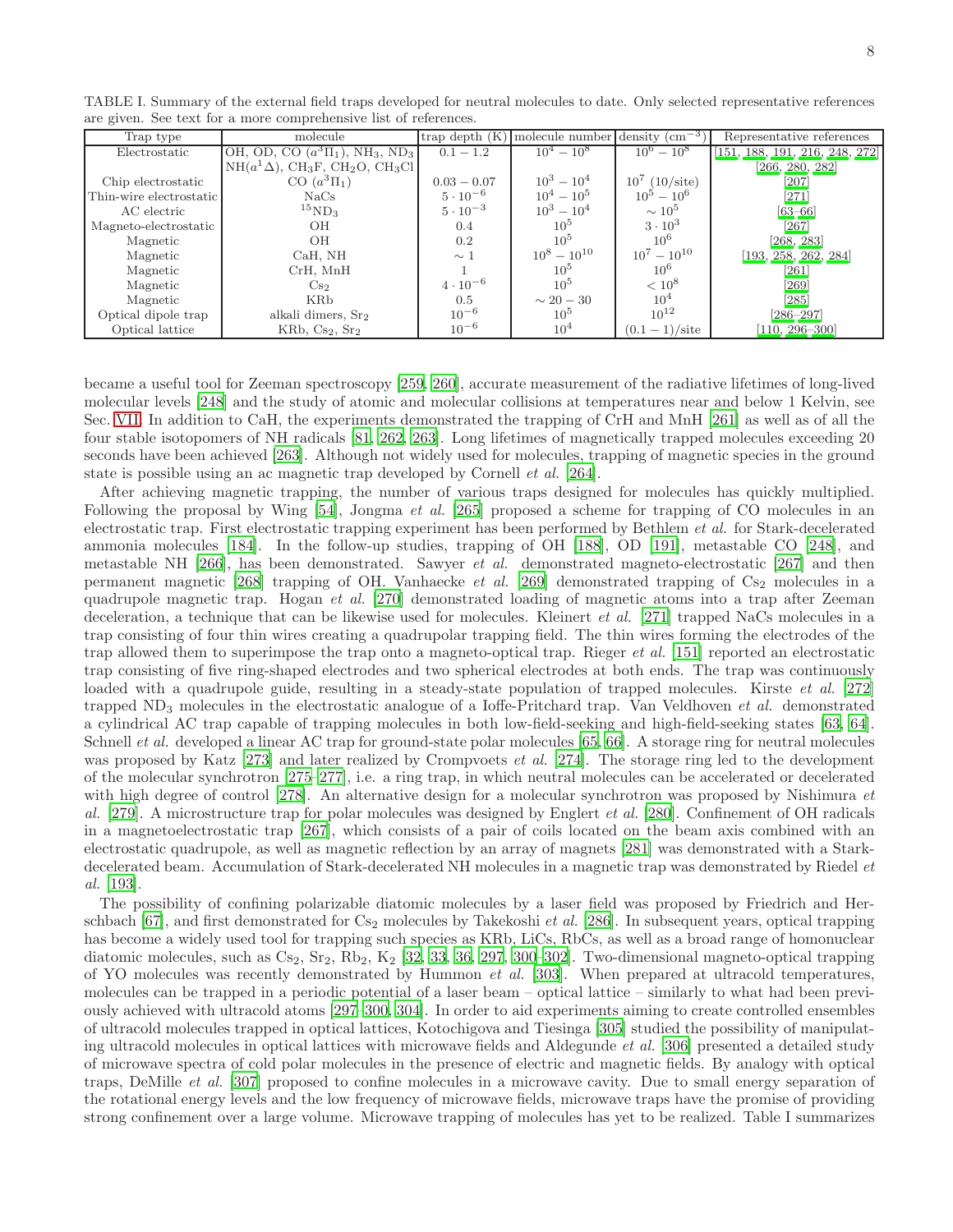the current state of the art in the development of external field traps for neutral molecules.

While the present article focuses on neutral molecules, it is necessary to acknowledge the tremendous recent progress in cooling and trapping of molecular ions. Due to their charge, even complex molecular ions can be trapped and cooled to milliKelvin temperatures [\[308](#page-27-34)[–313\]](#page-28-0). Just like neutral alkali metal dimers prepared from ultracold atoms, molecular ions can be prepared in a selected rovibrational state by optical pumping [\[314,](#page-28-1) [315\]](#page-28-2) or sympathetic cooling of previously state selected ions [\[316\]](#page-28-3). Molecular ions can be trapped for a few hours, with the rotational state lifetimes (for apolar ions) exceeding 15 minutes [\[316\]](#page-28-3). The trapping and the accumulation of ions in specific rovibrational states can be used for highly accurate rotational [\[317\]](#page-28-4), hyperfine [\[318](#page-28-5)], and photodissociation [\[319\]](#page-28-6) spectroscopy, and provides a new approach to measuring the electric dipole moment of electron [\[320\]](#page-28-7).

# V. CONTROLLING MOLECULAR ROTATION

### A. Molecular orientation in electrostatic fields

The development of techniques for orienting and aligning molecules was largely motivated by the prospects of controlling molecular reaction dynamics. In field-free collision experiments, molecules rotate freely with the direction of the internuclear axes distributed uniformly in three-dimensional space. Restricting molecular rotations has long been a challenge. In the early 1960's Toennies and coworkers studied scattering of state-selected TlF molecules with a wide range of atomic and molecular collision partners in the presence of a homogeneous electrostatic field [\[321](#page-28-8)– [325](#page-28-9)]. Experiments with symmetric top molecules, which possess nearly degenerate states of opposite parity and can, therefore, be effectively oriented by a weak electrostatic field of a hexapole, were pioneered by the groups of Brooks and Bernstein in the mid-1960's [\[326](#page-28-10)[–329](#page-28-11)]. They used the hexapole technique to study the effect of the orientation of reagents on the outcome of a number of chemical reactions, showing, e.g., that the chemical reactivity of K with CH3I [\[330](#page-28-12)] and Rb with CH3I [\[331,](#page-28-13) [332\]](#page-28-14) is substantially greater if the atom collides with the I end of the molecule. On the other hand, the results were different for the reaction of K with  $CF_3I$  [\[333\]](#page-28-15), where the reaction favors the process of K attacking the CF<sup>3</sup> end of the molecule. Parker, Stolte and coworkers investigated the steric effects in collisions of He with  $CH_3F$  [\[334](#page-28-16)] and Ca with  $CH_3F$  [\[335\]](#page-28-17) as well as the influence of an electrostatic field on the reactivity of NO with  $O_3$  [\[336\]](#page-28-18) and Ba with N<sub>2</sub>O [\[337](#page-28-19), [338](#page-28-20)]. The hexapole technique was used to probe the changes of the integral cross sections in rotationally inelastic collisions with oriented reagents. By selecting the initial states with a hexapole field, and then orienting the molecular axis by a static electric field, ter Meulen and coworkers observed that O- and H-ended collisions of  $OH(X)$  with Ar lead to different yields for low and high  $J'$  levels [\[339](#page-28-21), [340\]](#page-28-22). Stolte and coworkers observed an oscillatory dependence of the steric asymmetry in collisions of  $NO(X)$  with He and Ar [\[341](#page-28-23)[–344\]](#page-28-24). Hexapole state selection was also used by Stolte and coworkers to measure the differential cross sections for collisions of He and  $D_2$  with NO in a single  $\Lambda$ -doublet level [\[345](#page-28-25), [346\]](#page-28-26). Kaesdorf et al. studied angular-resolved photoelectron spectra of CH3I oriented by an electric hexapole field [\[347\]](#page-28-27). Kasai et al. used a 2-meter long electric hexapole to produce state-selected molecular beams of high intensity [\[348](#page-28-28)].

While the interaction of a rigid rotor molecule with an electric field was theoretically studied in 1970 by von Meyenn [\[349\]](#page-28-29), orienting molecules other than symmetric tops with external fields has, for a long time, been considered impractical. It was believed that orienting a molecular dipole in the laboratory frame would require an extremely high field strength [\[350\]](#page-28-30). As an example we refer the reader to the paper by Brooks [\[351\]](#page-28-31) published in Science in 1976, which contains a sections entitled 'Brute force – how not to orient molecules'. Brooks referred to attempts to orient molecular dipoles by strong fields as the "brute force methods", and estimated the field strength required to suppress rotation and orient HCl to be 12 MV/cm, which is experimentally unfeasible. The "brute force" techniques were juxtaposed with the orientation methods based on choosing proper molecules, such as symmetric tops.

Only in the 1990's it was understood that it is possible to orient any polar molecule upon rotational cooling to very low temperatures (< 10 K). The pioneering experiments were performed by Loesch and Remscheid who investigated the steric effect in K+CH3I collisions [\[352\]](#page-28-32), and by Friedrich and Herschbach, who oriented a diatomic molecule (ICl) in a <sup>1</sup> $\Sigma$  electronic state for the first time [\[353,](#page-28-33) [354\]](#page-28-34). The effect of orientation of ICl on inelastic collisions with Ar was studied in Ref. [\[355\]](#page-28-35). Later, Loesch and coworkers investigated the influence of the molecular orientation on the velocity and angular distributions of the products in K+CH<sub>3</sub>Br [\[356\]](#page-28-36), K+ICl [\[357](#page-28-37)], Li+HF→LiF+H [\[358\]](#page-28-38), and  $K+C_6H_5I$  [\[359\]](#page-28-39) reactions (for a review see Ref. [\[360\]](#page-28-40)). Friedrich and coworkers explored the effect of an electrostatic field on Ar+ICl collisions and found that the field suppresses rotationally inelastic scattering [\[361\]](#page-28-41). In a subsequent study, Friedrich considered the thermodynamic properties of molecular ensembles in electrostatic and radiative fields [\[362](#page-28-42)[–364](#page-28-43)].

The spectroscopic signature of pendular states resulting from molecule-field interactions were investigated theoretically and experimentally in subsequent articles [\[365,](#page-28-44) [366](#page-28-45)]. Block et al. [\[367](#page-29-0)] showed that a strong electrostatic field leads to collapse of the infrared spectrum of the  $(HCN)_3$  molecule. Pendular states of ICl in an electrostatic field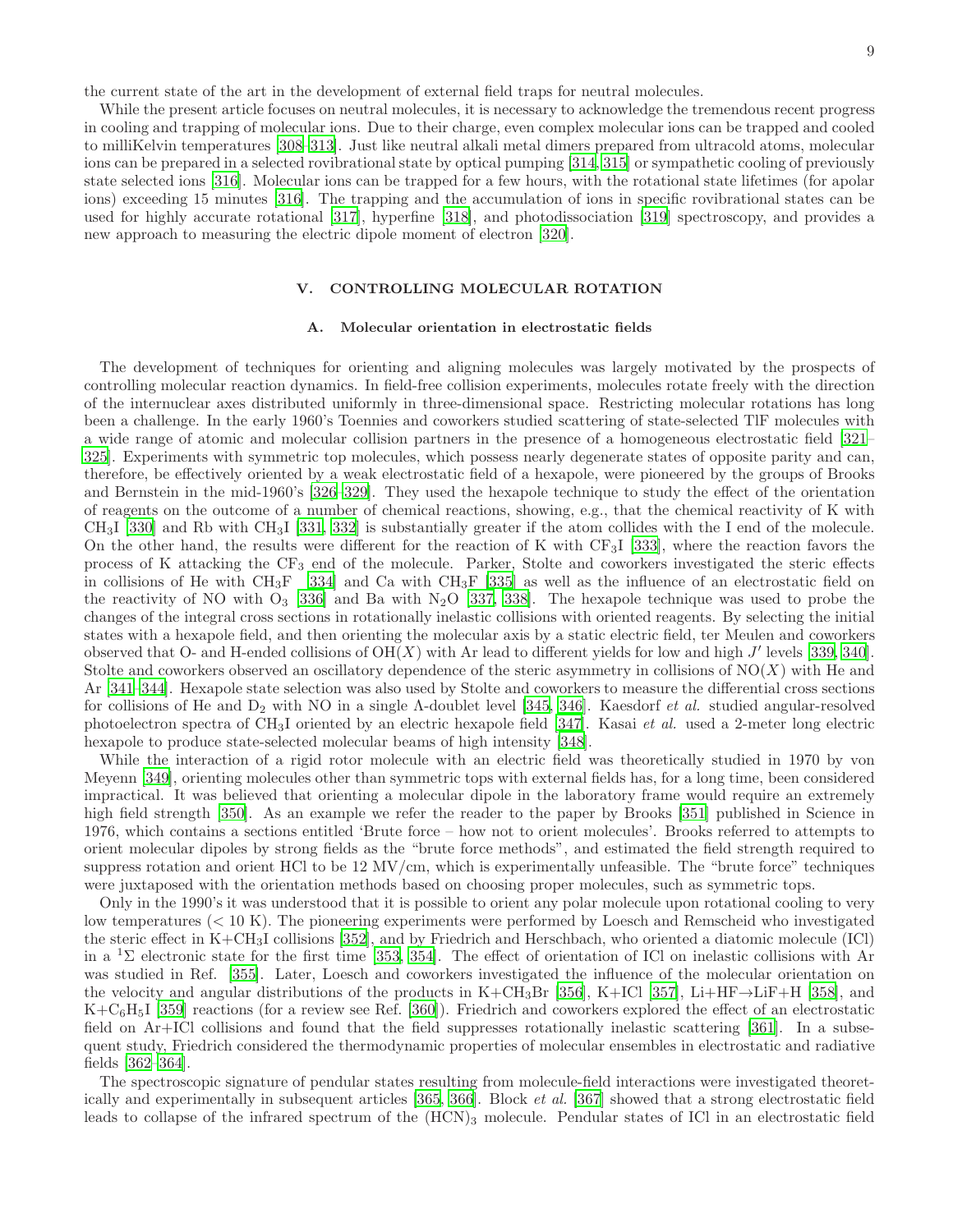In addition to stereodynamics, the techniques for orienting molecules with external fields can be used for determining molecular properties. For example, Gijsbertsen and coworkers [\[372\]](#page-29-5) showed that a measurement of the ion distribution produced by photodissociation of molecules oriented in a strong dc electric field can be used to determine the direction (sign) of the molecular dipole moment. In the case of NO, it was found that the dipole moment corresponds to N<sup>−</sup>O<sup>+</sup>. González-Férez and Schmelcher developed techniques employing an electrostatic field to manipulate molecular rovibrational states [\[373](#page-29-6)[–377\]](#page-29-7), control molecular association and dissociation [\[378](#page-29-8), [379\]](#page-29-9), as well as radiative transition rates [\[380](#page-29-10)]. Melezhik and Schmelcher presented a method for ultracold molecule formation in a waveguide [\[381\]](#page-29-11).

In the most recent developments, Rydberg molecules, consisting of a ground-state atom bound to a highly-excited atom were predicted theoretically [\[382](#page-29-12)[–384\]](#page-29-13) and observed experimentally [\[385\]](#page-29-14). These molecules are spatially very extended and possess a substantial value of a dipole moment, even in the case of homonuclear species [\[386\]](#page-29-15). Such molecules thus represent an attractive target for manipulation by electric and magnetic fields [\[387,](#page-29-16) [388](#page-29-17)]. Mayle et al. [\[389](#page-29-18)] proposed a mechanism for electric field control of ultralong-range triatomic polar Rydberg molecules. Rittenhouse and Sadeghpour predicted the existence of long-range polyatomic Rydberg molecules, consisting of a Rydberg atom and a polar dimer and developed techniques to coherently manipulate them using a Raman scheme [\[390\]](#page-29-19).

### <span id="page-9-0"></span>B. Molecular alignment in magnetic and laser fields

Apart from orientation (a single-headed arrow  $\uparrow$ ), molecules can also be aligned (a double-headed arrow  $\uparrow$ ) along a particular space-fixed axis, not favoring one direction over another. In order to achieve alignment, one needs to apply a field preserving the parity of states such as a magnetic or a far-off-resonant laser field. The possibility to align paramagnetic molecules and ions in a magnetic field was first discussed by Friedrich and Herschbach [\[391\]](#page-29-20), and then experimentally demonstrated for an excited state of ICl by Slenczka et al. [\[392](#page-29-21)]. A magnetic field hybridizes states of the same parity, but it may result in crossings between some states of opposite parity. This effect can be used to achieve strong orientation of molecules in combined magnetic and electric fields. Spectroscopy of ICl molecules in parallel strong electric and magnetic fields was performed in refs. [\[393](#page-29-22), [394](#page-29-23)]. The properties of <sup>2</sup>Σ and <sup>3</sup>Σ molecules in parallel electric and magnetic fields were investigated later in refs. [\[73](#page-23-15)[–84,](#page-23-18) [395](#page-29-24)[–400\]](#page-29-25). It was shown that ensembles of polar paramagnetic molecules in combined static fields can be used for accurate 2D mapping of an ac field within a broad range of frequencies [\[401\]](#page-29-26).

Zare [\[402\]](#page-29-27) proposed an alternative method of creating aligned molecules by exciting them with linearly polarized light. This technique was used by Loesch and Stienkemeier [\[403\]](#page-29-28) to study the reactions Sr+HF→SrF+H and K+HF→KF+H. It was found that the reactivity of Sr with HF at low energies is greater when the HF bond is perpendicular to the approach direction of Sr, whereas the reactivity of the K+HF system is greater when the HF bond is parallel to the approach direction. At higher collision energies, the reactivity of Sr with HF becomes more pronounced for the collinear geometry, whereas the reactivity of K with HF is insensitive to the orientation of the HF bond. Zare and coworkers studied the steric effect in reactions of Cl with vibrationally excited  $CH<sub>4</sub>$  and  $CH<sub>3</sub>$  by varying the direction of approach of the Cl atom relative to the C–H stretching bond with different polarizations of the infrared excitation laser [\[404\]](#page-29-29).

Strong molecular polarization can also be achieved by removing the population of certain M sublevels by selective photodissociation. This technique was pioneered by de Vries et al. [\[405](#page-29-30)] who created a polarized beam of IBr to study the reaction of IBr with metastable Xe<sup>∗</sup> producing XeI<sup>∗</sup> and XeBr<sup>∗</sup> . It was found that the reaction cross section is larger when the Xe<sup>∗</sup> atom approaches parallel to the plane of rotation of IBr, and smaller for the perpendicular approach direction. Finally, a coherent superposition of parity states can be prepared by a two-color phase locked laser excitation [\[406\]](#page-29-31). Qi et al. showed that Autler-Townes effect can be used to achieve all-optical molecular alignment [\[407\]](#page-29-32).

With the advance of optical technology it has been realized that the rotational motion of molecules can be steered using an intense laser field. Scattering of intense far-off-resonant laser light from symmetric-top molecules was first studied by Zon and Katsnelson in the mid-70's [\[85\]](#page-23-19). Some 20 years later, unaware of this work, Friedrich and Herschbach [\[67](#page-23-12)] presented a theoretical description of alignment of buffer-gas-cooled molecules by a far-detuned laser field, based on the experimental evidence provided by Normand et al. [\[408\]](#page-29-33). The possibility of alignment, focusing, and trapping of molecules in intense laser fields was studied in detail in the subsequent work of Friedrich and Herschbach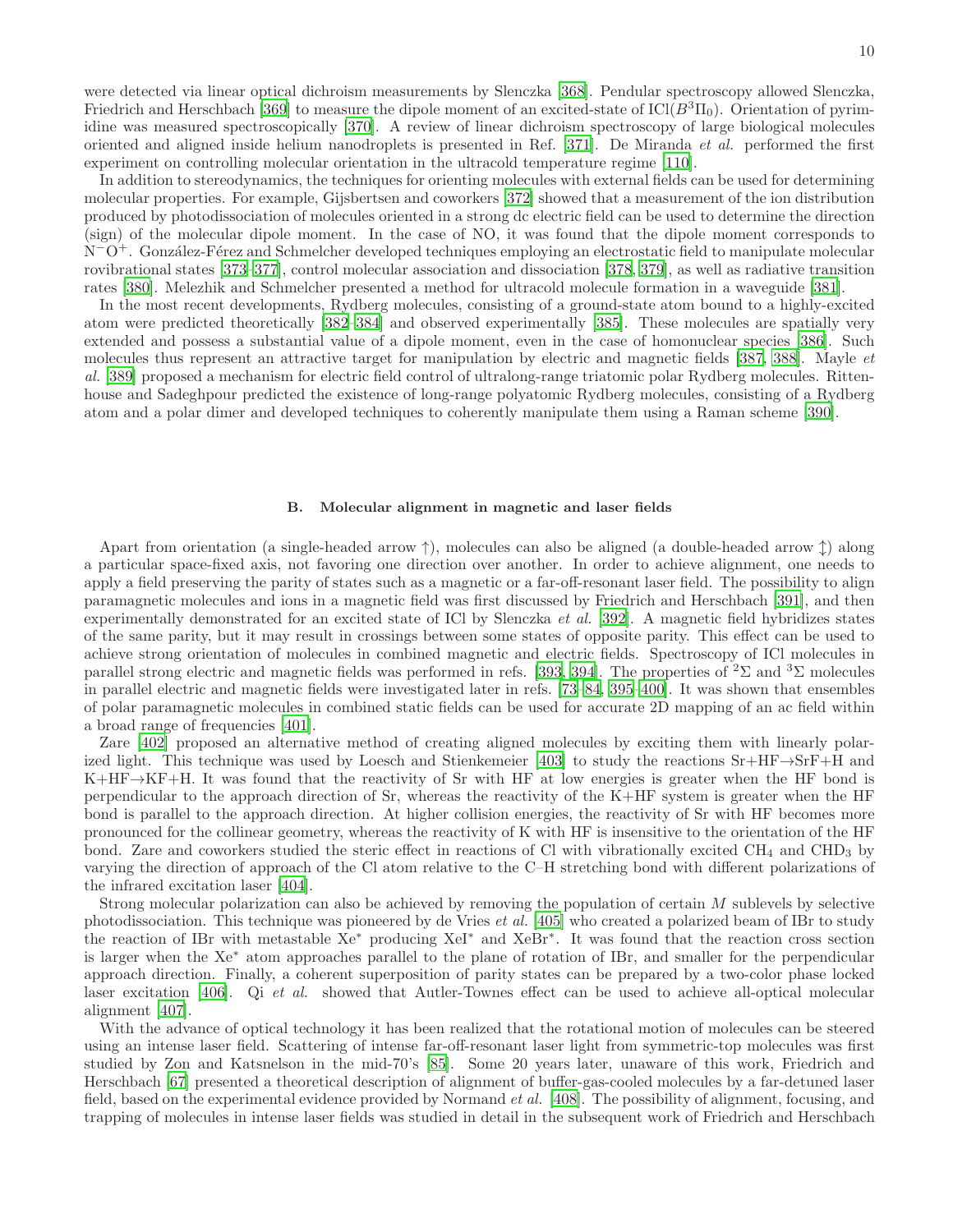[\[86,](#page-23-20) [87](#page-23-21)], and Seideman [\[409](#page-29-34)[–414](#page-29-35)]. Friedrich and Herschbach studied the spectroscopic signatures of pendular states and collapse of infrared spectrum [\[415\]](#page-29-36). Dion *et al.* [\[416\]](#page-29-37) performed a numerical study of the effects of permanent and induced dipole moments on alignment.

The theoretical proposals prompted the development of novel experiments on molecular alignment. Kim and Felker spectroscopically detected the pendular states resulting from alignment of the naphthalene trimer molecules and benzene-argon complexes [\[417](#page-29-38)[–419\]](#page-29-39). Mathur and coworkers detected the pendular states by measuring ion distributions after photodissociation of  $CS_2$ ,  $CO_2$ ,  $NO_2$ ,  $H_2O$ ,  $CCl_4$ ,  $CHCl_3$ , and  $CH_2Cl_2$  molecules by an intense linearly polarized picosecond pulse [\[420](#page-29-40)[–424\]](#page-29-41). Posthumus et al. [\[260\]](#page-26-43) performed a double-pulse measurement of molecular alignment. The first direct evidence of adiabatic molecular alignment and its quantitative characterization by measuring photofragment distributions were reported in the seminal papers of Sakai, Stapelfeldt, and coworkers, for  $I_2$ , ICl, CS<sub>2</sub>, CH<sub>3</sub>I, and  $C_6H_5I$  molecules [\[425,](#page-29-42) [426\]](#page-29-43), also see Ref. [\[427\]](#page-30-0). Ji et al. studied final state alignment in all-optical multiple resonance quantum-state selected photodissociation of  $K_2$  [\[428,](#page-30-1) [429\]](#page-30-2). Larsen *et al.* [\[430\]](#page-30-3) performed controlled photodissociation of I<sup>2</sup> molecules, manipulating the branching ratio of the I+I and I∗+I product channels by aligning the molecular axis. The role of rotational temperature in adiabatic molecular alignment was studied experimentally in Ref. [\[431\]](#page-30-4). Pentlehner *et al.* studied alignment of  $C_6H_4I_2$ ,  $C_6H_5I$ , and  $CH_3I$  molecules dissolved in helium nanodroplets [\[432](#page-30-5)].

In the case of a polyatomic molecule, alignment by a single linearly polarized laser field leads to 1D alignment, i.e. only one molecular axis becomes aligned. Achieving a complete 3D alignment had been a challenging task and was first demonstrated by Larsen et al. [\[433](#page-30-6)] for 3, 4−dibromothiophene molecules in an elliptically polarized laser field. The theory of 3D alignment and external field control of the torsional motion in polyatomic molecules was developed by Seideman and coworkers [\[434](#page-30-7), [435\]](#page-30-8). Manipulating torsion in molecules using laser pulses was demonstrated experimentally and theoretically in refs. [\[436](#page-30-9)[–438\]](#page-30-10). A method of coherent control of torsion in biphenyl derivative using laser fields was proposed in Ref. [\[439\]](#page-30-11). Spence and Doak proposed to use alignment to perform structural studies of small proteins via single-molecule X-ray diffraction [\[440](#page-30-12)]. State selection and manipulation of molecular beams for the applications of diffraction studies was discussed in Ref. [\[441\]](#page-30-13). Ortigoso discussed the possibility of using microwave pulses to engineer coherent rotational states in asymmetric top molecules [\[442](#page-30-14)].

If the linear polarization of an intense laser is slowly rotating, the molecular alignment must adiabatically follow it; thus a laser field can act as an "optical centrifuge" for molecules. Speeding up the rotation makes it possible to prepare molecules in rotational states with extremely high angular momenta, all the way to the dissociation limit, as demonstrated for  $Cl_2$  in Ref. [\[443,](#page-30-15) [444\]](#page-30-16). The possibility to use optical centrifuge for selective dissociation was studied in subsequent papers [\[445](#page-30-17)[–447\]](#page-30-18). The difference in molecular moments of inertia require different torques for dissociation, making it possible to separate molecules composed of different isotopes, such as  ${}^{35}Cl_2$  and  ${}^{37}Cl_2$ . The optical centrifuge was used to study the dynamics and collisions of polyatomic molecules in high-energy rotational states [\[448](#page-30-19), [449\]](#page-30-20). Motivated by the work of Forrey et al. [\[450–](#page-30-21)[452\]](#page-30-22) Korobenko and coworkers [\[453\]](#page-30-23) developed an optical centrifuge to study collisions of cold diatomic molecules in highly excited rotational states. A cw laser approach for excitation of the highest possible rotational levels was also proposed for Li<sub>2</sub> [\[454\]](#page-30-24).

The electron distribution in aligned molecules can be studied using strong-field ionization, as first demonstrated experimentally by Litvinyuk et al. [\[455\]](#page-30-25). Dooley et al. [\[456\]](#page-30-26) performed direct imaging of rotational wave-packet dynamics via ion imaging after Coulomb explosion of  $N_2$  and  $O_2$  molecules. The theory of alignment-dependent ionization probability of molecules in a double-pulse laser field was developed by Zhao *et al.* [\[457](#page-30-27)]. Suzuki *et al.* [\[458](#page-30-28)] developed a technique to control multiphoton ionization of aligned I<sup>2</sup> molecules using time-dependent polarization pulses. Intense laser ionization of transiently aligned CO was studied in Ref. [\[459\]](#page-30-29). Kumarappan et al. [\[460\]](#page-30-30) measured the electron angular distributions resulting from multi-photon ionization of laser-aligned  $CS<sub>2</sub>$  molecules. Ionization of one- and three-dimensionally-oriented benzonitrile [\[461](#page-30-31)] and oriented OCS [\[462](#page-30-32)] molecules by intense circularly polarized femtosecond laser pulses provided insight into the structure of molecular orbitals.

Recombination of electrons appearing due to strong-field ionization results in high-harmonic generation (HHG) [\[463\]](#page-30-33). In aligned molecules, high-order harmonic generation leads to quantum interference [\[464](#page-30-34)[–468\]](#page-30-35), which can be used to study the role of orbital symmetry [\[469\]](#page-30-36), and other electronic and rotational properties of molecules [\[470\]](#page-30-37). Itatani et al. [\[471\]](#page-30-38) used HHG for imaging the molecular electron orbitals of  $N_2$ . Wagner *et al.* [\[472\]](#page-30-39) studied the molecular dynamics using coherent electrons from HHG. The dependence of the HHG polarization and ellipticity on molecular alignment was elucidated by Levesque and coworkers [\[473\]](#page-30-40) and Kanai and coworkers [\[474\]](#page-30-41). The possibility to observe ellipticity in higher order harmonic generation from aligned molecules and its relations to the underlying molecular potential were studied in refs. [\[475,](#page-30-42) [476\]](#page-30-43). Kelkensberg et al. [\[477](#page-30-44)] measured photoelectron angular distribution from aligned molecules interacting with intense XUV pulses, which revealed contributions from the different orbitals of a  $CO<sub>2</sub>$  molecule. Lock *et al.* [\[478\]](#page-31-0) demonstrated experimentally and theoretically that high-harmonic generation can be used as a sensitive probe of the rotational wave packet dynamics. Bartels *et al.* [\[479\]](#page-31-1) showed that the time-dependent phase modulation induced by molecular rotational wave packets can be used to manipulate the phase and spectral content of ultrashort light pulses (e.g. increase the bandwidth of the pulse) [\[479\]](#page-31-1). Frumker and coworkers [\[480](#page-31-2)] developed a method to study the dynamics of oriented molecules by detecting harmonic radiation.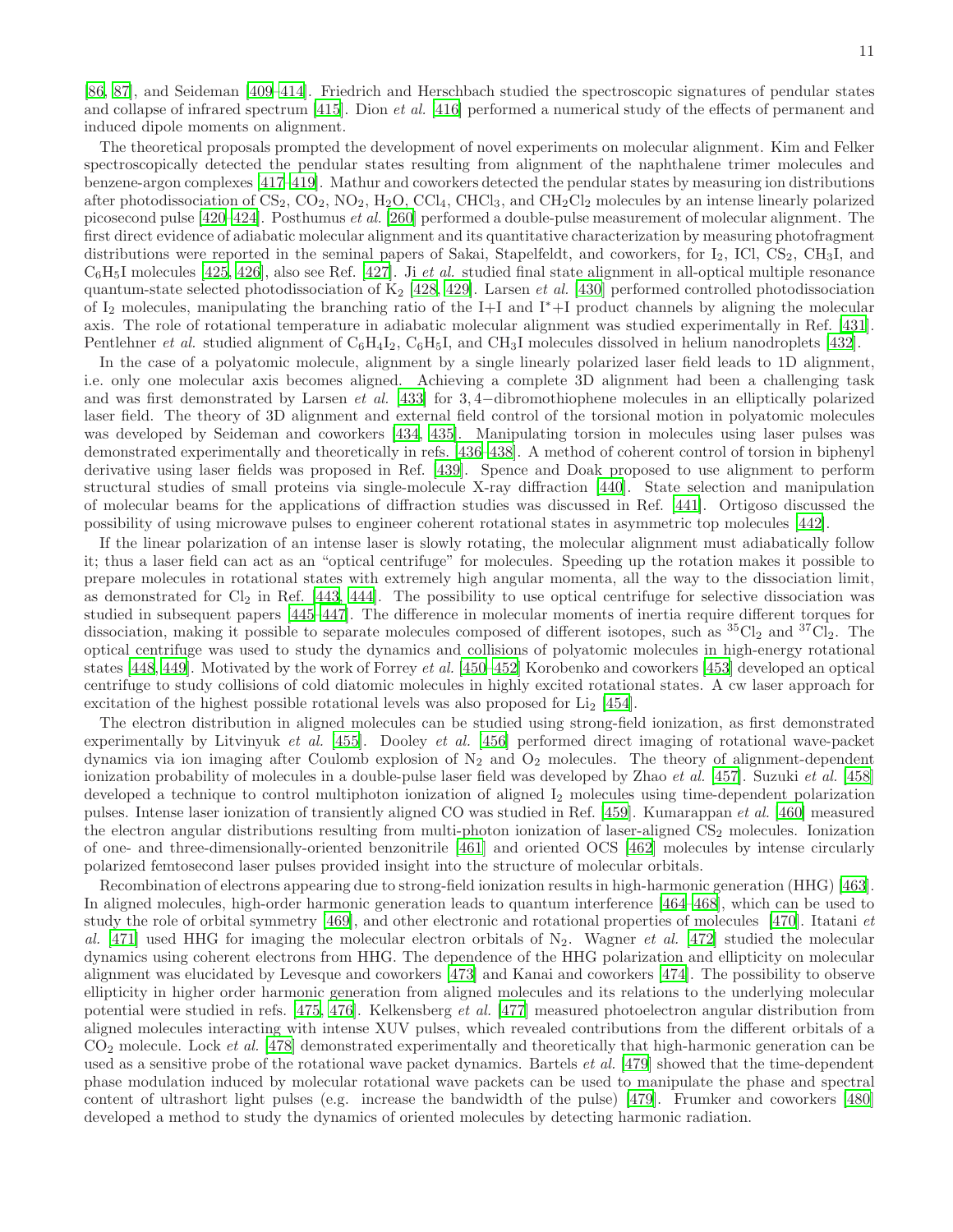Laser-induced molecular alignment techniques can also be used for measuring polarizability anisotropies of rare gas diatomic molecules [\[481](#page-31-3), [482](#page-31-4)], to control surface phenomena such as surface reactions [\[483\]](#page-31-5), and self-assembly of aligned molecules on liquid surfaces [\[484\]](#page-31-6). Applications of aligned and oriented molecules to study elementary processes on surfaces was discussed by Vattuone et al. [\[485\]](#page-31-7). It was shown that laser-induced torsional alignment of nonrigid molecules can be performed in a nuclear-spin-selective way, which allows for selective manipulation of nuclear spin isomers [\[486\]](#page-31-8). Kiljunen *et al.* studied the effect of a crystal field on alignment of matrix-isolated species [\[487](#page-31-9)[–489\]](#page-31-10). The alignment of organic molecules adsorbed on a semiconductor surface was proposed to realize a fast molecular switch for conductance [\[490,](#page-31-11) [491\]](#page-31-12). Khodorkovsky *et al.* [\[492\]](#page-31-13) proposed techniques to modify the molecule-surface scattering using laser pulses. The possibility to use tailored laser pulses to control molecular machines was discussed in Ref. [\[493\]](#page-31-14). Artamonov and Seideman showed that simultaneous alignment and focusing of molecules can be achieved due to the field enhancement by surface plasmons of metal nanoparticles [\[494](#page-31-15)].

# C. Molecular orientation in combined fields

Although a far-off-resonant laser field mixes only states of same parity, it leads to the formation of the so-called tunneling doublets – closely lying states of opposite parity. In a way, these doublets are similar to tunneling doublets in ammonia or Λ-doublets in open-shell molecules, such as OH, and can be hybridized by very weak electrostatic fields leading to strong molecular orientation [\[72\]](#page-23-14). The possibility to achieve enhanced molecular orientation in collinear laser and electrostatic fields was first theoretically considered by Friedrich and Herschbach [\[92](#page-23-26), [93\]](#page-23-27). Later, Härtelt and Friedrich provided a detailed study of symmetric-top states in electric and radiative fields with an arbitrary polarization tilt [\[94](#page-23-28)]. The theory was extended to asymmetric tops by Omiste et al. [\[96\]](#page-23-30). A theoretical description of laser alignment and combined-field orientation of benzonitrile was presented in Ref. [\[97\]](#page-23-42). Sokolov et al. proposed a technique based on a combination of an infrared and ultraviolet laser pulses to achieve molecular orientation [\[495\]](#page-31-16).

Enhanced molecular orientation in combined electrostatic and laser fields was demonstrated by Friedrich et al. [\[496](#page-31-17), [497\]](#page-31-18) for HXeI molecules, and by Sakai et al. [\[498](#page-31-19), [499\]](#page-31-20) for OCS. Tanji et al. [\[500\]](#page-31-21) demonstrated the possibility of three-dimensional orientation of polyatomic molecules by combined electrostatic and elliptically polarized laser fields. Orientation of a large organoxenon (H–Xe–CCH) molecule in combined laser and electrostatic fields was recently demonstrated in Ref. [\[501\]](#page-31-22). Trippel et al. [\[7](#page-22-9)] demonstrated strong alignment and orientation of molecular samples at kHz repetition rate.

In more exotic developments, it was shown that molecules in combined electrostatic and radiative fields can be described by supersymmetric quantum mechanics, which allows one to find analytically solvable cases of the combinedfield problem [\[502](#page-31-23), [503](#page-31-24)].

### <span id="page-11-0"></span>D. Interaction with short laser pulses: nonadiabatic alignment and orientation

Laser pulses shorter than the rotational period perturb the rotational energy states of a molecule nonadiabatically. When a molecule is subjected to such a short laser pulse, a rotational wave packet is formed. The phases of the rotational states in the rotational wave packet evolve in time even after the pulse is gone, which manifests itself in revivals of alignment. The idea of using short laser pulses for time-dependent molecular alignment was proposed by Ortigoso et al. [\[504\]](#page-31-25) and elaborated by other authors [\[505](#page-31-26)[–507\]](#page-31-27). The effect of thermal averaging on the postpulse alignment and the experimental limitations to observe it were studied by Machholm [\[508\]](#page-31-28). A number of authors [\[507](#page-31-27), [509](#page-31-29)[–511\]](#page-31-30) presented numerical calculations for molecular dynamics during and after short and long pulses which illustrated the relative effect of the adiabatic and nonadiabatic interactions. Rotational wavepacket dynamics in the presence of dissipation leading to decoherence of rotational wave packets was investigated in refs. [\[512,](#page-31-31) [513\]](#page-31-32).

It is worth noting, that the first signatures of the post-pulse alignment were observed in birefringence of  $CS_2$  vapor back in 1975 [\[514](#page-31-33)], furthermore, nonadiabatic excitation of rotational wavepackets had been widely used for rotational coherence spectroscopy [\[515\]](#page-31-34). However, the first experiment on nonadiabatic alignment of molecules in beams was performed in 2001 by Rosca-Pruna and Vrakking [\[516](#page-31-35)[–520\]](#page-31-36), who observed revivals of the alignment of  $I_2$  and  $Br_2$ molecules. Miyazaki et al. [\[521](#page-31-37)] observed field-free alignment of molecules using high-order harmonic generation. Later, field-free alignment of deuterium by femtosecond pulses was demonstrated [\[522\]](#page-31-38). Sussman *et al.* [\[523](#page-31-39)] proposed to align molecules by rapidly truncating a long laser pulse.

Very soon after the experiments with linear molecules, nonadiabatic alignment of symmetric top molecules (methyliodide and tert-butyliodide) by short laser pulses was demonstrated in Ref. [\[524\]](#page-31-40). Nonadiabatic alignment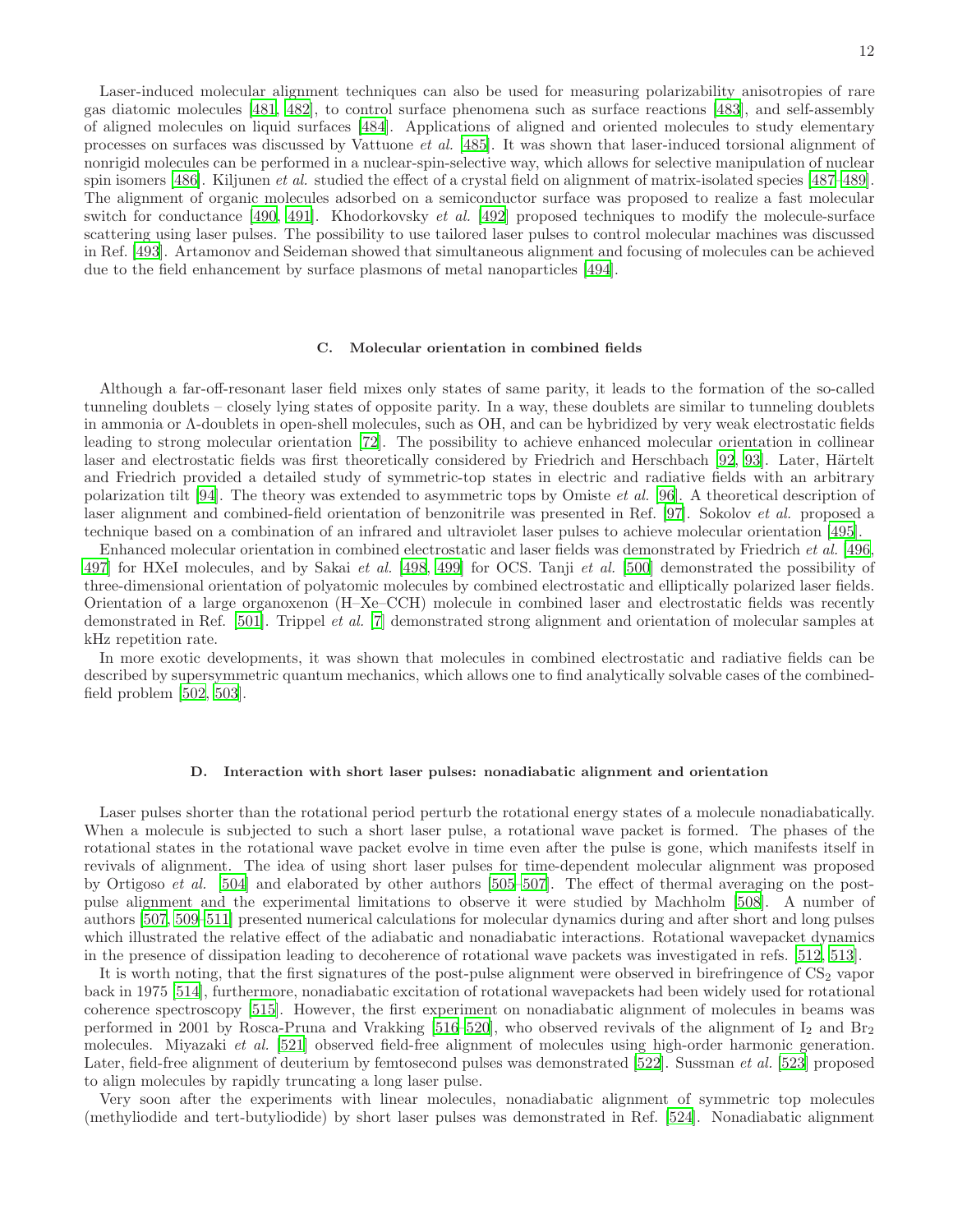and rotational revivals of asymmetric top molecules was demonstrated for the case of iodobenzene and iodopentaflu-orobenzene [\[525](#page-31-41)[–527\]](#page-31-42). Field-free one-dimensional alignment of an asymmetric top molecule  $C_2H_4$  was studied in refs. [\[528,](#page-31-43) [529\]](#page-31-44). Control of rotational wave-packet dynamics in asymmetric top molecules was demonstrated in Ref. [\[530\]](#page-31-45). Pentlehner *et al.* studied nonadiabatic alignment of CH<sub>3</sub>I molecules dissolved in helium nanodroplets [\[531\]](#page-31-46).

Three-dimensional field-free alignment of ethylene was theoretically investigated by Underwood et al. [\[532\]](#page-31-47). Experimentally, field-free three-dimensional alignment of polyatomic molecules was demonstrated be Lee et al. [\[533](#page-31-48)] for the case of  $SO_2$ . Viftrup *et al.* [\[534\]](#page-31-49) demonstrated an interesting technique for controlling 3D rotations of polyatomic molecules. In this method a long linearly polarized (nanosecond) pulse strongly aligns the most polarizable axis of an asymmetric top molecule along its polarization axis while an orthogonally polarized, short (femtosecond) pulse puts the molecules into controlled rotation about the axis of alignment. A laser-field method to control rotation of asymmetric top molecules in 3D, based on combined long and short laser pulses, was described in Ref. [\[535\]](#page-32-0).

A number of more sophisticated techniques were developed to achieve better control over the rotational motion of molecules. For example, Bisgaard *et al.* [\[536,](#page-32-1) [537](#page-32-2)] proposed a technique to enhance molecular alignment by using two consecutive laser pulses. Poulsen et al. [\[538](#page-32-3)] demonstrated enhancement of alignment using two temporally overlapping laser pulses. A method for enhanced orientation of linear dipolar molecules using a half-cycle pulse combined with a delayed laser pulse inducing molecular anti-alignment was discussed in refs. [\[539,](#page-32-4) [540\]](#page-32-5). Improved alignment by shaped laser pulses was demonstrated in refs. [\[541](#page-32-6)[–543](#page-32-7)]. It was shown theoretically and experimentally that a pair of linearly polarized fs pulses can orient rotational angular momentum on a ps timescale [\[544\]](#page-32-8). Leibscher et al. [\[545,](#page-32-9) [546\]](#page-32-10) showed that the degree of alignment achievable with a single pulse is limited, and proposed a technique to improve it using trains of short laser pulses.

The possibility to achieve post-pulse molecular orientation in the presence of a weak electrostatic field and a short laser pulse was considered by Cai et al. [\[100\]](#page-24-1). Field-free molecular orientation in combined fields was first demonstrated for the case of OCS in Ref. [\[547\]](#page-32-11), also see refs. [\[548,](#page-32-12) [549](#page-32-13)]. Holmegaard et al. [\[550\]](#page-32-14) demonstrated laser-induced alignment and orientation of iodobenzene molecules in low-lying quantum states, preselected by electric field deflection. Laserinduced 3D alignment and orientation of large state-selected molecules was demonstrated in refs. [\[551,](#page-32-15) [552\]](#page-32-16). Nielsen et al. [\[99\]](#page-24-0) provided a recipe for achieving the best molecular orientation using combined fields, with the underlying theory presented in Ref. [\[98\]](#page-23-43).

The first proposal to use half-cycle pulses in order to generate molecular orientation as opposed to alignment was formulated in Ref. [\[553\]](#page-32-17). The possibility of spatial orientation by a half-cycle laser pulse and a series of fs pulses to manipulate the vibrational dynamics of OHF<sup>−</sup> was studied theoretically in Ref. [\[554\]](#page-32-18). An alternative way to achieve orientation using laser fields was proposed and experimentally realized by the group of Sakai [\[555](#page-32-19), [556\]](#page-32-20). They used two-color laser fields interacting with molecular anisotropic hyperpolarizability and anisotropic polarizability (without permanent-dipole moment interactions involved). Different mechanisms of field-free molecular orientation induced by two-color lasers were theoretically studied in refs. [\[557,](#page-32-21) [558](#page-32-22)]. We note that nonadiabatic rotational dynamics and field-free orientation can also be studied by rapidly switching an electrostatic field, as discussed by Sánchez-Moreno et al. [\[559\]](#page-32-23).

De et al. [\[560](#page-32-24)] reported the first experimental observation of nonadiabatic field-free orientation of a heteronuclear diatomic molecule (CO) induced by an intense two-color (800 and 400 nm) femtosecond laser field. Field-free molecular orientation by nonresonant and quasiresonant two-color laser pulses was studied in Ref.  $[561]$ . Guérun et al.  $[562]$  $[562]$ showed that a laser pulse designed as an adiabatic ramp followed by a kick allows one to reach a perfect postpulse molecular alignment, free of saturation. Ghafur et al. [\[563](#page-32-27)] demonstrated post-pulse alignment and orientation of hexapole state-selected NO molecules using an electrostatic field and fs laser pulses. Nonadiabatic molecular orientation by polarization-gated ultrashort laser pulses was theoretically studied by Chen et al. [\[564\]](#page-32-28). Daems et al. [\[565\]](#page-32-29) showed that a combination of a half-cycle pulse and a short nonresonant laser pulse produces a strongly enhanced post-pulse orientation. Baek et al. [\[566](#page-32-30)] studied the field-free dynamics of benzene aligned by two consecutive short laser pulses, while the interaction of rotationally excited molecules with short laser pulses was studied by Owschimikow et al. [\[567](#page-32-31)[–569\]](#page-32-32). Yun et al. [\[570\]](#page-32-33) analyzed the time evolution of the quantum phases of the rotational states contributing to the rotational wave packet which provided new insights into the post-pulse alignment dynamics.

It was also shown that THz pulses are capable of exciting rotational wavepackets that exhibit revivals, which opens up a prospect for rotational spectroscopy  $[571–573]$  $[571–573]$  and the studies of molecular orientation  $[574–576]$  $[574–576]$ . Kitano *et* al. [\[577](#page-32-38)] proposed to apply an intense fs pulse creating a rotational wave packet and then a delayed THz pulse that resonantly couples opposite parity states resulting in field-free orientation. Yu et al. [\[578\]](#page-32-39) proposed to use two modulated few-cycle THz pulses to achieve long lived post-pulse molecular orientation.

Since laser pulses can be tailored and modulated in many ways, one can design feedback control loops in order to prepare molecules in states of maximal alignment or orientation. For example, Suzuki et al. [\[579](#page-32-40)] demonstrated an optimal control technique for nonadiabatic alignment of  $N_2$  using shaped fs pulses with the feedback of the degree of alignment measured via ion imaging. With the development of high-intensity XUV sources, such as free-electron lasers, it became possible to probe the field-free molecular alignment via ionization and dissociation of molecules,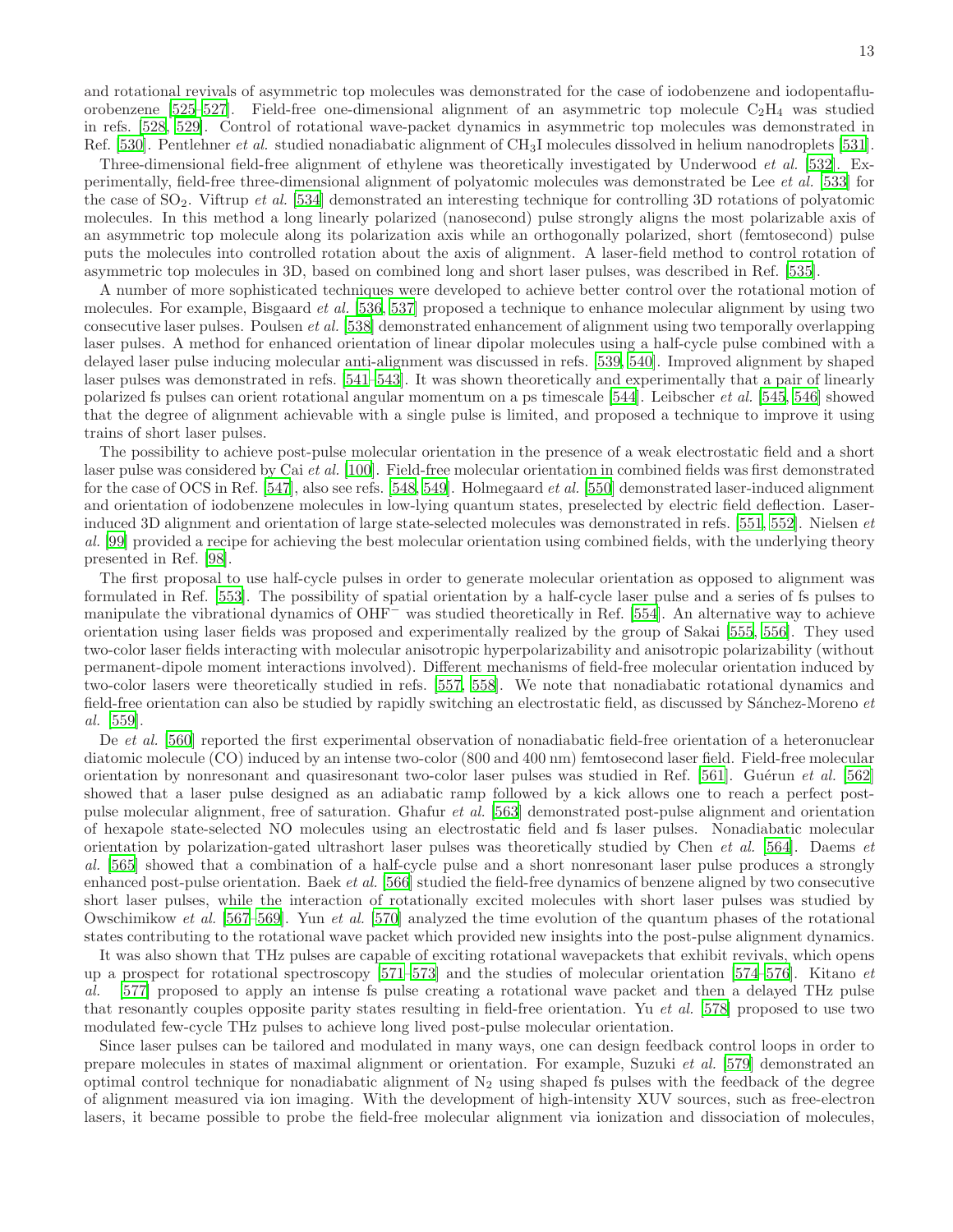mapping the fragments distribution [\[580\]](#page-32-41). Optimal control approach to the field free 3D alignment of an arbitrary (asymmetric top) molecule was developed in Ref. [\[581\]](#page-32-42). Nakajima et al. developed an optimal control theory for the field-free molecular orientation by phase-locked two-color laser pulses [\[582\]](#page-32-43).

Control over rotational motion opens the possibility to study molecular dynamics in new, interesting regimes. For example, Fleischer et al. [\[583\]](#page-32-44) showed that by varying the polarization and the delay between two ultrashort laser pulses, one can induce unidirectional molecular rotation, thereby forcing molecules to rotate clockwise or counterclockwise under field-free conditions. This phenomenon was given both classical and quantum interpretation in Ref. [\[584\]](#page-32-45). It was suggested that collisions in an ensemble of such unidirectionally rotating molecules lead to macroscopic vortices [\[585\]](#page-32-46). A chiral pulse train – a sequence of linearly polarized pulses with the polarization direction rotating from pulse to pulse by a controllable angle – was also used to achieve selectivity and directionality of laser-induced rotational excitation [\[586](#page-32-47)[–588\]](#page-32-48). In a striking development, Fleischer et al. [\[589](#page-32-49), [590](#page-33-0)] showed the possibility to achieve a nuclearspin-selective molecular alignment for the case of  $N_2$  molecules composed of <sup>15</sup>N and <sup>14</sup>N atoms. Following this work, Gerschnabel and Averbukh [\[591\]](#page-33-1) presented a theoretical study of the spin-selective alignment for ortho- and parawater isomers. Orienting molecules is important for studying fs-time-resolved angular and momentum distributions of photoelectrons from large molecules [\[592](#page-33-2)[–594](#page-33-3)]. A three-dimensional photoelectron momentum distribution from naphthalene molecules fixed in space was observed by Maurer *et al.* [\[595](#page-33-4)]. Pabst *et al.* [\[596\]](#page-33-5) presented a theory illustrating the feasibility to extract information on molecular structure from x-ray scattering from 3D aligned molecules, also see Ref.  $[441]$ . Time-resolved studies of electronic-vibrational dynamics during a photochemical reaction of  $CS<sub>2</sub>$  molecules fixed in space was reported by Bisgaard et al. [\[597\]](#page-33-6). Averbukh and Arvieu [\[598\]](#page-33-7) studied semiclassical catastrophes in the dynamics of a molecular rotor driven by a strong time-dependent field, and provided a recipe for the rotational squeezing by a sequence of laser pulses. Short-pulse rotational coherence spectroscopy can also be used to probe molecular structure, yielding information on molecular properties such as rotational constants and polarizabilities of large molecules and clusters, for both the ground and the electronically excited states [\[515,](#page-31-34) [599](#page-33-8), [600\]](#page-33-9). Molecules interacting with short laser pulses can serve as a model to investigate nonlinear quantum phenomena in the dynamics of a kicked rotor, such as Anderson-like localization in angular momentum space [\[601\]](#page-33-10). Quantum resonances in the spectrum of a kicked rotor were investigated experimentally and theoretically in Ref. [\[602\]](#page-33-11). It was also shown that diatomic molecules in the presence of magnetic [\[603\]](#page-33-12) and laser [\[604](#page-33-13)[–606](#page-33-14)] fields possess conical intersections, which in the field-free regime are present only in molecules consisting of more than two atoms. This opens up new possibilities to study nonadiabatic effects in the vicinity of conical intersections. Finally, it was proposed to use short laser pulses to map out the vibrational wavefunction of diatomic molecules [\[607](#page-33-15), [608](#page-33-16)] and fine-tune the molecular vibrational levels [\[507\]](#page-31-27). It was shown that far-off-resonant light can be used to tune shape resonances in atom-atom scattering and thereby enhance the photoassociation yield [\[609](#page-33-17), [610](#page-33-18)].

# <span id="page-13-0"></span>VI. MANIPULATING MOLECULES BY NON-CONSERVATIVE FORCES

Resonant scattering of laser light by atoms or molecules is an inherently dissipative process due to the stochastic nature of spontaneous emission. This process is at the core of laser cooling, a versatile cooling technique for atoms possessing a cycling transition [\[611\]](#page-33-19). Unlike atoms, molecules lack closed optical transitions required for efficient laser cooling. When returning to the electronic ground state by emitting radiation, electronically excited molecules are destined to populate a range of vibrational levels. This happens primarily because electronic excitation generally changes the strength of the chemical bond, resulting in a displacement of the minimum of the corresponding potential energy curve. Despite the lack of cycling transitions, several avenues for laser cooling of molecules have been explored, starting from the work of Bahns, Stwalley, and Gould [\[612](#page-33-20)].

In 2004, di Rosa [\[613](#page-33-21)] argued that certain diatomic molecules have the electronic transitions that are quasi-cycling. However, electronic transitions, even if cycling between the same vibrational states, may still lead to spreading of the population over rotational states due to the dipole selection rules. Stuhl et al. [\[614\]](#page-33-22) demonstrated the possibility of closing the rotational transitions  $J \to J'$  by choosing the ground-state rotational angular momentum, J, to be larger than the angular momentum in the excited electronic state one, J'. They showed the feasibility of laser cooling of TiO and identified the class of molecules that are exceptionally good candidates for laser cooling – those without hyperfine structure and having good Franck-Condon overlaps. An example of such molecules is  $\text{SrF}(2\Sigma)$ . The unpaired electron of this molecule does not participate much in chemical bonding. Therefore, the electronic excitation of SrF does not change dramatically the potential energy so the vibrational ground level of the excited electronic state preferentially decays to the vibrational ground level of the electronic ground state. As in any molecule, there is small leakage of population to other vibrational levels. However, as demonstrated by Shuman and coworkers [\[399](#page-29-44)], this can be fixed by adding a few repumping lasers, collecting all the leaked population back to the vibrational ground level of the electronic excited state. This ground-breaking experiment showed that laser cooling of molecules is indeed possible, opening also the prospects for manipulation of molecular beams with dissipative laser forces [\[398](#page-29-45), [400](#page-29-25)].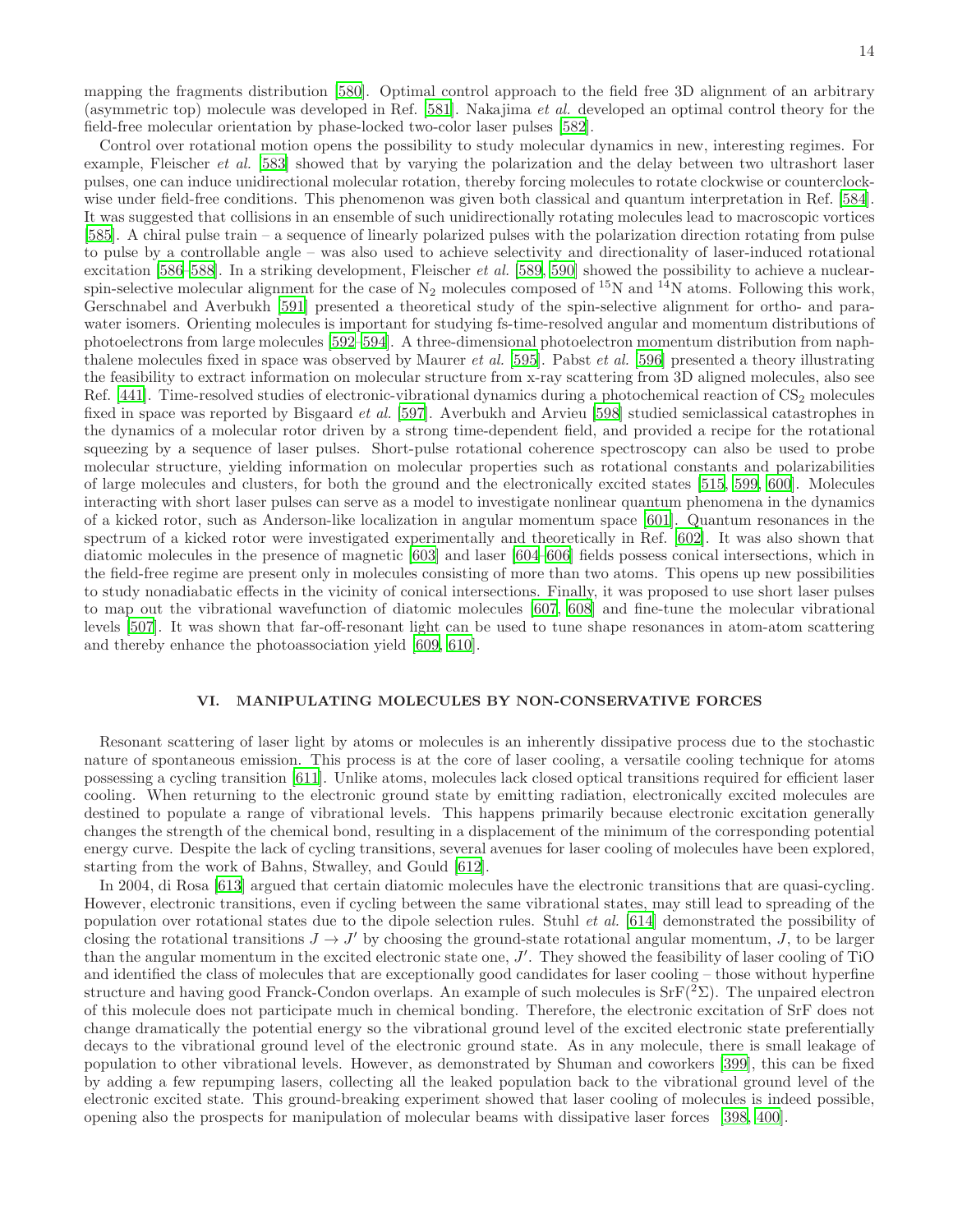Building on the theoretical and experimental work mentioned above, several authors considered the possibility of laser cooling of various molecules such as TlF [\[615\]](#page-33-23), RaF [\[616\]](#page-33-24), and YbF [\[617](#page-33-25)]. Hummon *et al.* demonstrated laser cooling and magneto-optical trapping of YO molecules in two dimensions [\[303\]](#page-27-29). However, the range of molecules amenable to the laser cooling technique demonstrated by Stuhl, Shuman, Hummon, and their coworkers remains rather narrow. The development of a general laser cooling method applicable to any diatomic as well as polyatomic molecule is a challenging problem currently researched by many groups. Most notably, it was suggested that the detrimental decay processes can be damped by coupling a molecule to an optical or microwave cavity, which might allow for cavity cooling of external and internal molecular motion [\[618](#page-33-26)[–623\]](#page-33-27). Averbukh and Prior [\[624,](#page-33-28) [625](#page-33-29)] proposed an alternative method for laser cooling of molecules by an optical shaker  $-$  a standing wave of far-off-resonant light that exhibits sudden phase jumps, whose value is controlled by the feedback loop. In such a way the cooling scheme combines the principles of Sisyphus [\[626\]](#page-33-30) and stochastic [\[627\]](#page-33-31) cooling. Vilensky et al. proposed to use a bistable optical cavity for a Sisyphus-type cooling, where the cavity undergoes sudden transitions between two energy states [\[628\]](#page-33-32). These proposals are currently awaiting experimental realization.

Optical pumping is routinely used to prepare atoms in a particular quantum state. Extending this technique to molecules is impeded by the same problem of multi-level structure that has haunted the development of laser cooling of molecules. Only recently, it was shown that diatomic molecules can be cooled, vibrationally and rotationally, to the ground rovibrational level using optical pumping [\[629–](#page-33-33)[631\]](#page-33-34). These experiments exploit broadband lasers, generating femtosecond pulses shaped to remove the frequency band that would excite the ground state. Without this frequency, the laser pulses redistribute the population leading to efficient accumulation of population in the ground state.

In a remarkable recent work, an opto-electrical method of cooling molecules was proposed and realized by Zeppenfeld et al. [\[282,](#page-27-3) [632](#page-33-35)]. Closely related to the idea of single-photon molecular cooling [\[633\]](#page-33-36), this method combines the techniques of Stark deceleration and laser cooling by applying an electric-field potential that generates substantially different Stark shifts in two molecular states. The energy is removed by letting the molecules climb the field gradient in the state with a bigger Stark shift and return in a state with a smaller Stark shift. The entropy is removed by a cycling transition between the states, involving spontaneous emission. Due to the difference in the Stark shifts, the cycling transition leads to a large Sisyphus effect, with much kinetic energy taken away in each cycle. This allows for cooling using only a few instances of the spontaneous emission, bypassing the population leakage problem mentioned above.

Dissipation due to the near-resonant scattering of light can be turned into a useful resource for quantum state preparation [\[634–](#page-33-37)[637\]](#page-33-38). Lemeshko and Weimer showed that using engineered dissipation it is possible to generate metastable bonds between atoms or molecules, thereby extending the notion of 'bonding' from purely conservative to dissipative forces. The bond arises due to the interaction-dependent coherent population trapping and manifests itself as a stationary state of the scattering dynamics that confines the atoms or molecules at a fixed distance from each other. Remarkably, the dissipative bonding appears possible even for atoms and molecules interacting purely repulsively [\[638](#page-33-39)].

# <span id="page-14-0"></span>VII. CONTROLLED MOLECULAR COLLISIONS

### A. Towards ultracold molecules

Using electromagnetic fields to control intermolecular interactions is a long-standing goal in molecular physics. Of particular importance to chemical physics has been the effort directed towards external field control of molecular collisions, whether elastic, inelastic, or chemically reactive. At ambient temperatures, molecules reside in a manifold of internal states and move with a wide range of velocities and angular momenta. It is this wide distribution of accessible internal and motional states, each generally leading to different reaction events, that makes external field control of bi-molecular interactions in a thermal molecular gas extremely difficult, if not impossible. These complications are removed when molecules are cooled to subKelvin temperatures. The experiments on cooling molecules and producing ultracold molecules from ultracold atoms have thus opened another research avenue in molecular physics, exploiting controlled few-molecule dynamics.

When cooled to sufficiently low temperatures, molecules can be confined in magnetic, electric or optical traps [\[32\]](#page-22-7), as described in Section [IV.](#page-6-0) This effectively prepares molecular ensembles in a single (or a small number of) fielddressed states in a non-perturbative regime, where the molecule-field interactions are more significant than the energy of the translational motion. When the first experiment on magnetic trapping of a molecular radical CaH was reported [\[258\]](#page-26-41), little was known about the interaction properties of molecules in this regime of molecule-field interactions.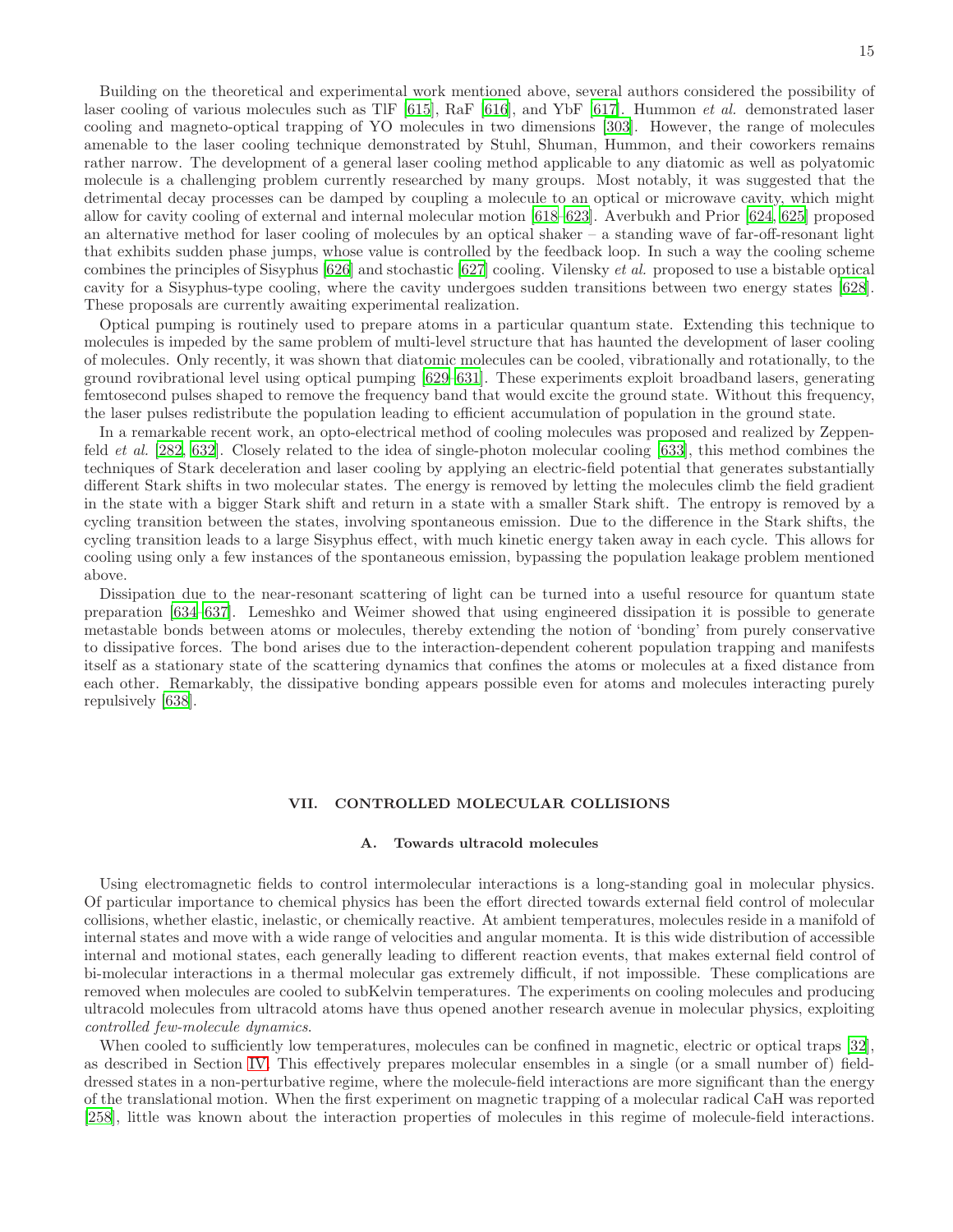The experiments on cooling molecules – and the promise of marvelous applications described in Ref. [\[32](#page-22-7)] – spurred intense research on binary molecular interactions in strong dc fields. Most of this research was motivated by three general questions: Are molecules in a particular field-dressed state stable against collisional interactions? If not all molecules are, which are and which are not? To what extent do external fields affect intermolecular interactions at low temperatures? These questions are particularly relevant for experiments with molecules in dc magnetic or electric traps, because dc fields, by the Earnshaw's theorem [\[53](#page-23-6), [54](#page-23-7)], always confine particles in excited Zeeman or Stark levels, leaving an opportunity for molecules to decay to lower energy levels and exit the trap.

The figure of merit used to quantify the answer to the first question is the ratio of cross sections for elastic scattering (responsible for translational energy thermalization within a trap) to cross sections summed over all possible inelastic and reactive scattering channels (leading to trap loss). This elastic-to-inelastic ratio, usually denoted by  $\gamma$ , indicates if a molecular ensemble can be cooled in an external field trap ( $\gamma > 1000$ ) or not ( $\gamma < 100$ ). In a zealous effort to find mechanisms for enhancing  $\gamma$  to large values, multiple theoretical studies explored the possibility for modifying elastic, inelastic, and reactive collisions of molecules by external fields. The pioneering study of Volpi and Bohn [\[639](#page-33-40)] showed that Zeeman transitions (or Stark transitions, for that matter) in collisions of ultracold molecules must be suppressed at low external fields. The suppression occurs because any Zeeman or Stark transition in ultracold s-wave collisions must be accompanied by a change of orbital angular momentum for the relative motion of the colliding molecules, which leads to centrifugal barriers in outgoing collision channels. This phenomenon can also be interpreted in terms of the energy dependence of the cross sections for Zeeman or Stark transitions in the limit of zero external field [\[75\]](#page-23-17). These results imply that any (chemically non-reactive) molecules, if cooled to a low enough temperature to be trappable in a vanishingly shallow trap, must be stable. This is encouraging because it indicates that any molecules that do not chemically react can be cooled by evaporation in a dc magnetic or electric trap, if the starting temperature of the molecular ensemble is cold enough. However, the problem is that several calculations [\[80,](#page-23-44) [640](#page-33-41)[–642\]](#page-33-42) showed that large values of  $\gamma$  can generally be reached only when the trapping fields are so small that the starting temperature must be very low  $\langle 1 \mu K \rangle$  is a good ballpark limit).

As described in Section [III](#page-4-0) , there are several different experimental techniques that can be used to prepare molecules at temperatures about 1 mK. However, bridging the gap between 1 mK and  $1\mu$ K has proven difficult. A number of authors [\[75](#page-23-17)[–79,](#page-23-45) [81,](#page-23-39) [83](#page-23-46), [639](#page-33-40), [642](#page-33-42)[–665\]](#page-34-0) researched the dynamics of molecular collisions in this temperature interval in order to understand the prospects for cooling molecules from mK temperatures to ultracold temperatures below  $1 \mu$ K. Many of the early studies were focussed on the dynamics of molecules in a helium gas [\[75](#page-23-17), [76,](#page-23-47) [78](#page-23-48), [639,](#page-33-40) [643](#page-33-43)– [647\]](#page-34-1). Partially motivated by the successful experiments on magnetic trapping of molecules in a helium buffer gas [\[81,](#page-23-39) [258,](#page-26-41) [262,](#page-27-8) [263](#page-27-17), [666](#page-34-2)[–670](#page-34-3)], these papers also argued that if collisions with weakly interacting helium atoms are sufficiently strong to destroy trapped samples, evaporative cooling of molecules in the absence of a buffer gas must be impossible. The results predicted that diatomic molecules in  $\Sigma$  electronic states with large rotational constants should be stable in a magnetic traps in the environment of He buffer gas and that molecules in non-Σ electronic states must prefer to undergo inelastic scattering generally leading to low values of  $\gamma$ . While the former prediction was confirmed in a number of experiments [\[81,](#page-23-39) [262](#page-27-8), [263,](#page-27-17) [669,](#page-34-4) [670\]](#page-34-3), the latter was – fortunately! – proven incorrect in a recent startling experiment by Stuhl et al. [\[671\]](#page-34-5). As the experiments of Ref. [\[671\]](#page-34-5) and the theory by Bohn and coworkers [\[101](#page-24-2)[–105\]](#page-24-3) show, there is a general mechanism that may suppress inelastic collisions of molecules with a Λ-doubled structure placed in superimposed electric and magnetic fields. Combined with large cross sections for elastic scattering [\[103](#page-24-44)], this may make the creation of a Bose-Einstein Condensate of Π-state molecules possible!

Another possibility for bridging the 1 mK – 1  $\mu$ K temperature gap is to immerse a gas of molecules into a buffer gas of already ultracold atoms. The calculations by Hutson and coworkers [\[649](#page-34-6), [657,](#page-34-7) [658\]](#page-34-8) demonstrated that alkalineearth metal atoms, being structureless and therefore weakly interacting, can be used for sympathetic cooling of molecules such as NH. Interestingly, Tscherbul and coworkers [\[672\]](#page-34-9) have recently found that sympathetic cooling may work even with alkali metal atoms, such as Li, despite their propensity to generate strongly attractive and anisotropic interactions with molecules. This implies that certain molecules, particularly  $\Sigma$ -state open-shell molecules with weak fine-structure interactions, may be generally amenable to sympathetic cooling at  $T \sim 1$  mK, which was confirmed by preliminary calculations for NH–NH scattering in magnetic field [\[653\]](#page-34-10). Following the theoretical work by Zuchowski and Hutson [\[648\]](#page-34-11), Parazzoli et al. [\[673\]](#page-34-12) reported an experimental study of the effects of electric fields on low temperature collisions of ND<sup>3</sup> molecules with Rb atoms. Unfortunately, the results reveal high probability of inelastic scattering of molecules in the low-field seeking states, indicating that sympathetic cooling of symmetric top molecules in a buffer gas of alkali metal atoms is likely unfeasible. Following the accurate calculation of the global potential energy surface for the NH–NH collision system in the quintet spin state [\[674](#page-34-13)], several authors performed quantum scattering calculations for NH–NH collisions in a magnetic field [\[83](#page-23-46), [653\]](#page-34-10). The results ignoring non-adiabatic couplings to lower spin states of the two-molecule complex suggested that inelastic scattering in collisions of NH molecules must be generally insignificant due to the small magnitude of the spin-spin interaction in the molecule. However, a more refined calculation by Janssen, van der Avoird and Groenenboom [\[675](#page-34-14)] indicated that the nonadiabatic couplings may preclude the evaporative cooling. Other, highly promising methods for cooling molecules to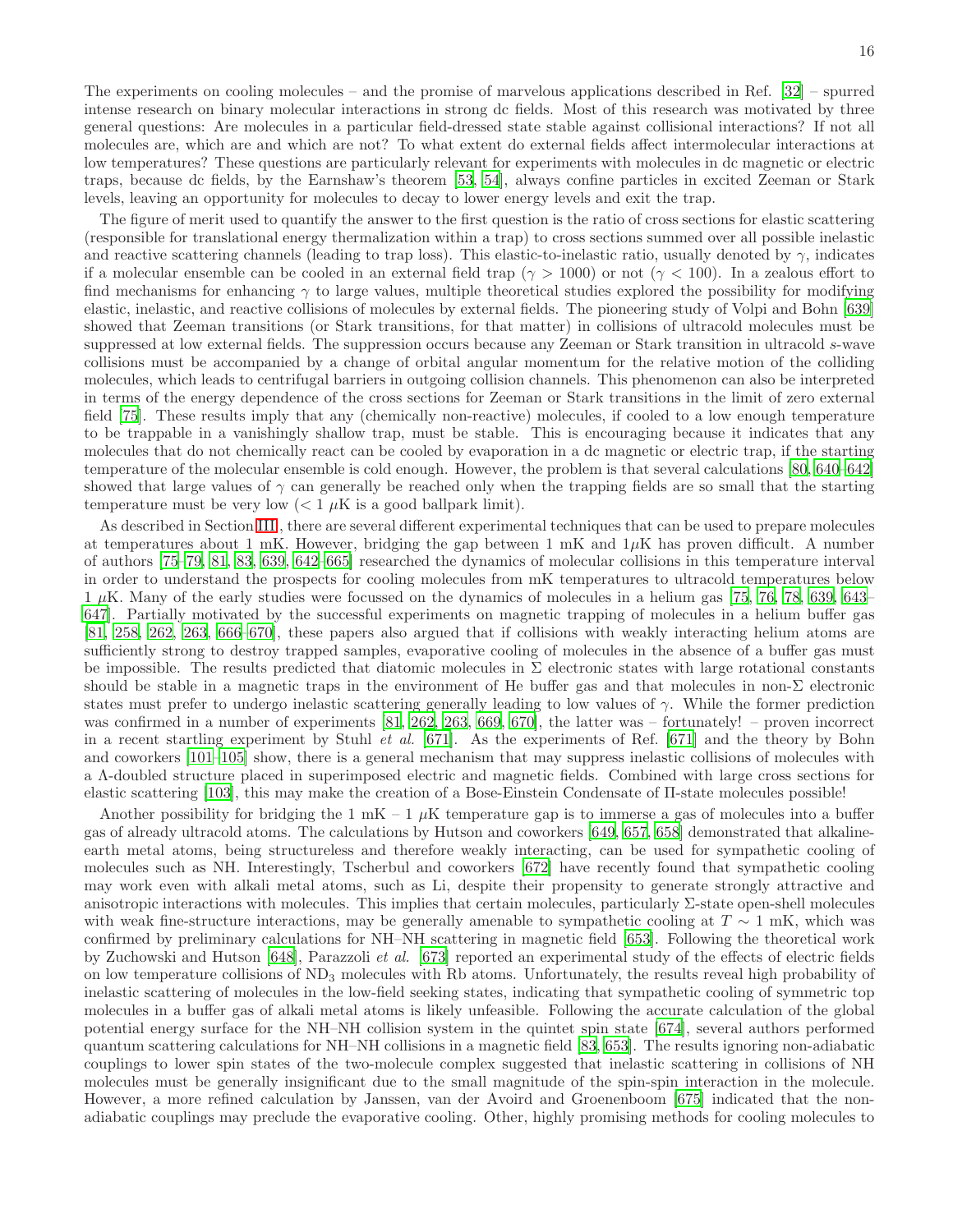ultracold temperatures have been recently proposed and demonstrated. For example, the groups of Zoller and Büchler showed that the translational energy of molecules can be removed by coupling the molecular ensemble to a gas of Rydberg atoms and tuning the atom-molecule interactions with external fields [\[676,](#page-34-15) [677](#page-34-16)]. Zeppenfeld and coworkers showed that electrically trapped molecules can be efficiently cooled by a combination of optical and electric field forces [\[282,](#page-27-3) [632\]](#page-33-35). It is thus foreseeable that a great variety of diatomic, and perhaps polyatomic, molecules can be cooled to ultracold temperatures directly from a thermal gas in a near future [\[678\]](#page-34-17). At present, the experiments with ultracold molecules are limited to diatomic molecules produced from ultracold atoms.

While looking for mechanisms to enhance  $\gamma$ , the theoretical studies have found several mechanisms for controlling molecular interactions at both cold (< 1 K) and ultracold (< 1 mK) temperatures. For example, Tscherbul and coworkers [\[78,](#page-23-48) [79,](#page-23-45) [645](#page-33-44)] found that the dynamics of magnetic Zeeman relaxation in collisions of <sup>2</sup>Σ and <sup>3</sup>Σ molecules is very sensitive to external electric fields, which affect the rotational structure and modify the fine-structure interactions inducing spin-changing transitions. Combined electric and magnetic fields can also be used to create molecules near avoided crossings between Zeeman levels arising from rotational states of different symmetry, making them extremely sensitive to small variations of external (magnetic or electric) fields [\[73,](#page-23-15) [74\]](#page-23-16). Molecules in a  ${}^{2}$ II electronic state exhibit an interesting dependence of the collision cross sections on the electric field strength, resulting from the shifts of the asymptotic collision channels and other, less understood, phenomena [\[82\]](#page-23-49). As pointed out by Bohn and coworkers [\[101](#page-24-2)[–105\]](#page-24-3), dipole-dipole interactions lead to the appearance of avoided crossings in the interaction potential of the molecule-molecule collision complex. These avoided crossings can be tuned by an external electric field, leading to dramatic changes in the collision dynamics at ultracold temperatures. By changing the internal structure of molecules, external fields induce molecule-molecule scattering resonances [\[80](#page-23-44), [101](#page-24-2)[–104\]](#page-24-45). Stuhl et al. experimentally studied the avoided crossing in an OH molecule in combined electric and magnetic fields [\[679\]](#page-34-18) which ultimately allowed to evaporatively cool OH [\[671](#page-34-5)]. In a remarkable paper [\[680\]](#page-34-19), Ticknor showed that two-body scattering properties of dipolar species in the limit of strong dipole-dipole interactions and at ultracold temperatures are universal functions of the dipole moment, mass of the colliding species and collision energy. Bohn, Cavagnero and Ticknor [\[681\]](#page-34-20) showed that the universality extends to a wider range of energies and studied the deviations from universality, which can provide information about the short-range part of the intermolecular interaction potentials.

### B. Towards controlled chemistry

Chemical dynamics of molecules in external fields was first studied in a rigorous quantum calculation by Tscherbul and Krems [\[645](#page-33-44)]. Beyond demonstrating the feasibility of such calculations, this work showed that the probabilities for chemically reactive events, just like the cross sections for elastic and inelastic scattering, may be quite sensitive to external electric fields. Controlling chemical interactions of molecules at subKelvin temperatures can be used as a tool to study the role of fine and hyperfine interactions as well as non-adiabatic effects in elementary chemical processes. For example, confining molecules in a magnetic trap leads to co-alignment of their magnetic moments, which restricts the adiabatic interaction between the molecules to the maximum spin state. Since large spin states are usually characterized by significantly repulsive exchange interactions, chemical reactions of spin-aligned molecules are generally very slow, especially at low temperatures [\[237](#page-26-27)]. The non-adiabatic interactions may serve to enhance the chemical reactivity by inducing transitions to lower spin states of the reaction complex [\[675\]](#page-34-14). Tuning the nonadiabatic interactions with external fields, for example as suggested in Ref. [\[78](#page-23-48)], can be used as a tool to quantify the non-adiabatic interactions.

Molecular beam technique can serve as a basis to study cold reactive and nonreactive collisions [\[682](#page-34-21)]. Van de Meerakker and coworkers studied rotationally inelastic scattering of state-selected and velocity controlled OH molecules with  $D_2$  molecules and a wide range of rare-gas atoms [\[683](#page-34-22)[–688\]](#page-34-23), as well as with state-selected NO molecules [\[689\]](#page-34-24). Eyles et al. performed detailed studies of differential cross sections in rotationally inelastic NO–Ar collisions [\[690\]](#page-34-25). Strebel *et al.* studied elastic collisions of a beam of  $SF_6$ , decelerated using a rotating nozzle, with trapped ultracold Li atoms [\[691\]](#page-34-26). Ohoyama and coworkers studied collisions between polyatomic molecules oriented by an electric hexapole with molecules and atoms aligned by a magnetic hexapole [\[692](#page-34-27)[–694\]](#page-34-28).

The efforts to study cold collisions have long been frustrated by the need to create two slow beams of high enough intensity. An alternative technique, based on merged molecular beams, allows one to study cold collisions between molecules moving fast in the laboratory frame, provided the velocity distribution in the beams is narrow enough. Henson *et al.* used the merged-beam technique to study the Penning-ionization reaction  $He^* + H_2 \rightarrow He + H_2^+$  at sub-Kelvin temperatures [\[695\]](#page-34-29). Scheffield *et al.* developed a pulsed rotating supersonic source for use with merged molecular beams [\[696\]](#page-34-30). Wei et al. discussed the prospects of the merged beam technique in Ref. [\[697\]](#page-35-0).

Another way to study cold collisions is to confine one or both of the collision partners in a trap. Sawyer *et al.* studied collisions of trapped OH molecules with supersonic beams of He and D<sup>2</sup> [\[268\]](#page-27-6), and with a velocity selected beam of  $ND_3$  [\[283](#page-27-7)]. Parazzoli *et al.* [\[673](#page-34-12)] merged separately trapped  $ND_3$  molecules and Rb atoms, in order to study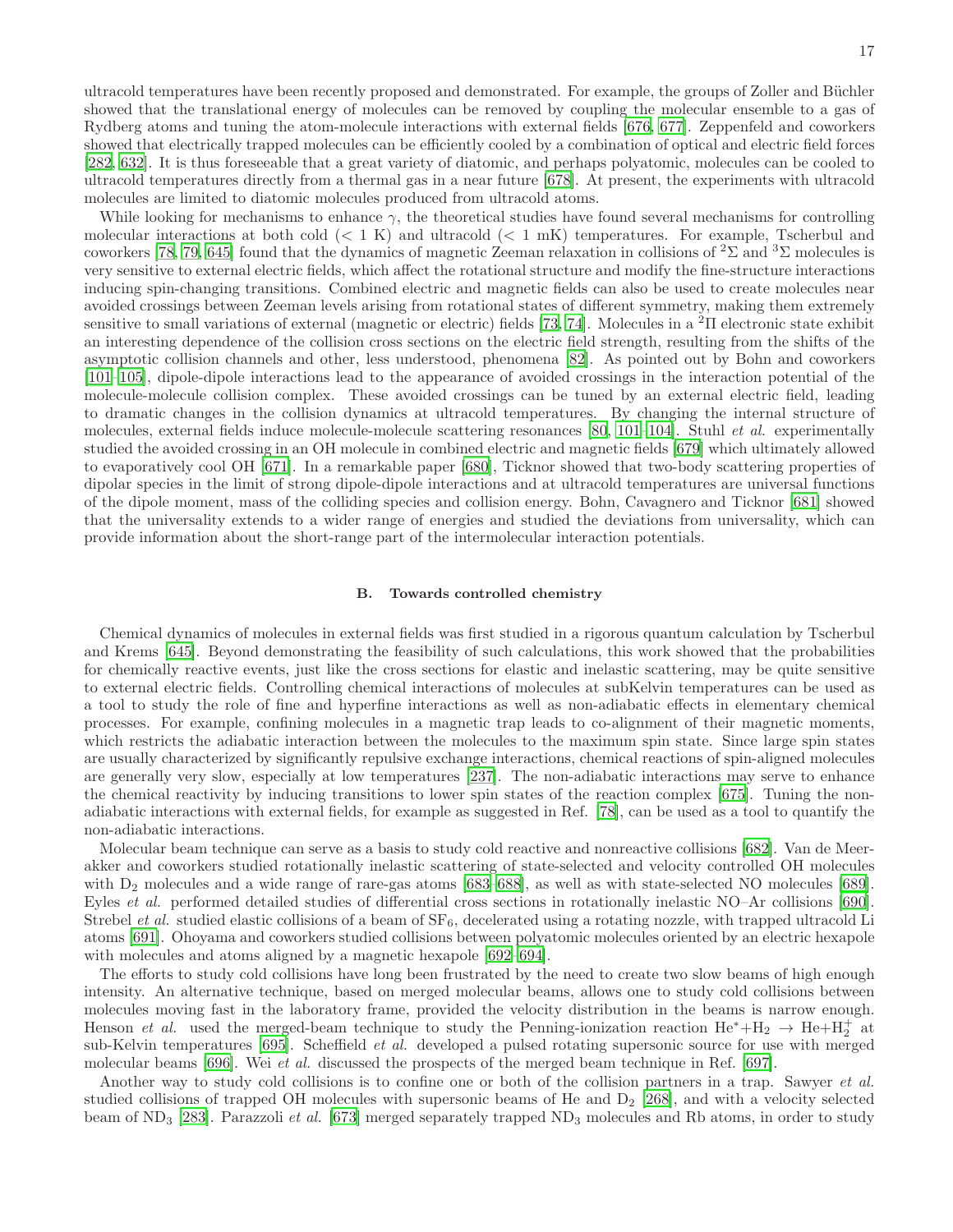the electric field effect on the cross sections. In a contribution to this special issue Stuhl *et al.* studied the effect of an electric field on rotationally inelastic scattering of OH molecules [\[13\]](#page-22-10).

Ultracold chemistry has become real with the creation of a dense ensemble of ultracold KRb molecules [\[292,](#page-27-35) [698](#page-35-1)]. By measuring the trap loss of KRb molecules, the experiments demonstrated many unique features of chemical reactions in the limit of zero temperature, such as the effect of quantum statistics and external electric fields on chemical encounters [\[110](#page-24-8), [294,](#page-27-36) [295\]](#page-27-37). While exciting, ultracold reactions are also detrimental to the progress of experiments aimed at the creation of a quantum degenerate gas of ultracold molecules. The experimental studies were therefore accompanied by many calculations seeking to suppress chemical reactivity of ultracold molecules by external fields [\[699](#page-35-2)[–707\]](#page-35-3). One possibility, it was found, is to confine molecules in low dimensions by optical lattices and apply an electric field.

Following the pioneering work of Petrov and coworkers [\[708\]](#page-35-4), the effects of dimensionality on inelastic collisions and chemical reactions was studied by Li and Krems [\[709\]](#page-35-5). The results showed that confining molecules in a quasi-2D geometry leads to enhanced values of  $\gamma$ . The work reported in Refs. [\[110,](#page-24-8) [294,](#page-27-36) [295\]](#page-27-37) showed that for polar molecules in a quasi-2D gas this enhancement can be dramatically increased by applying an electric field perpendicular to the plane of confinement. The electric field serves to align the molecules, thereby creating long-range repulsive barriers stimulated by the dipole-dipole interactions. Chemical reactions in such a gas are determined by the rate of tunneling through the long-range barriers [\[710\]](#page-35-6), which as shown earlier by Bohn and coworkers, is sensitive to external fields. Even more effectively, the long-range repulsive barriers can also be created by dressing molecules with a combination of dc electric and microwave fields [\[107,](#page-24-5) [108\]](#page-24-6), and far-off resonant laser fields [\[95,](#page-23-29) [109\]](#page-24-7). As was shown in refs. [\[106](#page-24-4)– [108](#page-24-6), [711](#page-35-7)], this technique can be used to create a gas of molecules with repulsive long-range interactions that completely preclude the molecules from penetrating to the region of short-range interactions, which, under appropriate conditions, can lead to the formation of self-assembled dipolar crystals and other interesting many-body effects discussed in the following section.

Trapped ions represent a new paradigm in the study of cold chemistry [\[712](#page-35-8)[–716\]](#page-35-9). Atomic or molecular ions bombarded by neutral species, coming, for example, from controlled molecular beams, allow for an extremely long interrogation time. This opens the possibility of measuring the reactions of a single ion [\[717](#page-35-10)[–719\]](#page-35-11) or reactions with very low rates. Since ions are trapped, external field control of molecular beams can be used to study ion-molecule chemistry with high energy resolution, as was attempted in experiments on inelastic collisions of molecules in Stark decelerated beams with trapped atoms [\[205,](#page-25-42) [720\]](#page-35-12). The advantage of using ions is that the charged products of a chemical reaction can also be trapped, which allows one to measure the reaction product state distributions [\[716\]](#page-35-9).

Chemical dynamics of molecules at ambient temperatures can also, in principle, be controlled by aligning molecules or by preparing molecules in superpositions of different electronic states. Although studying molecular collisions in fields at elevated temperatures is of a substantial interest due to chemical applications [\[721\]](#page-35-13), quantum mechanical treatment of such collisions is challenging due to a large number of states involved in the dynamics. A quasiclassical trajectory method has been used to elucidate the effect of pendular orientation of DCl on its reaction with H atoms [\[722\]](#page-35-14) and the effect of an intense infrared laser field on the  $H+H<sub>2</sub>$  exchange reaction rate [\[723](#page-35-15)]. On the other hand, simple analytic models of molecular collisions, essential for understanding the underlying physics, are scarce and mostly limited to the Wigner regime of very low kinetic energy [\[724\]](#page-35-16). Lemeshko and Friedrich developed an analytic model of molecular collisions in fields and applied it to the study of the scattering dynamics [\[84,](#page-23-18) [725](#page-35-17)[–727\]](#page-35-18) and stereodynamics [\[728,](#page-35-19) [729\]](#page-35-20) at thermal collision energies, as well as to multiple scattering of matter waves [\[730\]](#page-35-21). The model's accuracy increases with collision energy; it has no fitting parameters and remains analytic in the presence of external fields.

# <span id="page-17-0"></span>VIII. CONTROLLING MANY-BODY PHENOMENA

The exquisite control over the internal and motional dynamics of molecules at low temperatures paves the way for creating unique many-body systems with interesting properties [\[106](#page-24-4), [731](#page-35-22)[–734](#page-35-23)]. For example, several studies, exploiting the analogy with optical shielding of interactions in ultracold atomic gases [\[735\]](#page-35-24), showed that the dipole-dipole interactions between polar molecules confined in a quasi-2D geometry by an optical lattice and subjected to microwave fields can be made repulsive [\[106,](#page-24-4) [107,](#page-24-5) [731,](#page-35-22) [736](#page-35-25)]. This leads to the formation of self-assembled dipolar crystals. Molecular dipolar crystals have been proposed as high-fidelity quantum memory for hybrid quantum computing involving an interface of a solid-state device and trapped molecules [\[737\]](#page-35-26). Büchler and coworkers extended this work to show that a suitable combination of microwave and dc electric fields can be used to engineer three-body interactions in a molecular gas [\[738](#page-35-27)], which, when trapped on an optical lattice, realizes the Hubbard model with strong three-body interactions. The possibility to form fermonic molecules in an optical lattice and spectroscopy of such a system has been theoretically investigated in refs. [\[739,](#page-35-28) [740\]](#page-35-29).

Trapping ultracold non-polar and polar molecules in an optical lattice, recently demonstrated in a number of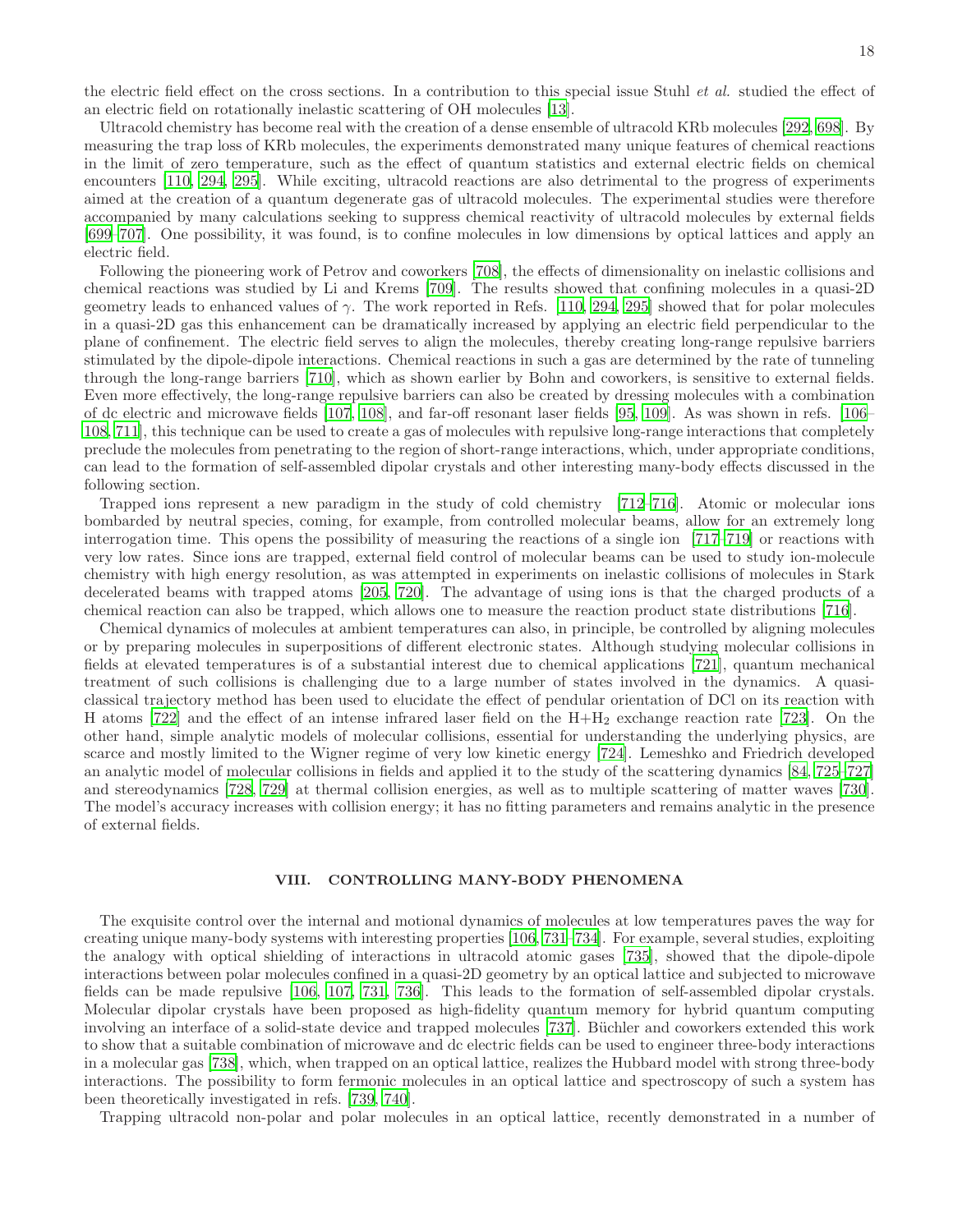experiments [\[297](#page-27-14)[–300\]](#page-27-16), is a major step towards quantum simulators of condensed matter models. Several recent papers showed that ultracold molecules confined on an optical lattice can be used to realize a wide range of model many-body Hamiltonians [\[733,](#page-35-30) [734,](#page-35-23) [741](#page-35-31)[–754](#page-35-32)], including extended Hubbard models with long range interactions [\[755](#page-35-33)– [759](#page-36-0)], a variety of lattice spin models [\[9](#page-22-11), [24](#page-22-12), [126,](#page-24-19) [760](#page-36-1)[–768\]](#page-36-2), and polaron models [\[769,](#page-36-3) [770\]](#page-36-4). Yao et al. proposed a scheme to realize topological flatbands [\[771\]](#page-36-5) and fractional Chern insulators [\[772](#page-36-6)] in dipolar gases; Kestner et al. predicted a topological Haldane liquid phase in a lattice with cold molecules [\[773\]](#page-36-7). These studies exploit the rich structure of molecules enabled by the rotational, spin and hyperfine states and the possibility of tuning the couplings between these degrees of freedom as well as the dipole-dipole interactions between molecules by externally applied fields. In many instances, it is possible to apply a combination of dc and microwave fields such that the individual molecules exhibit isolated field-dressed states with particular features identical to those of the spin degrees of freedom in lattice-spin Hamiltonians. The external fields can then be tuned to explore the phase diagram of the many-body system on the lattice. Of particular interest is the possibility of creating quantum phases with topological order [\[754\]](#page-35-32), resilient vis a vis perturbations preserving the topology. Recently Yan et al. reported the first experimental realization of a spin model with KRb molecules on a 3D optical lattice [\[774\]](#page-36-8).

A significant focus of research with ultracold atomic gases in the past decade has been on emergent phenomena, such as solitons, rotons, vortices, spin waves, and polarons. Molecules offer new degrees of freedom that can be used to explore new regimes of collective phenomena [\[124](#page-24-17), [125](#page-24-18), [756](#page-35-34), [759](#page-36-0), [775](#page-36-9)[–788](#page-36-10)]. The possibility of mixing different parity states with moderate electric fields enables new interactions that give rise to unique features of collective dynamics in many-body molecular systems. For example, collective rotational excitations of molecules trapped in an optical lattice can pair up forming Frenkel biexcitons [\[789\]](#page-36-11), something that cannot occur in natural solid-state systems with inversion symmetry. The ability to control intermolecular interactions can also be used to engineer many-body, nanoscopic systems allowing for controlled energy transport [\[790\]](#page-36-12), as well as open quantum systems with tunable coupling to the bath [\[769\]](#page-36-3). While most of the work mentioned above is focused on polar molecules with tunable dipole-dipole interactions, the many-body behaviour of non-polar molecules can also be controlled by tuning the quadrupole-quadrupole interactions. The peculiar symmetry and broad tunability of the quadrupolequadrupole couplings results in a rich phase diagram featuring unconventional BCS and charge density wave phases, and opens up the prospect to create a topological superfluid [\[114\]](#page-24-10). Quadrupolar particles, such as homonuclear molecules or metastable alkaline-earth atoms are currently available in experiments at higher densities compared to polar molecules. The coldest of the currently available molecules,  $Cs<sub>2</sub>$ , can be prepared in optical lattices close to unit filling at temperatures significantly below the photon recoil energy of 30 nK [\[299,](#page-27-38) [791\]](#page-36-13).

# IX. ENTANGLEMENT OF MOLECULES AND DIPOLE ARRAYS

Applications of the concepts of quantum information theory are usually related to the quantum mechanical effects of superposition, interference, and entanglement [\[792](#page-36-14)[–795\]](#page-36-15). For decades, theoretical chemists have encountered and analyzed these quantum effects from the point of view of bonding. Combining results and insights of quantum information science with those of chemical physics may shed new light on the dynamics of the chemical bond. Researchers from the quantum information and chemistry communities are already converging upon several questions. As an example, recent ultrafast experiments on excitonic migration in photosynthetic complexes and polymers have shown long-lived coherences on the order of hundreds of femtoseconds [\[796\]](#page-36-16).

Since the original proposal by DeMille [\[797\]](#page-36-17), arrays of ultracold polar molecules have been counted among the most promising platforms for the implementation of a quantum computer [\[798](#page-36-18), [799\]](#page-36-19). The qubit of such an array is realized by a single dipolar molecule entangled with the rest of the array's molecules via the dipole-dipole interaction. Polar-molecule arrays appear as scalable to a large number of qubits as neutral-atom arrays do, however the dipoledipole interaction furnished by polar molecules offers a faster entanglement, one resembling that mediated by the Coulomb interaction for ions. At the same time, cold and trapped polar molecules exhibit similar coherence times as those encountered for trapped atoms or ions. The first complete scheme proposed for quantum computing with polar molecules was based on an ensemble of ultracold polar molecules trapped in a one-dimensional optical lattice, combined with an inhomogeneous electrostatic field. Such qubits are individually addressable, due to the Stark shift which is different for each qubit in the inhomogeneous electric field  $[800]$ .

A subsequent proposal has shown that it should be possible to couple polar molecules into a quantum circuit using superconducting wires [\[801\]](#page-36-21). The capacitive, electrodynamic coupling to transmission line resonators was proposed in analogy with coupling to Rydberg atoms and Cooper pair boxes [\[802](#page-36-22)]. Compatibility with the microwave circuits is ensured by the frequencies of the transitions between molecular Stark states, which occur typically in the rf range. The coupling of polar molecules to microwave striplines carries along the following advantages: first, it allows for detection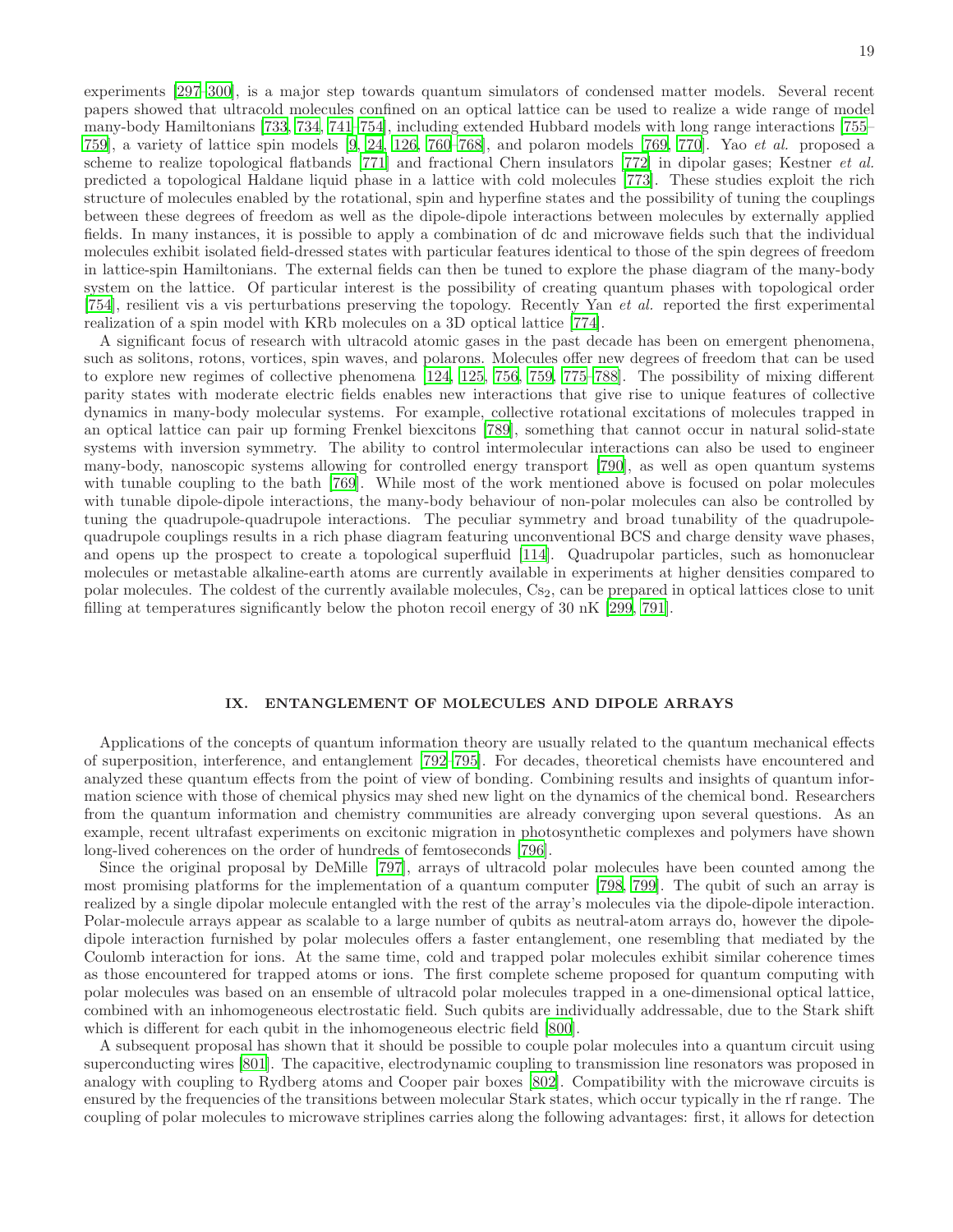of single molecules by remote sensing of transmission line potentials as well as for efficient quantum-state readout; second, the molecules can be further cooled by microwave spontaneous emission into on-chip transmission lines; and finally, the coupling to the strip-line entangles the molecules and thus enables nonlocal operations. Addressability is achieved by local gating with electrostatic fields and single-bit manipulations can be accomplished by using local modulated electric fields.

A pure state of a pair of quantum systems is called entangled if it is unfactorizable, as for example, the singlet state of two spin-1/2 particles, a mixed state is entangled if it cannot be represented as a mixture of factorizable pure states [\[794](#page-36-23)]. Study of entanglement can be done by calculating the pairwise concurrence [\[803\]](#page-36-24), which is a good measure of entanglement, for one, two, and three-dimensional arrays of trapped dipoles, mutually coupled by the dipole-dipole interaction and subject to an external electric field. Quantum entanglement can also be studied using trapped polar molecules. Arrays of polar molecules can be prepared in optical lattices with full control over the internal states including the hyperfine structure. Recently, Qi et al. considered using rotational states of polar linear [\[804](#page-36-25), [805\]](#page-36-26) and symmetric-top [\[806\]](#page-36-27) molecules as qubits and evaluated entanglement of the pendular qubit states for two linear dipoles, characterized by pairwise concurrence, as a function of the molecular dipole moment and rotational constant, strengths of the external field and the dipole-dipole coupling, and ambient temperature. In principle, such weak entanglement can be sufficient for operation of logic gates, provided the resolution is high enough to detect the state shifts unambiguously [\[804](#page-36-25)]. In practice, however, for many candidate polar molecules it appears a challenging task to attain adequate resolution. In a subsequent study, the authors considered symmetric top molecules. The latter offer advantages resulting from a first-order Stark effect, which renders the effective dipole moments nearly independent of the field strength. For a particular choice of qubits, the electric dipole interactions become isomorphous with NMR systems for which many techniques enhancing logic gate operations have been developed [\[807\]](#page-36-28).

Entanglement can be found in strongly interacting atomic and molecular gases, however it is challenging to generate highly entangled states between weakly interacting particles in a scalable way. Based on the work of Lemeshko and Friedrich [\[95,](#page-23-29) [109](#page-24-7)], Herrera *et al.* [\[808](#page-36-29)] recently described a one-step method to generate entanglement between polar molecules in the absence of dc electric fields. They showed that alignment-mediated entanglement in a molecular array is long-lived and discussed applications for quantum information processing and quantum metrology. Manipulating and controlling entanglement for molecules in external fields continue to be of great interest in quantum information and quantum computing. Lee *et al.* experimentally explored the possibility to use rotational wavepackets created with a short laser pulse for quantum information processing [\[809\]](#page-36-30) (also see Ref. [\[810](#page-36-31)]).

Schemes for robust quantum computation with polar molecules and experimental feasibility thereof have been analyzed by Yelin, Kuznetsova, and coauthors [\[811](#page-36-32), [812](#page-36-33)]. Kuznetsova et al. proposed a platform based on polar molecules and neutral atoms for quantum information processing [\[813,](#page-36-34) [814\]](#page-36-35). They also proposed a scheme for cluster state generation using van der Waals and dipole-dipole interactions between atoms and molecules in an optical lattice [\[815\]](#page-37-0). The same group also proposed to use Rydberg atoms to mediate interactions between polar molecules as a tool for creating quantum gates and achieving individual addressability [\[816\]](#page-37-1). Mur-Petit et al. discussed the possibility to use trapped molecular ions as a qubit [\[817\]](#page-37-2), and realize quantum phase gates based on polar molecules coupled to atomic ions [\[818](#page-37-3)]. De Vivie-Riedle and coworkers developed schemes for quantum computation with vibrationally excited molecules [\[819](#page-37-4)[–822](#page-37-5)].

# X. STABILITY OF ATOMIC AND MOLECULAR SYSTEMS IN HIGH-FREQUENCY SUPER-INTENSE LASER FIELDS

Stability of atomic and molecular systems in external electric, magnetic and laser fields is of fundamental importance in atomic and molecular physics and has attracted considerable experimental and theoretical attention over the past decades. It was recently shown that superintense radiation fields of sufficiently high frequency can have large effects on the structure, stability, and ionization of atoms and molecules [\[823](#page-37-6)[–828\]](#page-37-7). One of the most intriguing results of Gavrila and coworkers is the possibility to stabilize multiply charged negative ions of hydrogen by superintense laser fields [\[829\]](#page-37-8). This kind of stabilization phenomena has not yet been observed experimentally, due to the challenges of preparing and measuring such systems. There are, however, experiments demonstrating light-induced stabilization against photoionization when atoms are initially prepared in a Rydberg state [\[830\]](#page-37-9). Recently Eichmann et al. [\[831](#page-37-10)] demonstrated the high survival probability of Rydberg atoms in laser fields with intensities above  $10^{15}$  W/cm<sup>2</sup> experimentally, using a direct detection technique.

A classical interpretation for the stabilization, which enables an atom to bind many additional electrons, has been given by Vorobeichik *et al.* [\[832](#page-37-11)]. They showed that for a sufficiently large value of the parameter  $\alpha_0 = E_0/\omega^2$ , where  $E_0$  and  $\omega$  are the amplitude and frequency of the laser field, the frequency associated with the motion of the particle in the time-averaged potential,  $V_0$ , is much smaller than the laser frequency and therefore the mean-field approach is applicable. Moiseyev and Cederbaum have shown that the stabilization effect takes place at increasing field strengths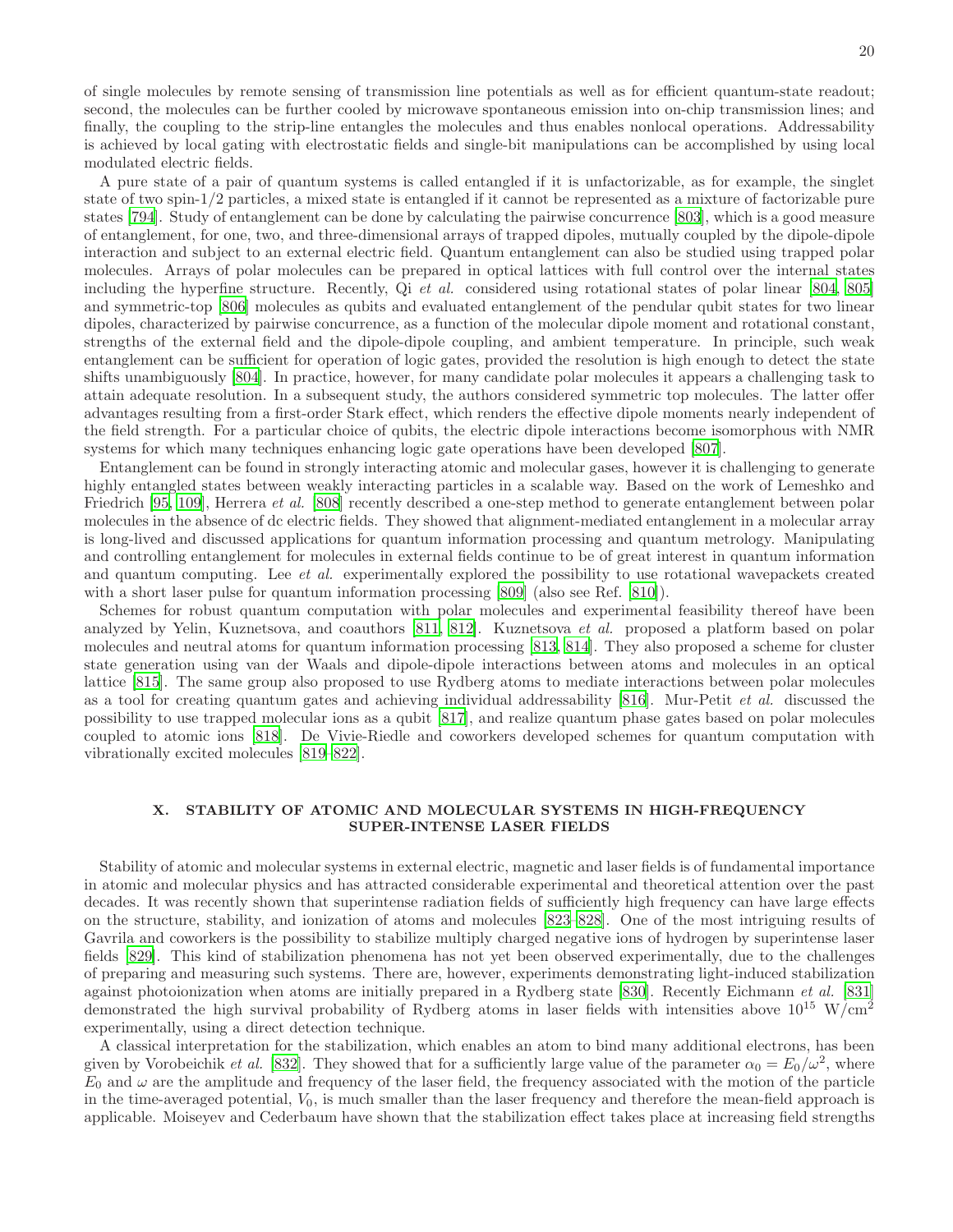21

when, first, the photoionization rate decreases, and, second, the electron correlation and hence autoionization is suppressed [\[833](#page-37-12)]. For one-electron systems, Pont *et al.* [\[834\]](#page-37-13) have shown that by increasing  $\alpha_0$ , the electronic eigenfunctions of the "dressed" potential of an atom in high-intensity laser field and the corresponding charge densities are split into two lobes, localized around the end points of the nuclear charge, which is smeared along a line. This phenomenon has been termed a dichotomy of the atom [\[834\]](#page-37-13).

A system of N electrons and one nucleus with charge Z placed in a monochromatic laser field  $E(t) = E_0(e_1 \cos \omega t +$  $e_2 \tan \delta \sin \omega t$  can be described within the high-frequency Floquet theory by the following Schrödinger equation [\[824\]](#page-37-14):

<span id="page-20-0"></span>
$$
\sum_{i=1}^{N} \left( \frac{1}{2} \mathbf{P}_i^2 + V_0(\mathbf{r}_i, \alpha_0) + \sum_{j=1}^{i-1} \frac{1}{|\mathbf{r}_i - \mathbf{r}_j|} \right) \Phi = \epsilon(\alpha_0) \Phi
$$
\n(13)

where the "dressed" Coulomb potential is given by  $V_0(\mathbf{r}, \alpha_0) = -\frac{Z}{2\pi} \int_0^{2\pi} \frac{d\xi}{|\mathbf{r} + \alpha(\xi/\omega)|}$ , with  $\alpha(t) = E(t)/(m_e \omega^2)$ . This equation can be solved self-consistently in order to obtain the ground state energy and wave function of the system and find the critical value of  $\alpha_0$  for binding N electrons [\[835\]](#page-37-15). As long as  $\epsilon^{(N)}(\alpha_0) > \epsilon^{(N-1)}(\alpha_0)$ , one of the electrons on the N-electron ion auto-detaches. This is always the case for multiply-charged negative ions in the absence of laser fields, therefore negative ions carrying the charge of −2 or more are usually unstable [\[836](#page-37-16), [837\]](#page-37-17). In order to determine the conditions for the stability of an multiply charged negative ions, one can use the condition  $D^{(N)}(\alpha_0)$  $\epsilon^{(N-1)}(\alpha_0) - \epsilon^{(N)}(\alpha_0) = 0$ . This gives the critical value of  $\alpha_0 = \tilde{\alpha}_0$ . For values of  $\alpha_0$  greater than the  $\tilde{\alpha}_0$ , there is no auto-detachment, and the N-electron multiply charged negative ion supports a bound state. Using finite size scaling method with elliptical basis functions, Wei and coworkers calculated all the critical parameters needed for stability of  $H^-$ ,  $H^{--}$ ,  $He^-$ , and  $He^{--}$  atomic anions [\[838](#page-37-18)[–840](#page-37-19)].

The solutions of Eq. [\(13\)](#page-20-0) provide information on the properties of atomic systems in the presence of an intense laser field. For experimental implementations, it is necessary to consider the dynamical evolution of the system as the laser field is applied  $[841]$ . The dynamical information can be obtained by solving the time-dependent Schrödinger equation, as was done numerically to explore the dynamical stabilization of the ground state hydrogen atom in superintense laser pulses [\[842\]](#page-37-21). In order to explore the dynamics of ion stability, one can use frequency-dependent potentials to describe the laser-driven atomic and molecular systems. Unlike the High-Frequency Floquet theory, where the dressed potential depends on the characteristic parameter  $\alpha_0 = \sqrt{I}/\omega^2$ , given by the ratio of the field intensity and frequency, this approach provides a time averaged potential that depends explicitly on both I and  $\omega$ . It was shown that this potential provides a more accurate description than the dressed potential  $V_0$  [\[843](#page-37-22)], yielding a modified equation

$$
\sum_{i=1}^{N} \left[ \frac{1}{2} \mathbf{P}_i^2 + V_0(\mathbf{r}_i, \alpha_0(t)) + \frac{1}{2\omega^2} \sum_{n \neq 0} \frac{f_n f_{n-1}}{n^2} + \sum_{j=1}^{i-1} \frac{1}{|\mathbf{r}_i - \mathbf{r}_j|} \right] \Phi(t) = \epsilon(\alpha_0, \omega) \Phi(t)
$$
(14)

where  $V_0 = -\frac{Z}{2\pi} \int_{-\pi}^{\pi} \frac{d\xi}{|r+\alpha(t+\xi/\omega)|}$ ,  $f_n(\mathbf{r},t) = -\frac{\partial V_n}{\partial z}$ , and  $V_n = -\frac{Z}{2\pi} \int_{-\pi}^{\pi} \frac{e^{-in\xi}d\xi}{|r+\alpha(t+\xi/\omega)|}$ . The wave functions and eigenvalues as a function of  $\alpha_0(t)$  can be obtained numerically by time-dependent self-consistent field methods. It was shown that for the laser frequency  $\omega = 5$  eV, the laser intensity needed for stabilization is  $I = 9 \cdot 10^{15}$  W/cm<sup>2</sup> and the maximal detachment energy is 1.0 eV [\[843\]](#page-37-22).

This analysis can be extended to complex atoms and molecules using the dimensional scaling theory [\[844\]](#page-37-23), which provides a natural means to examine electron localization in super-intense laser fields. In the large-dimension limit,  $D \to \infty$ , in a suitably scaled space, electrons become fixed along the direction of the polarized laser filed. Because of the symmetry of polarization, it is convenient to work with cylindrical coordinates in D-dimensions. Herschbach and coworkers [\[844,](#page-37-23) [845\]](#page-37-24) have shown how to generalize the Schrödinger equation for a few elections to  $D$ -dimensions using cylindrical coordinates. The method is general and provides a systematic procedure to construct large-D limit effective Hamiltonians that are internally modified to reflect major finite-D effects [\[846](#page-37-25)[–848\]](#page-37-26). These functions are obtained by scaling the kinetic terms represented by generalized centrifugal potentials in the  $D \to \infty$  limit. As applied to atoms and molecules, it was generalized to N-electron systems in a superintense laser field [\[839,](#page-37-27) [840,](#page-37-19) [849\]](#page-37-28). Results on the stability using the dimensional scaling are remarkably close to the three-dimensional results from both non-relativistic [\[839](#page-37-27), [840](#page-37-19)] and relativistic [\[849\]](#page-37-28) calculations.

The dimensional scaling theory can also be used to examine the effect of superintense laser fields on the binding energy of molecules, in particular, diatomic molecules [\[850](#page-37-29)[–853\]](#page-37-30). Results obtained from dimensional scaling with the high-frequency Floquet theory were used to evaluate the stability of simple diatomic molecules in the gas phase, such as  $H_2^+$ ,  $H_2$  He<sub>2</sub>, and  $H_2^-$  in superintense laser fields [\[840\]](#page-37-19). The large-D limit provides a simple model that captures the main physics of the problem, which imposes electron localization along the polarization direction of the laser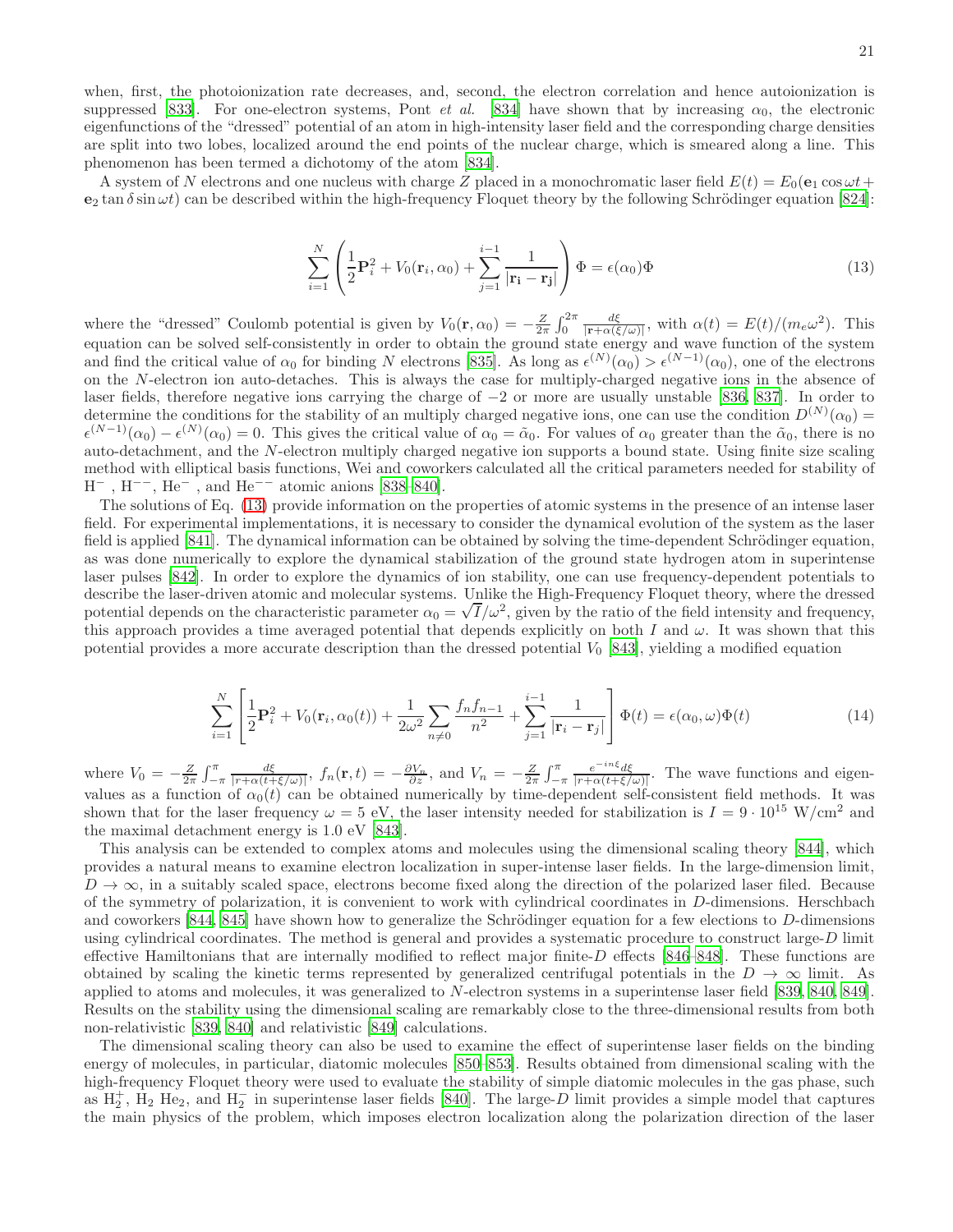field. This localization markedly reduces the ionization probability and can enhance chemical bonding when the laser strength becomes sufficiently strong.

The lack of experimental evidence for suppression of ionization in a high-frequency superintense laser field looms in marked contrast with the abundance of theoretical work affirming and elucidating stabilization. We expect that the dimensional scaling method will aid the search to identify molecular systems amenable to experimental observation of stabilization.

# XI. OUTLOOK

Molecules, coming in a great variety of forms, offer a great platform for fundamental and applied research. New breakthroughs are expected if complete control is achieved over the rotational, fine-structure, hyperfine, and translational degrees of freedom of molecules. As this article illustrates, tremendous progress has already been made towards this goal. However, there are still challenges that must be met.

Cooling molecules to ultracold temperatures, required to harness the translational motion, remains the greatest challenge. As of now, there is still no general technique for the production of molecules at ultracold temperatures and the experiments with ultracold molecules are mostly limited to alkali metal dimers. Achieving high-density samples of cold polyatomic molecules still represents a challenge for current experiments. It is not clear whether quantum degenerate gases of complex molecules will be stable.

When cooled to ultracold temperatures, molecules can be loaded onto optical lattices. If done with high fidelity, this will produce ideal systems for quantum simulation and scalable quantum information processing. Trapped polar molecules are particularly interesting due to long-range interactions that couple long-lived molecular states. In order to exploit these systems for quantum simulation and quantum computing, it is necessary to develop methods for addressing molecules at individual lattice sites. In addition, it is necessary to develop robust global entanglement measures relevant to these experiments, which remains an interesting open problem. In order to realize a variety of many-body Hamiltonians, one needs to develop versatile techniques to manipulate the strength and symmetry of twoand many-body interactions between ultracold molecules using static and radiative fields.

Preparing molecules in a single internal quantum state, particularly a state with high angular momentum, remains a great challenge. This limits the studies exploring the effects of internal degrees of freedom and molecular orientation or alignment on chemical dynamics. This also limits the possibility of using molecular gases for sensitive mapping of electromagnetic fields.

The experimental work with molecules in electromagnetic fields requires the development of adequate theory. Rigorous quantum calculations of collision cross sections for molecules in external fields are highly demanding and, at present, can only be performed for collisions at low translational energies. Quantum theory of reactive scattering in external fields is a notoriously difficult problem due to the large number of states that need to be taken into account. Theoretical simulations of experiments at ultracold temperatures are impeded by the lack of numerical methods to produce intermolecular potentials with sufficient accuracy. It is necessary to develop approaches for inverting the scattering problem in order to fit intermolecular potentials, with sufficient accuracy, using the experimentally observed scattering properties of ultracold molecules.

Superintense laser fields of sufficiently high frequency might have significant effects on the structure, stability, ionization and dissociation of molecules. Of particular interest is the possibility of using these effects for laser-induced formation of exotic atomic and molecular systems, such as chemically bound He dimers. This direction of research might open up a new field of engineering artificial atomic and molecular systems. However, there is a great need for an experimental evidence of suppression of ionization in high-frequency superintense laser fields.

In order to use molecules for practical applications, such as quantum computing, it is desirable to integrate molecular systems with solid-state devices. Such hybrid devices have been considered in a number of publications, however their implementation remains an extremely difficult task. In general, the effects of dissipation on the dynamics of molecules are not well understood. While it is now possible to engineer open quantum systems with controlled coupling to the environment, the possibility of using controlled dissipation as a useful resource for engineering coherent molecular states is yet to be investigated.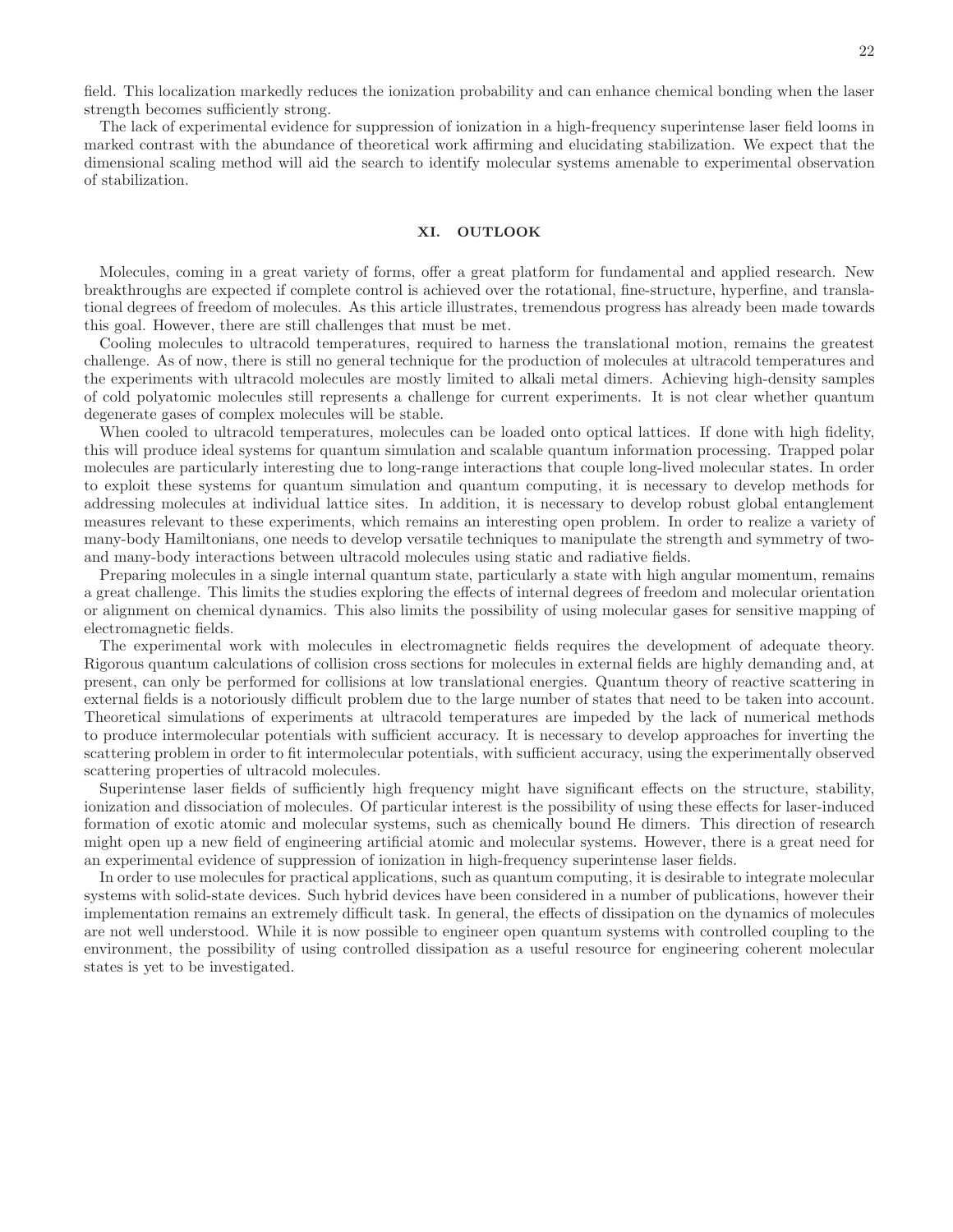### XII. ACKNOWLEDGEMENTS

We are grateful to (in alphabetical order) Rick Bethlem, Hans Peter Büchler, Wes Campbell, Lincoln Carr, Lorenz Cederbaum, Daniel Comparat, Bretislav Friedrich, Rosario González Férez, Alexey Gorshkov, Gerrit Groenenboom, Kaden Hazzard, Dudley Herschbach, Steven Hoekstra, Emil Kirilov, Christiane Koch, Jochen Küpper, Jörn Manz, Bas van de Meerakker, Gerard Meijer, Valery Milner, Robert Moszynski, Hanns-Christoph Nägerl, Ed Narevicius, Andreas Osterwalder, Guido Pupillo, Ana Maria Rey, Peter Reynolds, Hirofumi Sakai, Peter Schmelcher, Burkhard Schmidt, Melanie Schnell, Evgeny Shapiro, Alkwin Slenczka, Tim Softley, Henrik Stapelfeldt, Frank Stienkemeier, Steven Stolte, William Stwalley, Michael Tarbutt, Peter Toennies, Nicolas Vanhaecke, Michael Wall, Hendrik Weimer, Stefan Willitsch, Jun Ye, and Martin Zeppenfeld for comments on the manuscript.

This work was supported by NSF through a grant for the Institute for Theoretical Atomic, Molecular, and Optical Physics at Harvard University and Smithsonian Astrophysical Observatory, a grant to the NSF CCI center "Quantum Information for Quantum Chemistry", and by NSERC of Canada. M.L. and R.V.K. thank KITP for hospitality.

- <span id="page-22-0"></span>[1] F. Hall, M. Aymar, M. Raoult, O. Dulieu, and S. Willitsch, Mol. Phys., in press (2013).
- [2] J. Manz, T. Bredtmann, H. Katsuki, K. Ohmori, and C. Stemmle, Mol. Phys., in press (2013).
- [3] Z. Herman, Mol. Phys., in press (2013).
- [4] V. Singh, K. Hardman, M.-J. Lu, A. Ellis, M. Morrison, and J. Weinstein, Mol. Phys., in press (2013).
- [5] I. Averbukh, Y. Khodorkovsky, and J. Manson, Mol. Phys., in press (2013).
- [6] S. Kotochigova, A. Petrov, and C. Makrides, Mol. Phys., in press (2013).
- <span id="page-22-9"></span>[7] S. Trippel, T. Mullins, N. L. M. Müller, J. S. Kienitz, K. Długołecki, and J. Küpper, Mol. Phys., in press, DOI: 10.1080/00268976.2013.780334 (2013).
- [8] S. Guo, M. Bajdich, L. Mitas, and P. Reynolds, Mol. Phys., in press (2013).
- <span id="page-22-11"></span>[9] H. Weimer, Mol. Phys., in press (2013).
- [10] M. Brouard, H. Chadwick, C. Eyles, B. Hornung, B. Nichols, J. Scott, J. Aoiz, F; Klos, S. Stolte, and X. Zhang, Mol. Phys., in press (2013).
- [11] W. Schöllkopf, B. S. Zhao, and W. Zhang, Mol. Phys., in press (2013).
- [12] M. Tomza, W. Skomorowski, M. Musial, R. González-Férez, C. Koch, and R. Moszynski, Mol. Phys., in press (2013).
- <span id="page-22-10"></span>[13] B. Stuhl, M. Yeo, M. Hummon, and J. Ye, Mol. Phys., in press (2013).
- [14] D. DeMille, J. Barry, E. Norrgard, E. Edwards, and M. Steinecker, Mol. Phys., in press (2013).
- [15] B. Pananghat and N. Moiseyev, Mol. Phys., in press (2013).
- [16] S. Spieler, W. Zhong, P. Djuricanin, O. Nourbakhsh, I. Gerhardt, K. Enomoto, F. Stienkemeier, and T. Momose, Mol. Phys., in press (2013).
- [17] Q. Wei and D. Herschbach, Mol. Phys., in press (2013).
- [18] I. Manai, R. Horchani, M. Hamamda, A. Fioretti, M. Allegrini, H. Lignier, P. Pillet, and D. Comparat, Mol. Phys., in press (2013).
- [19] S. Merz, C. Brieger, N. Vanhaecke, G. Meijer, and M. Schnell, Mol. Phys., in press (2013).
- [20] M. Gärttner, J. Omiste, P. Schmelcher, and R. González-Férez, Mol. Phys., in press (2013).
- [21] P. Toennies, Mol. Phys., in press (2013).
- [22] A. Mullin, C. Toro, Q. Liu, and G. Echebiri, Mol. Phys., in press (2013).
- [23] H. Sadeghpour and S. Rittenhouse, Mol. Phys., in press (2013).
- <span id="page-22-12"></span>[24] A. Gorshkov, K. Hazzard, and A. M. Rey, Mol. Phys., in press (2013).
- [25] G.-D. Lin and S. F. Yelin, Mol. Phys., in press (2013).
- [26] P. Jansen, I. Kleiner, C. Meng, R. Lees, M. Janssen, W. Ubachs, and R. Bethlem, Mol. Phys., in press (2013).
- <span id="page-22-1"></span>[27] J. Bohn and G. Quéméner, Mol. Phys., in press (2013).
- <span id="page-22-2"></span>[28] P. B. Corkum and F. Krausz, Nature Physics 3, 381 (2007).
- <span id="page-22-3"></span>[29] M. Shapiro and P. Brumer, Rep. Prog. Phys. 66, 859 (2003).
- <span id="page-22-4"></span>[30] C. Brif, R. Chakrabarti, and H. Rabitz, Adv. Chem. Phys. 148, 1 (2012).
- <span id="page-22-5"></span>[31] J. Doyle, B. Friedrich, R. V. Krems, and F. Masnou-Seeuws, Eur. Phys. J. D 31, 149 (2004).
- <span id="page-22-7"></span>[32] L. D. Carr, D. Demille, R. V. Krems, and J. Ye, New J. Phys. 11, 5049 (2009).
- <span id="page-22-6"></span>[33] B. Friedrich and J. M. Doyle, ChemPhysChem **10**, 604 (2009).
- [34] M. Schnell and G. Meijer, Angew. Chem. Int. Ed. 48, 6010 (2009).
- [35] M. T. Bell and T. P. Softley, Mol. Phys. **107**, 99 (2009).
- <span id="page-22-8"></span>[36] R. V. Krems, W. C. Stwalley, and B. Friedrich, eds., "Cold molecules: theory, experiment, applications," (Taylor&Francis/CRC, Boca Raton, FL, 2009).
- [37] K. K. Ni, S. Ospelkaus, D. J. Nesbitt, J. Ye, and D. S. Jin, Phys. Chem. Chem. Phys. 11, 9626 (2009).
- [38] D. S. Jin and J. Ye, Physics Today 5, 27 (2011).
- [39] D. S. Jin and J. Ye, Chem. Rev. 112, 4801 (2012).
- [40] G. Quéméner and P. S. Julienne, Chem. Rev. 112, 4949 (2012).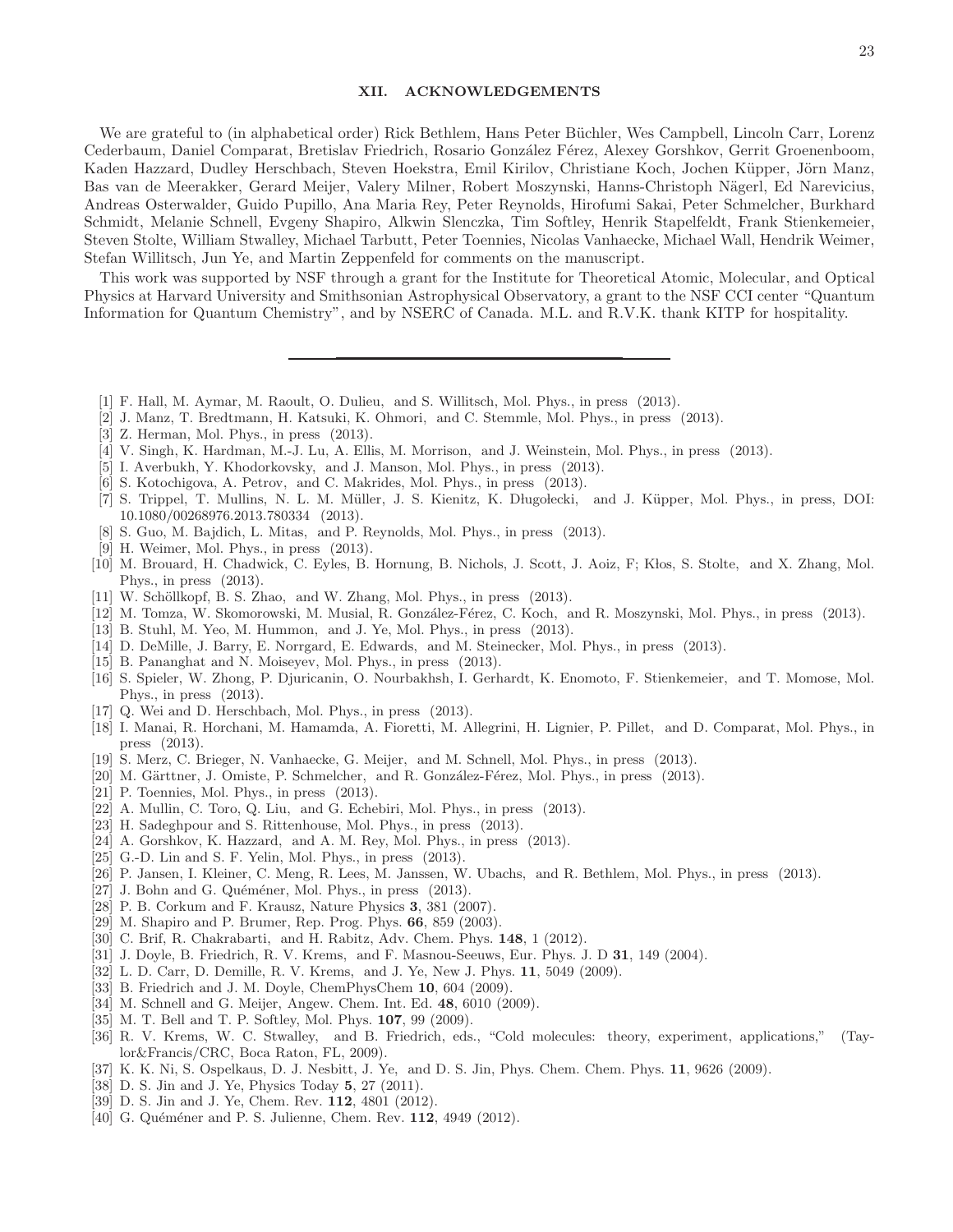- <span id="page-23-0"></span>[41] M. A. Baranov, M. Dalmonte, G. Pupillo, and P. Zoller, Chem. Rev. 112, 5012 (2012).
- <span id="page-23-1"></span>[42] S. Y. T. van de Meerakker, H. L. Bethlem, and G. Meijer, [Nature Physics](http://dx.doi.org/10.1038/nphys1031) 4, 595 (2008).
- [43] S. Y. T. van de Meerakker, H. L. Bethlem, N. Vanhaecke, and G. Meijer, Chem. Rev. 112, 4828 (2012).
- [44] H. L. Bethlem and G. Meijer, Int. Rev. Phys. Chem. **22**, 73 (2003).
- [45] O. Dulieu and C. Gabbanini, Rep. Prog. Phys. **72**, 086401 (2009).
- <span id="page-23-2"></span>[46] S. D. Hogan, M. Motsch, and F. Merkt, Phys. Chem. Chem. Phys. 13, 18705 (2011).
- <span id="page-23-3"></span>[47] H. Stapelfeldt and T. Seideman, Rev. Mod. Phys. 75, 543 (2003).
- [48] H. Stapelfeldt, Phys. Scr. **T110**, 132 (2004).
- [49] V. Kumarappan, S. S. Viftrup, L. Holmegaard, C. Z. Bisgaard, and H. Stapelfeldt, Phys. Scr. 76, C63 (2007).
- [50] Y. Ohshima and H. Hasegawa, Int. Rev. Phys. Chem. 29, 619 (2010).
- <span id="page-23-4"></span>[51] Y. Fujimura and H. Sakai, *Electronic and nuclear dynamics in molecular systems* (World Scientific, 2011).
- <span id="page-23-5"></span>[52] H. Lefebvre-Brion and R. W. Field, *The Spectra and Dynamics of Diatomic Molecules* (Elsevier, New York, 2004).
- <span id="page-23-6"></span>[53] S. Earnshaw, Trans. Camb. Phil. Soc. 7, 97 (1839).
- <span id="page-23-7"></span>[54] W. Wing, Phys. Rev. Lett. **45**, 631 (1980).
- <span id="page-23-8"></span>[55] D. Auerbach, J. Chem. Phys. **45**, 2160 (1966).
- <span id="page-23-34"></span>[56] H. Bethlem, A. van Roij, R. Jongma, and G. Meijer, Phys. Rev. Lett. 88, 133003 (2002).
- <span id="page-23-35"></span>[57] M. Tarbutt, H. Bethlem, J. Hudson, V. Ryabov, V. Ryzhov, B. Sauer, G. Meijer, and E. Hinds, Phys. Rev. Lett. 92, 173002 (2004).
- <span id="page-23-31"></span>[58] H. L. Bethlem, M. R. Tarbutt, J. Küpper, D. Carty, K. Wohlfart, E. A. Hinds, and G. Meijer, J. Phys. B 39, R263 (2006).
- <span id="page-23-33"></span>[59] K. Wohlfart, F. Grätz, F. Filsinger, H. Haak, G. Meijer, and J. Küpper, Phys. Rev. A 77, 031404 (2008).
- <span id="page-23-32"></span>[60] K. Wohlfart, F. Filsinger, F. Grätz, J. Küpper, and G. Meijer, Phys. Rev. A  $78$ , 033421 (2008).
- [61] J. Küpper, F. Filsinger, and G. Meijer, Far. Dis. 142, 155 (2009).
- <span id="page-23-9"></span>[62] J. Kalnins, G. Lambertson, and H. Gould, Rev. Sci. Instr. 73, 2557 (2002).
- <span id="page-23-10"></span>[63] J. van Veldhoven, H. Bethlem, and G. Meijer, Phys. Rev. Lett. 94, 083001 (2005).
- <span id="page-23-40"></span>[64] H. Bethlem, J. Veldhoven, M. Schnell, and G. Meijer, Phys. Rev. A 74, 063403 (2006).
- <span id="page-23-41"></span>[65] M. Schnell, P. L¨utzow, J. van Veldhoven, H. L. Bethlem, J. K¨upper, B. Friedrich, M. Schleier-Smith, H. Haak, and G. Meijer, The J. Phys. Chem. A 111, 7411 (2007).
- <span id="page-23-11"></span>[66] P. Lützow, M. Schnell, and G. Meijer, Phys. Rev. A 77, 063402 (2008).
- <span id="page-23-12"></span>[67] B. Friedrich and D. Herschbach, Phys. Rev. Lett. **74**, 4623 (1995).
- <span id="page-23-36"></span>[68] C. Maher-McWilliams, P. Douglas, and P. F. Barker, Nature Photonics 6, 386 (2012).
- <span id="page-23-37"></span>[69] R. Fulton, A. I. Bishop, M. N. Shneider, and P. F. Barker, Nature Physics 2, 465 (2006).
- <span id="page-23-38"></span>[70] R. Fulton, A. Bishop, and P. Barker, Phys. Rev. Lett. 93, 243004 (2004).
- <span id="page-23-13"></span>[71] P. Barker and M. Shneider, Phys. Rev. A 66, 065402 (2002).
- <span id="page-23-14"></span>[72] C. H. Townes and A. L. Schawlow, *Microwave Spectroscopy* (Dover, New York, 1975).
- <span id="page-23-15"></span>[73] A. Boca and B. Friedrich, J. Chem. Phys. **112**, 3609 (2000).
- <span id="page-23-16"></span>[74] B. Friedrich and D. Herschbach, Phys. Chem. Chem. Phys. 2, 419 (2000).
- <span id="page-23-17"></span>[75] R. Krems, H. R. Sadeghpour, A. Dalgarno, D. Zgid, J. Klos, and G. Chalasinski, Phys. Rev. A 68, 051401(R) (2003).
- <span id="page-23-47"></span>[76] R. Krems, A. Dalgarno, N. Balakrishnan, and G. C. Groenenboom, Phys. Rev. A 67, 060703(R) (2003).
- [77] R. V. Krems and A. Dalgarno, J. Chem. Phys. **120**, 2296 (2004).
- <span id="page-23-48"></span>[78] T. V. Tscherbul and R. V. Krems, Phys. Rev. Lett. 97, 083201 (2006).
- <span id="page-23-45"></span>[79] E. Abrahamsson, T. V. Tscherbul, and R. V. Krems, J. Chem. Phys. 127, 4302 (2007).
- <span id="page-23-44"></span>[80] T. V. Tscherbul, Y. V. Suleimanov, V. Aquilanti, and R. V. Krems, New J. Phys. 11, 055021 (2009).
- <span id="page-23-39"></span>[81] W. C. Campbell, T. V. Tscherbul, H.-I. Lu, E. Tsikata, R. V. Krems, and J. M. Doyle, Phys. Rev. Lett. 102, 013003  $(2009).$
- <span id="page-23-49"></span>[82] T. V. Tscherbul, G. C. Groenenboom, R. V. Krems, and A. Dalgarno, Far. Dis. Chem. Soc. 142, 127 (2009).
- <span id="page-23-46"></span>[83] Y. V. Suleimanov, T. V. Tscherbul, and R. V. Krems, J. Chem. Phys. **137**, 024103 (2012).
- <span id="page-23-18"></span>[84] M. Lemeshko and B. Friedrich, Phys. Rev. A **79**, 012718 (2009).
- <span id="page-23-19"></span>[85] B. A. Zon and B. G. Katsnelson, Sov. Phys. JETP 42, 595 (1975).
- <span id="page-23-20"></span>[86] B. Friedrich and D. Herschbach, J. Phys. Chem. **99**, 15686 (1995).
- <span id="page-23-21"></span>[87] B. Friedrich and D. Herschbach, Z. Phys. D 36, 221 (1996).
- <span id="page-23-22"></span>[88] D. P. Craig and T. Thirunamachandran, *Molecular Quantum Electrodynamics* (Academic Press, 1984).
- <span id="page-23-23"></span>[89] V. Renard, M. Renard, S. Guérin, Y. T. Pashayan, B. Lavorel, O. Faucher, and H. R. Jauslin, [Phys. Rev. Lett.](http://dx.doi.org/ 10.1103/PhysRevLett.90.153601) 90, 153601 (2003).
- <span id="page-23-24"></span>[90] S. Kotochigova and D. Demille, Phys. Rev. A 82, 63421 (2010).
- <span id="page-23-25"></span>[91] J. Deiglmayr, M. Aymar, R. Wester, M. Weidem¨uller, and O. Dulieu, J. Chem. Phys. 129, 064309 (2008).
- <span id="page-23-26"></span>[92] B. Friedrich and D. Herschbach, J. Chem. Phys. 111, 6157 (1999).
- <span id="page-23-27"></span>[93] B. Friedrich and D. Herschbach, J. Phys. Chem. A **103**, 10280 (1999).
- <span id="page-23-28"></span>[94] M. Härtelt and B. Friedrich, J. Chem. Phys. 128, 224313 (2008).
- <span id="page-23-29"></span>[95] M. Lemeshko, Phys. Rev. A 83, 051402(R) (2011).
- <span id="page-23-30"></span>[96] J. J. Omiste, R. González-Férez, and P. Schmelcher, J. Chem. Phys. 135, 064310 (2011).
- <span id="page-23-42"></span>[97] J. J. Omiste, M. Gärttner, P. Schmelcher, R. González-Férez, L. Holmegaard, J. H. Nielsen, H. Stapelfeldt, and J. Küpper, Phys. Chem. Chem. Phys. 13, 18815 (2011).
- <span id="page-23-43"></span>[98] J. Omiste and R. González-Férez, Phys. Rev. A 86, 043437 (2012).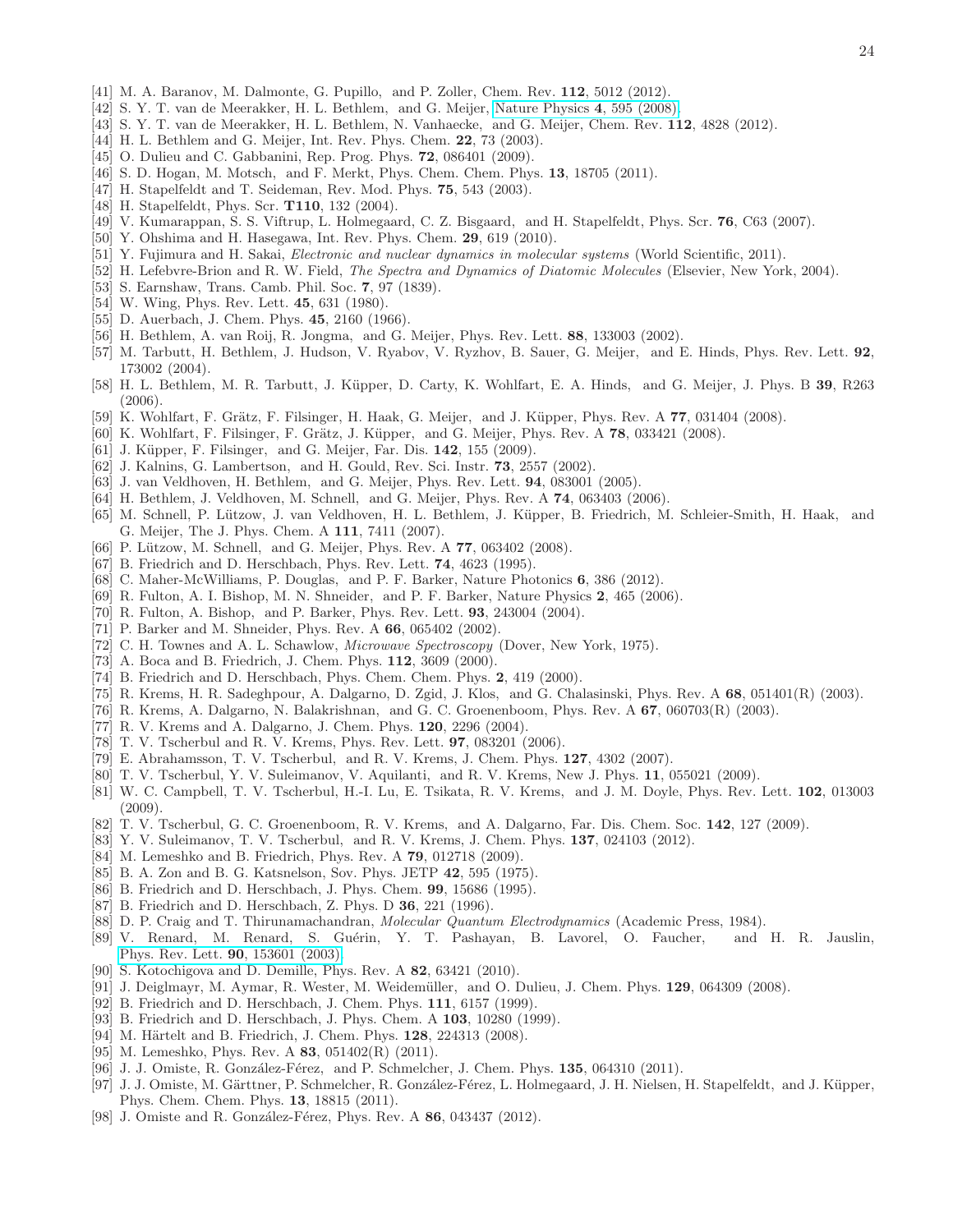- <span id="page-24-0"></span>[99] J. H. Nielsen, H. Stapelfeldt, J. Küpper, B. Friedrich, J. J. Omiste, and R. González-Férez, [Phys. Rev. Lett.](http://dx.doi.org/10.1103/PhysRevLett.108.193001) 108, 193001 (2012).
- <span id="page-24-1"></span>[100] L. Cai, J. Marango, and B. Friedrich, Phys. Rev. Lett. 86, 775 (2001).
- <span id="page-24-2"></span>[101] A. Avdeenkov and J. L. Bohn, Phys. Rev. Lett. **90**, 043006 (2003).
- [102] A. V. Avdeenkov, D. C. Bortolotti, and J. L. Bohn, Phys. Rev. A 69, 12710 (2004).
- <span id="page-24-44"></span>[103] C. Ticknor and J. L. Bohn, Phys. Rev. A 71, 022709 (2005).
- <span id="page-24-45"></span>[104] A. Avdeenkov, M. Kajita, and J. Bohn, Phys. Rev. A **73**, 022707 (2006).
- <span id="page-24-3"></span>[105] J. L. Bohn and G. Quéméner, arXiv:1301.2590 (2013).
- <span id="page-24-4"></span>[106] H. P. Büchler, E. Demler, M. Lukin, A. Micheli, N. Prokof'ev, G. Pupillo, and P. Zoller, Phys. Rev. Lett. 98, 060404 (2007).
- <span id="page-24-5"></span>[107] A. Micheli, G. Pupillo, H. P. Büchler, and P. Zoller, Phys. Rev. A  $76$ , 43604 (2007).
- <span id="page-24-6"></span>[108] A. V. Gorshkov, P. Rabl, G. Pupillo, A. Micheli, P. Zoller, M. D. Lukin, and H. P. Büchler, Phys. Rev. Lett. 101, 73201 (2008).
- <span id="page-24-7"></span>[109] M. Lemeshko and B. Friedrich, Mol. Phys. **110**, 1873 (2012).
- <span id="page-24-8"></span>[110] M. H. G. de Miranda, A. Chotia, B. Neyenhuis, D. Wang, G. Quemener, S. Ospelkaus, J. L. Bohn, J. Ye, and D. S. Jin, Nature Physics 7, 502 (2011).
- <span id="page-24-9"></span>[111] J. N. Byrd, R. Côté, and J. A. Montgomery, J. Chem. Phys. **135**, 244307 (2011).
- [112] J. N. Byrd, J. John A. Montgomery, and R. Côté, Phys. Rev. Lett. 109, 083003 (2012).
- [113] J. N. Byrd, J. John A. Montgomery, and R. Côté, Phys. Rev. A 86, 032711 (2012).
- <span id="page-24-10"></span>[114] S. G. Bhongale, L. Mathey, E. Zhao, S. Yelin, and M. Lemeshko, Phys. Rev. Lett. 110, 155301 (2013).
- <span id="page-24-11"></span>[115] T. Chang, Rev. Mod. Phys. 39, 911 (1967).
- [116] A. Stone, *The Theory of Intermolecular Forces* (Oxford University Press, 2013).
- [117] B. Jeziorski, R. Moszynski, and K. Szalewicz, Chem. Rev. 94, 1887 (1994).
- <span id="page-24-12"></span>[118] G. Chalasinski and M. Szczesniak, Chem. Rev. 94, 1723 (1994).
- <span id="page-24-13"></span>[119] D. A. Varshalovich, A. N. Moskalev, and V. K. Khersonski, *Quantum theory of angular momentum* (World Scientific Publications, Singapore and Teaneck, N.J., 1988).
- <span id="page-24-14"></span>[120] R. N. Zare, *Angular momentum: Understanding spatial aspects in chemistry and physics* (Wiley, New York, 1988).
- [121] A. van der Avoird, P. E. S. Wormer, F. Mulder, and R. M. Berns, Topics Current Chem. 93, 1 (1980).
- <span id="page-24-15"></span>[122] T. Heijmen, R. Moszynski, P. Wormer, and A. van der Avoird, Mol. Phys. 89, 81 (1996).
- <span id="page-24-16"></span>[123] A. Derevianko, Phys. Rev. A 67, 033607 (2003).
- <span id="page-24-17"></span>[124] S. Ronen, D. C. E. Bortolotti, D. Blume, and J. L. Bohn, Phys. Rev. A 74, 033611 (2006).
- <span id="page-24-18"></span>[125] R. E. Zillich and K. B. Whaley, Phys. Chem. Chem. Phys. 13, 18835 (2011).
- <span id="page-24-19"></span>[126] M. Lemeshko, R. V. Krems, and H. Weimer, Phys. Rev. Lett. 109, 035301 (2012).
- <span id="page-24-20"></span>[127] E. Lieb, Rev. Mod. Phys. 48, 553 (1976).
- <span id="page-24-21"></span>[128] L. Dunover, Le Radium 8, 142 (1911).
- <span id="page-24-22"></span>[129] H. Kallmann and F. Reiche, Z. Phys. 6, 352 (1921).
- <span id="page-24-23"></span>[130] O. Stern, Z. Phys. **7**, 249 (1921).
- <span id="page-24-24"></span>[131] W. Gerlach and O. Stern, Z. Phys. 9, 353 (1922).
- <span id="page-24-25"></span>[132] E. Wrede, Z. Phys. 44, 261 (1927).
- <span id="page-24-26"></span>[133] I. I. Rabi, S. Millman, P. Kusch, and J. R. Zacharias, Phys. Rev. 55, 526 (1939).
- <span id="page-24-27"></span>[134] H. G. Bennewitz, W. Paul, and C. Schlier, Z. Phys. **141**, 6 (1955).
- <span id="page-24-28"></span>[135] J. Gordon, H. Zeiger, and C. Townes, Phys. Rev. **95**, 282 (1954).
- <span id="page-24-29"></span>[136] J. Gordon, H. Zeiger, and C. Townes, Phys. Rev. 99, 1264 (1955).
- <span id="page-24-30"></span>[137] F. Filsinger, J. Küpper, G. Meijer, J. Hansen, J. Maurer, J. Nielsen, L. Holmegaard, and H. Stapelfeldt, [Angew. Chem. Int. Ed.](http://dx.doi.org/10.1002/anie.200902650) 48, 6900 (2009).
- <span id="page-24-31"></span>[138] D. Kakati and D. C. Lainé, Physics Lett. A 24, 676 (1967).
- [139] D. Kakati and D. C. Lainé, Physics Lett. A 28, 786 (1969).
- [140] D. Kakati and D. C. Lainé, J. Phys. E 4, 269 (1971).
- [141] F. Günter and K. Schügerl, Z. Phys. Chem. Neue Folge 80, 155 (1972).
- [142] A. Lübbert, F. Günther, and K. Schügerl, Chem. Phys. Lett. **35**, 210 (1975).
- [143] A. Lübbert, G. Rotzoll, and F. Günther, J. Chem. Phys. 69, 5174 (1978).
- <span id="page-24-32"></span>[144] F. Filsinger, U. Erlekam, G. von Helden, J. Küpper, and G. Meijer, Phys. Rev. Lett. 100, 133003 (2008).
- <span id="page-24-33"></span>[145] S. Putzke, F. Filsinger, J. Küpper, and G. Meijer, J. Chem. Phys. 137, 104310 (2012).
- <span id="page-24-34"></span>[146] S. Putzke, F. Filsinger, H. Haak, J. K¨upper, and G. Meijer, Phys. Chem. Chem. Phys. 13, 18962 (2011).
- <span id="page-24-35"></span>[147] F. Filsinger, S. Putzke, H. Haak, G. Meijer, and J. Küpper, Phys. Rev. A 82, 052513 (2010).
- <span id="page-24-36"></span>[148] S. Trippel, Y.-P. Chang, S. Stern, T. Mullins, L. Holmegaard, and J. Küpper, Phys. Rev. A 86, 033202 (2012).
- <span id="page-24-37"></span>[149] S. Rangwala, T. Junglen, T. Rieger, P. Pinkse, and G. Rempe, Phys. Rev. A 67, 043406 (2003).
- <span id="page-24-42"></span>[150] T. Junglen, T. Rieger, S. Rangwala, P. Pinkse, and G. Rempe, Phys. Rev. Lett. 92, 223001 (2004).
- <span id="page-24-43"></span>[151] T. Rieger, T. Junglen, S. Rangwala, P. Pinkse, and G. Rempe, Phys. Rev. Lett. 95, 173002 (2005).
- [152] H. Tsuji, T. Sekiguchi, T. Mori, T. Momose, and H. Kanamori, J. Phys. B 43, 095202 (2010).
- <span id="page-24-38"></span>[153] B. Bertsche and A. Osterwalder, Phys. Rev. A 82, 033418 (2010).
- <span id="page-24-39"></span>[154] M. Gupta and D. Herschbach, The J. Phys. Chem. A **105**, 1626 (2001).
- <span id="page-24-40"></span>[155] T. J. McCarthy, M. T. Timko, and D. R. Herschbach, J. Chem. Phys. 125, 133501 (2006).
- <span id="page-24-41"></span>[156] M. Strebel, S. Spieler, F. Stienkemeier, and M. Mudrich, Phys. Rev. A 84, 053430 (2011).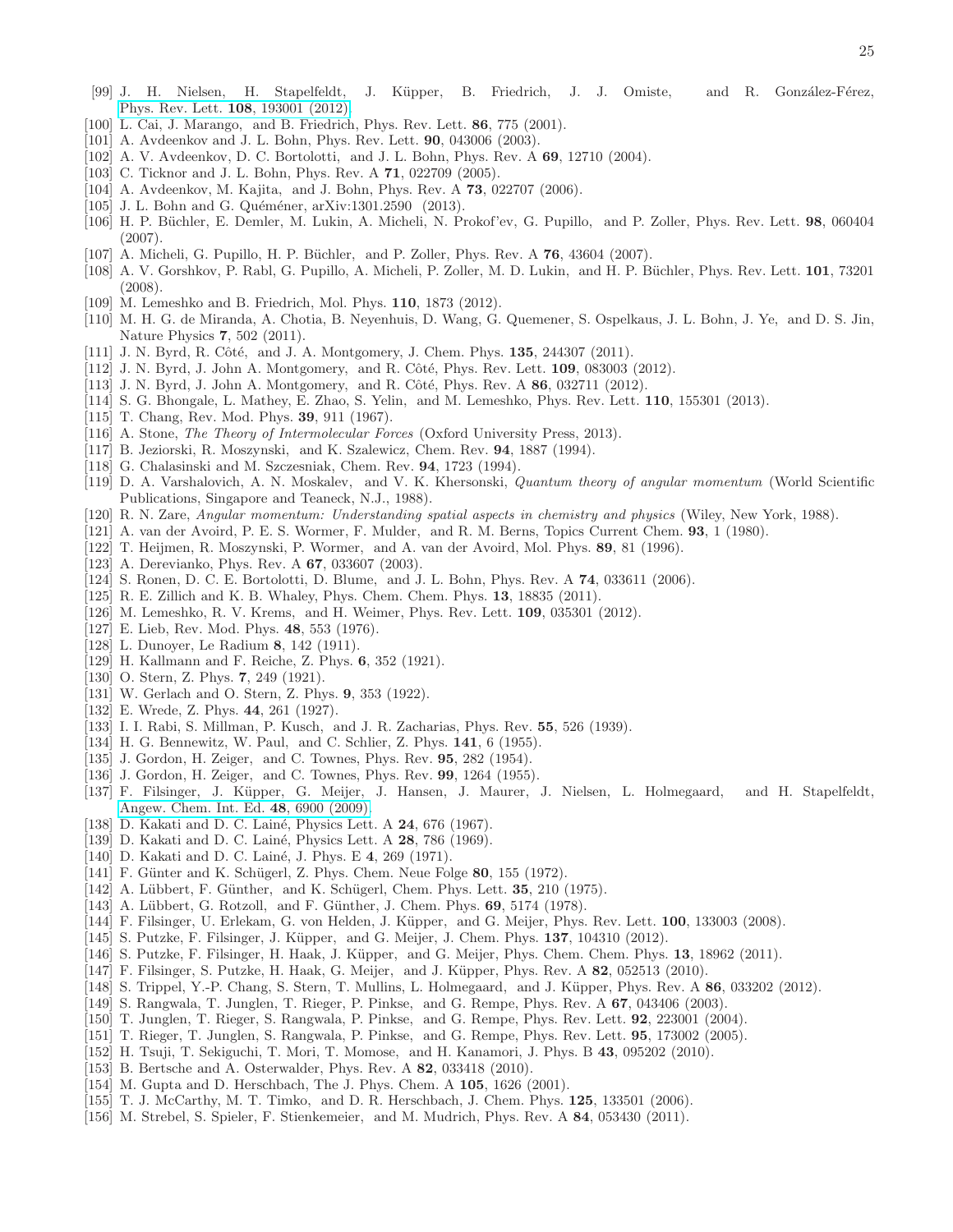- <span id="page-25-0"></span>[157] V. Aquilanti, D. Ascenzi, D. Cappelletti, and F. Pirani, Int. J. Mass Spec. Ion Proc. 149-150, 355 (1995).
- <span id="page-25-1"></span>[158] H. Stapelfeldt, H. Sakai, E. Constant, and P. Corkum, Phys. Rev. Lett. 79, 2787 (1997).
- <span id="page-25-2"></span>[159] H. Sakai, A. Tarasevitch, J. Danilov, H. Stapelfeldt, R. Yip, C. Ellert, E. Constant, and P. Corkum, Phys. Rev. A 57, 2794 (1998).
- <span id="page-25-3"></span>[160] S. Purcell and P. Barker, Phys. Rev. A 82, 033433 (2010).
- <span id="page-25-4"></span>[161] B. S. Zhao, H. Sung Chung, K. Cho, S. Hyup Lee, S. Hwang, J. Yu, Y. Ahn, J. Sohn, D. Kim, W. Kyung Kang, and D. Chung, Phys. Rev. Lett. 85, 2705 (2000).
- <span id="page-25-5"></span>[162] B. S. Zhao, S. H. Lee, H. S. Chung, S. Hwang, W. K. Kang, B. Friedrich, and D. S. Chung, J. Chem. Phys. 119, 8905 (2003).
- <span id="page-25-6"></span>[163] H. S. Chung, B. S. Zhao, S. H. Lee, S. Hwang, K. Cho, S.-H. Shim, S.-M. Lim, W. K. Kang, and D. S. Chung, J. Chem. Phys. 114, 8293 (2001).
- <span id="page-25-7"></span>[164] I. S. Averbukh, M. J. J. Vrakking, D. M. Villeneuve, and A. Stolow, [Phys. Rev. Lett.](http://dx.doi.org/10.1103/PhysRevLett.77.3518) 77, 3518 (1996).
- <span id="page-25-8"></span>[165] M. Leibscher and I. S. Averbukh, Phys. Rev. A 63[, 043407 \(2001\).](http://dx.doi.org/10.1103/PhysRevA.63.043407)
- <span id="page-25-9"></span>[166] E. Gershnabel and I. S. Averbukh, J. Chem. Phys. 135, 084307 (2011).
- <span id="page-25-10"></span>[167] E. Gershnabel and I. S. Averbukh, Phys. Rev. Lett. 104, 153001 (2010).
- <span id="page-25-11"></span>[168] E. Gershnabel and I. Averbukh, Phys. Rev. A 82, 033401 (2010).
- [169] J. Floß, E. Gershnabel, and I. Averbukh, Phys. Rev. A 83, 025401 (2011).
- <span id="page-25-12"></span>[170] E. Gershnabel and I. S. Averbukh, J. Chem. Phys. 134, 054304 (2011).
- <span id="page-25-13"></span>[171] H. Odashima, S. Merz, K. Enomoto, M. Schnell, and G. Meijer, Phys. Rev. Lett. 104, 253001 (2010).
- <span id="page-25-14"></span>[172] K. Enomoto, P. Djuricanin, I. Gerhardt, O. Nourbakhsh, Y. Moriwaki, W. Hardy, and T. Momose, Appl. Phys. B 109, 149 (2012).
- <span id="page-25-15"></span>[173] J. H. Nielsen, P. Simesen, C. Z. Bisgaard, H. Stapelfeldt, F. Filsinger, B. Friedrich, G. Meijer, and J. Küpper, Phys. Chem. Chem. Phys. 13, 18971 (2011).
- <span id="page-25-16"></span>[174] R. Wolfgang, Sci. Am. 219, 44 (1968).
- <span id="page-25-17"></span>[175] H. Bethlem, G. Berden, and G. Meijer, Phys. Rev. Lett. 83, 1558 (1999).
- <span id="page-25-18"></span>[176] J. Maddi, T. Dinneen, and H. Gould, Phys. Rev. A 60, 3882 (1999).
- <span id="page-25-19"></span>[177] H. Bethlem, G. Berden, A. van Roij, F. Crompvoets, and G. Meijer, Phys. Rev. Lett. 84, 5744 (2000).
- <span id="page-25-25"></span>[178] H. Bethlem, F. Crompvoets, R. Jongma, S. van de Meerakker, and G. Meijer, Phys. Rev. A 65, 053416 (2002).
- [179] S. van de Meerakker, N. Vanhaecke, H. Bethlem, and G. Meijer, Phys. Rev. A 71, 053409 (2005).
- [180] S. van de Meerakker, N. Vanhaecke, H. Bethlem, and G. Meijer, Phys. Rev. A 73, 023401 (2006).
- <span id="page-25-20"></span>[181] K. Gubbels, G. Meijer, and B. Friedrich, Phys. Rev. A (2006).
- <span id="page-25-21"></span>[182] B. Friedrich, Eur. Phys. J. D (2004).
- <span id="page-25-22"></span>[183] B. C. Sawyer, B. K. Stuhl, B. L. Lev, J. Ye, and E. R. Hudson, Eur. Phys. J. D 48, 197 (2008).
- <span id="page-25-23"></span>[184] H. L. Bethlem, G. Berden, F. M. H. Crompvoets, R. T. Jongma, A. J. A. van Roij, and G. Meijer, Nature 406, 491  $(2000).$
- <span id="page-25-24"></span>[185] J. Veldhoven, J. K pper, H. L. Bethlem, B. Sartakov, A. J. A. Roij, and G. Meijer, Eur. Phys. J. D 31, 337 (2004).
- <span id="page-25-26"></span>[186] J. R. Bochinski, E. R. Hudson, H. J. Lewandowski, G. Meijer, and J. Ye, Phys. Rev. Lett. 91, 243001 (2003).
- [187] J. Bochinski, E. Hudson, H. Lewandowski, and J. Ye, Phys. Rev. A 70, 043410 (2004).
- <span id="page-25-44"></span>[188] S. van de Meerakker, P. Smeets, N. Vanhaecke, R. Jongma, and G. Meijer, Phys. Rev. Lett. 94, 023004 (2005).
- [189] L. Scharfenberg, H. Haak, G. Meijer, and S. van de Meerakker, Phys. Rev. A 79, 023410 (2009).
- <span id="page-25-27"></span>[190] M. Kirste, X. Wang, G. Meijer, K. B. Gubbels, A. Van Der Avoird, G. C. Groenenboom, and S. Y. T. van de Meerakker, J. Chem. Phys. 137, 101102 (2012).
- <span id="page-25-28"></span>[191] S. Hoekstra, J. Gilijamse, B. Sartakov, N. Vanhaecke, L. Scharfenberg, S. van de Meerakker, and G. Meijer, Phys. Rev. Lett. 98, 133001 (2007).
- <span id="page-25-29"></span>[192] S. Y. T. v. d. Meerakker, I. Labazan, S. Hoekstra, J. Küpper, and G. Meijer, J. Phys. B 39, S1077 (2006).
- <span id="page-25-30"></span>[193] J. Riedel, S. Hoekstra, W. Jäger, J. J. Gilijamse, S. Y. T. Meerakker, and G. Meijer, Eur. Phys. J. D 65, 161 (2011).
- <span id="page-25-31"></span>[194] X. Wang, M. Kirste, G. Meijer, and S. Y. T. van de Meerakker, arXiv:1301.2136 (2013).
- <span id="page-25-32"></span>[195] E. Hudson, C. Ticknor, B. Sawyer, C. Taatjes, H. Lewandowski, J. Bochinski, J. Bohn, and J. Ye, Phys. Rev. A 73, 063404 (2006).
- <span id="page-25-33"></span>[196] S. Jung, E. Tiemann, and C. Lisdat, Phys. Rev. A 74, 040701 (2006).
- <span id="page-25-34"></span>[197] S. K. Tokunaga, J. M. Dyne, E. A. Hinds, and M. R. Tarbutt, New J. Phys. 11, 055038 (2009).
- <span id="page-25-35"></span>[198] T. E. Wall, S. K. Tokunaga, E. A. Hinds, and M. R. Tarbutt, Phys. Rev. A 81, 033414 (2010).
- <span id="page-25-36"></span>[199] N. Bulleid, R. Hendricks, E. Hinds, S. Meek, G. Meijer, A. Osterwalder, and M. Tarbutt, Phys. Rev. A 86, 021404 (2012).
- <span id="page-25-37"></span>[200] S. Hoekstra, Private communication.
- <span id="page-25-38"></span>[201] J. E. van den Berg, S. H. Turkesteen, E. B. Prinsen, and S. Hoekstra, Eur. Phys. J. D 66, 235 (2012).
- <span id="page-25-39"></span>[202] L.-Z. Deng, G.-B. Fu, and J.-P. Yin, Chin. Phys. B 18, 149 (2009).
- <span id="page-25-40"></span>[203] G.-B. Fu, L.-Z. Deng, and J.-P. Yin, Chin. Phys. Lett. **25**, 923 (2008).
- <span id="page-25-41"></span>[204] J. H. Blokland, J. Riedel, S. Putzke, B. G. Sartakov, G. C. Groenenboom, and G. Meijer, J. Chem. Phys. 135, 114201 (2011).
- <span id="page-25-42"></span>[205] A. Marian, H. Haak, P. Geng, and G. Meijer, Eur. Phys. J. D 59, 179 (2010).
- <span id="page-25-43"></span>[206] S. Meek, H. Bethlem, H. Conrad, and G. Meijer, Phys. Rev. Lett. 100, 153003 (2008).
- <span id="page-25-45"></span>[207] S. A. Meek, H. Conrad, and G. Meijer, Science 324, 1699 (2009).
- [208] S. A Meek, H. Conrad, and G. Meijer, New J. Phys. 11, 055024 (2009).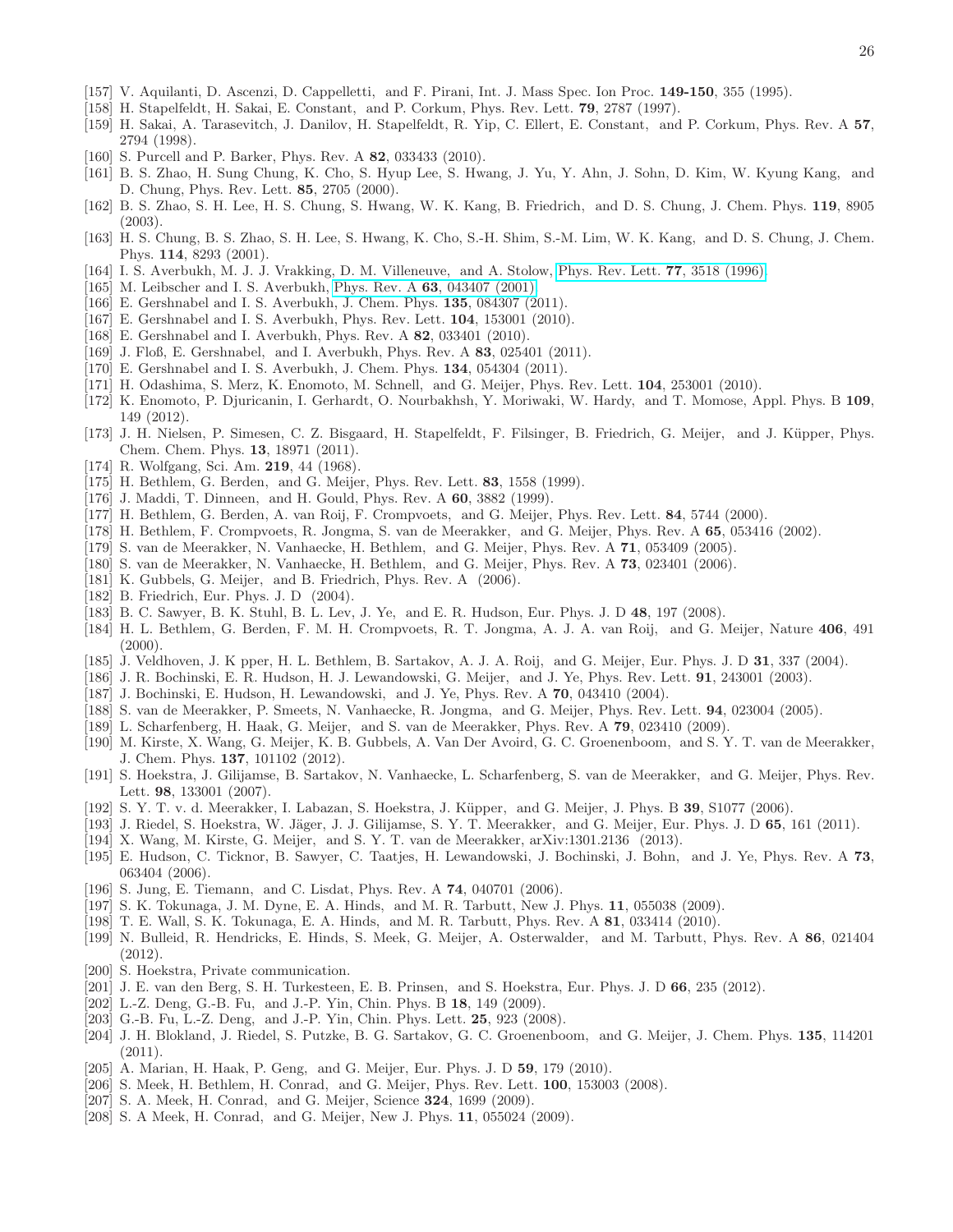- <span id="page-26-0"></span>[209] S. Meek, G. Santambrogio, B. Sartakov, H. Conrad, and G. Meijer, Phys. Rev. A 83, 033413 (2011).
- <span id="page-26-1"></span>[210] G. Santambrogio, S. A. Meek, M. J. Abel, L. M. Duffy, and G. Meijer, ChemPhysChem 12, 1799 (2011).
- <span id="page-26-2"></span>[211] M. J. Abel, S. Marx, G. Meijer, and G. Santambrogio, Mol. Phys. 110, 1829 (2012).
- <span id="page-26-3"></span>[212] S. Schulz, H. Bethlem, J. van Veldhoven, J. Küpper, H. Conrad, and G. Meijer, Phys. Rev. Lett. 93, 020406 (2004).
- <span id="page-26-4"></span>[213] A. Isabel González Flórez, S. A. Meek, H. Haak, H. Conrad, G. Santambrogio, and G. Meijer, Phys. Chem. Chem. Phys. 13, 18830 (2011).
- <span id="page-26-5"></span>[214] A. Osterwalder, S. A. Meek, G. Hammer, H. Haak, and G. Meijer, Phys. Rev. A 81, 051401 (2010).
- <span id="page-26-6"></span>[215] S. A. Meek, M. F. Parsons, G. Heyne, V. Platschkowski, H. Haak, G. Meijer, and A. Osterwalder, Rev. Sci. Instr. 82, 093108 (2011).
- <span id="page-26-7"></span>[216] M. Quintero-Pérez, P. Jansen, T. E. Wall, J. E. van den Berg, S. Hoekstra, and H. L. Bethlem, Phys. Rev. Lett. 110, 133003 (2013).
- <span id="page-26-8"></span>[217] Y. Yamakita, S. R. Procter, A. L. Goodgame, T. P. Softley, and F. Merkt, J. Chem. Phys. 121, 1419 (2004).
- <span id="page-26-9"></span>[218] C. Seiler, S. D. Hogan, and F. Merkt, Phys. Chem. Chem. Phys. 13, 19000 (2011).
- <span id="page-26-10"></span>[219] N. Vanhaecke, U. Meier, M. Andrist, B. H. Meier, and F. Merkt, Phys. Rev. A 75, 031402 (2007).
- [220] S. Hogan, D. Sprecher, M. Andrist, N. Vanhaecke, and F. Merkt, Phys. Rev. A 76, 023412 (2007).
- <span id="page-26-11"></span>[221] S. D. Hogan, A. W. Wiederkehr, M. Andrist, H. Schmutz, and F. Merkt, J. Phys. B 41, 081005 (2008).
- <span id="page-26-12"></span>[222] E. Narevicius, C. G. Parthey, A. Libson, J. Narevicius, I. Chavez, U. Even, and M. G. Raizen, New J. Phys. 9, 358 (2007).
- <span id="page-26-13"></span>[223] E. Narevicius, A. Libson, C. G. Parthey, I. Chavez, J. Narevicius, U. Even, and M. G. Raizen, Phys. Rev. Lett. 100, 093003 (2008).
- <span id="page-26-14"></span>[224] E. Narevicius, A. Libson, C. Parthey, I. Chavez, J. Narevicius, U. Even, and M. Raizen, Phys. Rev. A 77, 051401 (2008).
- <span id="page-26-15"></span>[225] A. W. Wiederkehr, H. Schmutz, M. Motsch, and F. Merkt, Mol. Phys. 110, 1807 (2012).
- <span id="page-26-16"></span>[226] T. Momose, Y. Liu, S. Zhou, P. Djuricanin, and D. Carty, Phys. Chem. Chem. Phys. 15, 1772 (2013).
- <span id="page-26-17"></span>[227] A. Wiederkehr, S. Hogan, and F. Merkt, Phys. Rev. A 82, 043428 (2010).
- <span id="page-26-18"></span> $[228]$  A. Trimeche, M. N. Bera, J. P. Cromières, J. Robert, and N. Vanhaecke, Eur. Phys. J. D 65, 263 (2011).
- <span id="page-26-19"></span>[229] E. Narevicius, C. G. Parthey, A. Libson, M. F. Riedel, U. Even, and M. G. Raizen, New J. Phys. 9, 96 (2007).
- <span id="page-26-20"></span>[230] E. Lavert-Ofir, S. Gersten, A. B. Henson, I. Shani, L. David, J. Narevicius, and E. Narevicius, New J. Phys. 13, 103030  $(2011).$
- <span id="page-26-21"></span>[231] E. Lavert-Ofir, L. David, A. B. Henson, S. Gersten, J. Narevicius, and E. Narevicius, Phys. Chem. Chem. Phys. 13, 18948 (2011).
- <span id="page-26-22"></span>[232] B. Friedrich, Phys. Rev. A 61, 025403 (2000).
- <span id="page-26-23"></span>[233] K. Enomoto and T. Momose, Phys. Rev. A **72**, 061403 (2005).
- <span id="page-26-24"></span>[234] S. Merz, N. Vanhaecke, W. Jäger, M. Schnell, and G. Meijer, Phys. Rev. A 85, 063411 (2012).
- <span id="page-26-25"></span>[235] M. Ahmad, E. Ilinova, , and A. Derevianko, arXiv:1206.2393 (2012).
- <span id="page-26-26"></span>[236] W. Paul, Rev. Mod. Phys. **62**, 531 (1990).
- <span id="page-26-27"></span>[237] R. V. Krems, Phys. Chem. Chem. Phys. 10, 4079 (2008).
- <span id="page-26-28"></span>[238] F. Dong and R. E. Miller, Science 298, 1227 (2002).
- [239] R. Kanya and Y. Ohshima, Chem. Phys. Lett. **370**, 211 (2003).
- <span id="page-26-29"></span>[240] R. Kanya and Y. Ohshima, J. Chem. Phys. **121**, 9489 (2004).
- <span id="page-26-30"></span>[241] B. Lev, E. Meyer, E. Hudson, B. Sawyer, J. Bohn, and J. Ye, Phys. Rev. A **74**, 061402 (2006).
- [242] M. Schnell and J. Küpper, Far. Dis. 150, 33 (2011).
- <span id="page-26-36"></span>[243] E. Hudson, H. Lewandowski, B. Sawyer, and J. Ye, Phys. Rev. Lett. 96, 143004 (2006).
- [244] H. L. Bethlem, M. Kajita, B. Sartakov, G. Meijer, and W. Ubachs, Eur. Phys. J. Special Topics 163, 55 (2008).
- <span id="page-26-31"></span>[245] D. Demille, S. B. Cahn, D. Murphree, D. A. Rahmlow, and M. G. Kozlov, Phys. Rev. Lett. 100, 023003 (2008).
- <span id="page-26-32"></span>[246] S. van de Meerakker, N. Vanhaecke, M. van der Loo, G. Groenenboom, and G. Meijer, Phys. Rev. Lett. 95, 013003  $(2005).$
- [247] W. Campbell, G. Groenenboom, H.-I. Lu, E. Tsikata, and J. Doyle, Phys. Rev. Lett. 100, 083003 (2008).
- <span id="page-26-33"></span>[248] J. J. Gilijamse, S. Hoekstra, S. A. Meek, M. Metsälä, S. Y. T. van de Meerakker, G. Meijer, and G. C. Groenenboom, J. Chem. Phys. 127, 221102 (2007).
- <span id="page-26-34"></span>[249] V. A. Dzuba and V. V. Flambaum, Int. J. Mod. Phys. E 21, 1230010 (2012).
- [250] J. J. Hudson, D. M. Kara, I. J. Smallman, B. E. Sauer, M. R. Tarbutt, and E. A. Hinds, Nature 473, 493 (2011).
- <span id="page-26-35"></span>[251] A. C. Vutha, W. C. Campbell, Y. V. Gurevich, N. R. Hutzler, M. Parsons, D. Patterson, E. Petrik, B. Spaun, J. M. Doyle, G. Gabrielse, and D. Demille, J. Phys. B 43, (2010).
- <span id="page-26-37"></span>[252] D. Demille, S. Sainis, J. Sage, T. Bergeman, S. Kotochigova, and E. Tiesinga, Phys. Rev. Lett. 100, 043202 (2008).
- [253] T. Zelevinsky, S. Kotochigova, and J. Ye, Phys. Rev. Lett. **100**, 043201 (2008).
- [254] H. L. Bethlem and W. Ubachs, Far. Dis. 142, 25 (2009).
- <span id="page-26-38"></span>[255] A. de Nijs, W. Ubachs, and H. Bethlem, Phys. Rev. A **86**, 032501 (2012).
- <span id="page-26-39"></span>[256] J. Doyle, B. Friedrich, J. Kim, and D. Patterson, Phys. Rev. A 52, R2515 (1995).
- <span id="page-26-40"></span>[257] B. Friedrich, R. deCarvalho, J. Kim, D. Patterson, J. D. Weinstein, and J. M. Doyle, Phys. Chem. Chem. Phys. 94, 1783 (1998).
- <span id="page-26-41"></span>[258] J. D. Weinstein, R. deCarvalho, T. Guillet, B. Friedrich, and J. M. Doyle, Nature 395, 148 (1998).
- <span id="page-26-42"></span>[259] J. D. Weinstein, R. deCarvalho, K. Amar, A. Boca, B. C. Odom, B. Friedrich, and J. M. Doyle, J. Chem. Phys. 109, 2656 (1998).
- <span id="page-26-43"></span>[260] J. H. Posthumus, J. Plumridge, L. J. Frasinski, K. Codling, A. J. Langley, and P. F. Taday, J. Phys. B 31, L985 (1999).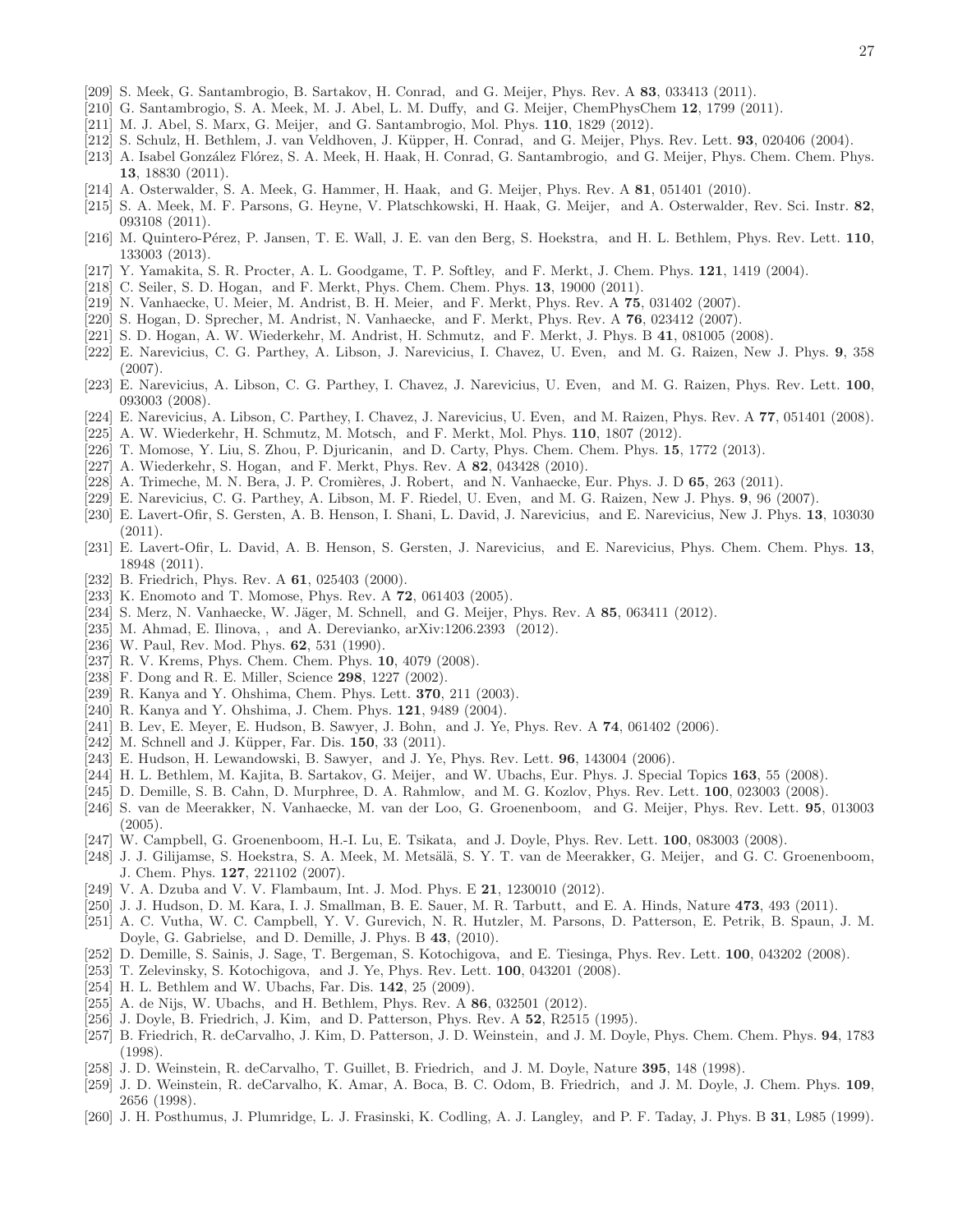- <span id="page-27-10"></span>[261] M. Stoll, J. Bakker, T. Steimle, G. Meijer, and A. Peters, Phys. Rev. A 78, 032707 (2008).
- <span id="page-27-8"></span>[262] W. Campbell, E. Tsikata, H.-I. Lu, L. van Buuren, and J. Doyle, Phys. Rev. Lett. 98, 213001 (2007).
- <span id="page-27-17"></span>[263] E. Tsikata, W. C. Campbell, M. T. Hummon, H.-I. Lu, and J. M. Doyle, New J. Phys. 12, 065028 (2010).
- <span id="page-27-18"></span>[264] E. Cornell, C. Monroe, and C. Wieman, Phys. Rev. Lett. 67, 2439 (1991).
- <span id="page-27-19"></span>[265] R. T. Jongma, G. von Helden, G. Berden, and G. Meijer, Chem. Phys. Lett. 270, 304 (1997).
- <span id="page-27-1"></span>[266] S. Hoekstra, M. Metsälä, P. Zieger, L. Scharfenberg, J. Gilijamse, G. Meijer, and S. van de Meerakker, Phys. Rev. A 76, 063408 (2007).
- <span id="page-27-5"></span>[267] B. C. Sawyer, B. L. Lev, E. R. Hudson, B. K. Stuhl, M. Lara, and J. L. Bohn, Phys. Rev. Lett. , 253002 (2007).
- <span id="page-27-6"></span>[268] B. Sawyer, B. Stuhl, D. Wang, M. Yeo, and J. Ye, Phys. Rev. Lett. 101, 203203 (2008).
- <span id="page-27-11"></span>[269] N. Vanhaecke, W. de Souza Melo, B. Laburthe Tolra, D. Comparat, and P. Pillet, Phys. Rev. Lett. 89, 063001 (2002).
- <span id="page-27-20"></span>[270] S. Hogan, A. Wiederkehr, H. Schmutz, and F. Merkt, Phys. Rev. Lett. 101, 143001 (2008).
- <span id="page-27-4"></span>[271] J. Kleinert, C. Haimberger, P. Zabawa, and N. Bigelow, Phys. Rev. Lett. 99, 143002 (2007).
- <span id="page-27-0"></span>[272] M. Kirste, B. Sartakov, M. Schnell, and G. Meijer, Phys. Rev. A 79, 051401 (2009).
- <span id="page-27-21"></span>[273] D. P. Katz, J. Chem. Phys. **107**, 8491 (1997).
- <span id="page-27-22"></span>[274] F. M. H. Crompvoets, H. L. Bethlem, R. T. Jongma, and G. Meijer, Nature Physics 411, 174 (2001).
- <span id="page-27-23"></span>[275] C. E. Heiner, D. Carty, G. Meijer, and H. L. Bethlem, Nature 3, 115 (2007).
- [276] C. Heiner, G. Meijer, and H. Bethlem, Phys. Rev. A 78, 030702 (2008).
- <span id="page-27-24"></span>[277] P. Zieger, S. van de Meerakker, C. Heiner, H. Bethlem, A. van Roij, and G. Meijer, Phys. Rev. Lett. 105, 173001 (2010).
- <span id="page-27-25"></span>[278] R. V. Krems, Nature Physics 3, 77 (2007).
- <span id="page-27-26"></span>[279] H. Nishimura, G. Lambertson, J. G. Kalnins, and H. Gould, Rev. Sci. Instr. 74, 3271 (2003).
- <span id="page-27-2"></span>[280] B. Englert, M. Mielenz, C. Sommer, J. Bayerl, M. Motsch, P. Pinkse, G. Rempe, and M. Zeppenfeld, Phys. Rev. Lett. 107, 263003 (2011).
- <span id="page-27-27"></span>[281] M. Metsälä, J. J. Gilijamse, S. Hoekstra, S. Y. T. van de Meerakker, and G. Meijer, New J. Phys. 10, 053018 (2008).
- <span id="page-27-3"></span>[282] M. Zeppenfeld, B. G. U. Englert, R. Glöckner, A. Prehn, M. Mielenz, C. Sommer, L. D. van Buuren, M. Motsch, and G. Rempe, Nature 491, 570 (2012).
- <span id="page-27-7"></span>[283] B. C. Sawyer, B. K. Stuhl, M. Yeo, T. V. Tscherbul, M. T. Hummon, Y. Xia, J. Klos, D. Patterson, J. M. Doyle, and J. Ye, Phys. Chem. Chem. Phys. 13, 19059 (2011).
- <span id="page-27-9"></span>[284] C. Connolly, *Inelastic collisions of atomic antimony, aluminum, erbium and thulium below 1 K*, Ph.D. thesis, Harvard University (2012).
- <span id="page-27-12"></span>[285] D. Wang, J. Qi, M. Stone, O. Nikolayeva, H. Wang, B. Hattaway, S. Gensemer, P. Gould, E. Eyler, and W. Stwalley, Phys. Rev. Lett. 93, 243005 (2004).
- <span id="page-27-13"></span>[286] T. Takekoshi, B. Patterson, and R. Knize, Phys. Rev. Lett. 81, 5105 (1998).
- [287] S. Jochim, M. Bartenstein, A. Altmeyer, G. Hendl, C. Chin, J. H. Denschlag, and R. Grimm, Phys. Rev. Lett. 91, 240402 (2003).
- [288] J. Herbig, T. Kraemer, M. Mark, T. Weber, C. Chin, H.-C. Nägerl, and R. Grimm, Science 301, 1510 (2003).
- [289] S. Jochim, M. Bartenstein, A. Altmeyer, G. Hendl, S. Riedl, C. Chin, J. Hecker Denschlag, and R. Grimm, Science 302, 2101 (2003).
- [290] K. Winkler, G. Thalhammer, M. Theis, H. Ritsch, R. Grimm, and J. Denschlag, Phys. Rev. Lett. 95, 063202 (2005).
- [291] J. J. Zirbel, K. K. Ni, S. Ospelkaus, J. P. D'Incao, C. E. Wieman, J. Ye, and D. S. Jin, Phys. Rev. Lett. 100, 143201 (2008).
- <span id="page-27-35"></span>[292] K. K. Ni, S. Ospelkaus, M. H. G. de Miranda, A. Pe'er, B. Neyenhuis, J. J. Zirbel, S. Kotochigova, P. S. Julienne, D. S. Jin, and J. Ye, Science 322, 231 (2008).
- [293] S. Ospelkaus, K.-K. Ni, G. Quéméner, B. Neyenhuis, D. Wang, M. H. G. de Miranda, J. L. Bohn, J. Ye, and D. S. Jin, Phys. Rev. Lett. 104, 030402 (2010).
- <span id="page-27-36"></span>[294] K.-K. Ni, S. Ospelkaus, D. Wang, G. Quéméner, B. Neyenhuis, M. H. G. de Miranda, J. L. Bohn, J. Ye, and D. S. Jin, Nature 464, 1324 (2010).
- <span id="page-27-37"></span>[295] S. Ospelkaus, K.-K. Ni, D. Wang, M. H. G. de Miranda, B. Neyenhuis, G. Quéméner, P. S. Julienne, J. L. Bohn, D. S. Jin, and J. Ye, Science 327[, 853 \(2010\).](http://dx.doi.org/ 10.1126/science.1184121)
- <span id="page-27-15"></span>[296] M. Debatin, T. Takekoshi, R. Rameshan, L. Reichs¨ollner, F. Ferlaino, R. Grimm, R. Vexiau, N. Bouloufa, O. Dulieu, and H.-C. Nägerl, Phys. Chem. Chem. Phys. 13, 18926 (2011).
- <span id="page-27-14"></span>[297] S. Stellmer, B. Pasquiou, R. Grimm, and F. Schreck, Phys. Rev. Lett. 109, 115302 (2012).
- [298] A. Chotia, B. Neyenhuis, S. A. Moses, B. Yan, J. P. Covey, M. Foss-Feig, A. M. Rey, D. S. Jin, and J. Ye, Phys. Rev. Lett. 108, 080405 (2012).
- <span id="page-27-38"></span>[299] J. G. Danzl, M. J. Mark, E. Haller, M. Gustavsson, R. Hart, J. Aldegunde, J. M. Hutson, and H.-C. Nägerl, Nature Physics 6, 265 (2010).
- <span id="page-27-16"></span>[300] G. Reinaudi, C. B. Osborn, M. McDonald, S. Kotochigova, and T. Zelevinsky, Phys. Rev. Lett. 109, 115303 (2012).
- [301] O. Dulieu and C. Gabbanini, Rep. Prog. Phys. **72**, 086401 (2009).
- <span id="page-27-28"></span>[302] C. Chin, R. Grimm, P. Julienne, and E. Tiesinga, [Rev. Mod. Phys.](http://dx.doi.org/10.1103/RevModPhys.82.1225) 82, 1225 (2010).
- <span id="page-27-29"></span>[303] M. T. Hummon, M. Yeo, B. K. Stuhl, A. L. Collopy, Y. Xia, and J. Ye, Phys. Rev. Lett. 110, 143001 (2013).
- <span id="page-27-30"></span>[304] M. Lewenstein, A. Sanpera, V. Ahufinger, B. Damski, A. Sen(De), and U. Sen, Adv. Phys. 56, 243 (2007).
- <span id="page-27-31"></span>[305] S. Kotochigova and E. Tiesinga, Phys. Rev. A 73, 041405 (2006).
- <span id="page-27-32"></span>[306] J. Aldegunde, H. Ran, and J. Hutson, Phys. Rev. A 80, 043410 (2009).
- <span id="page-27-33"></span>[307] D. Demille, D. R. Glenn, and J. Petricka, Eur. Phys. J. D 31, 375 (2004).
- <span id="page-27-34"></span>[308] K. Mølhave and M. Drewsen, Phys. Rev. A 62, 011401 (2000).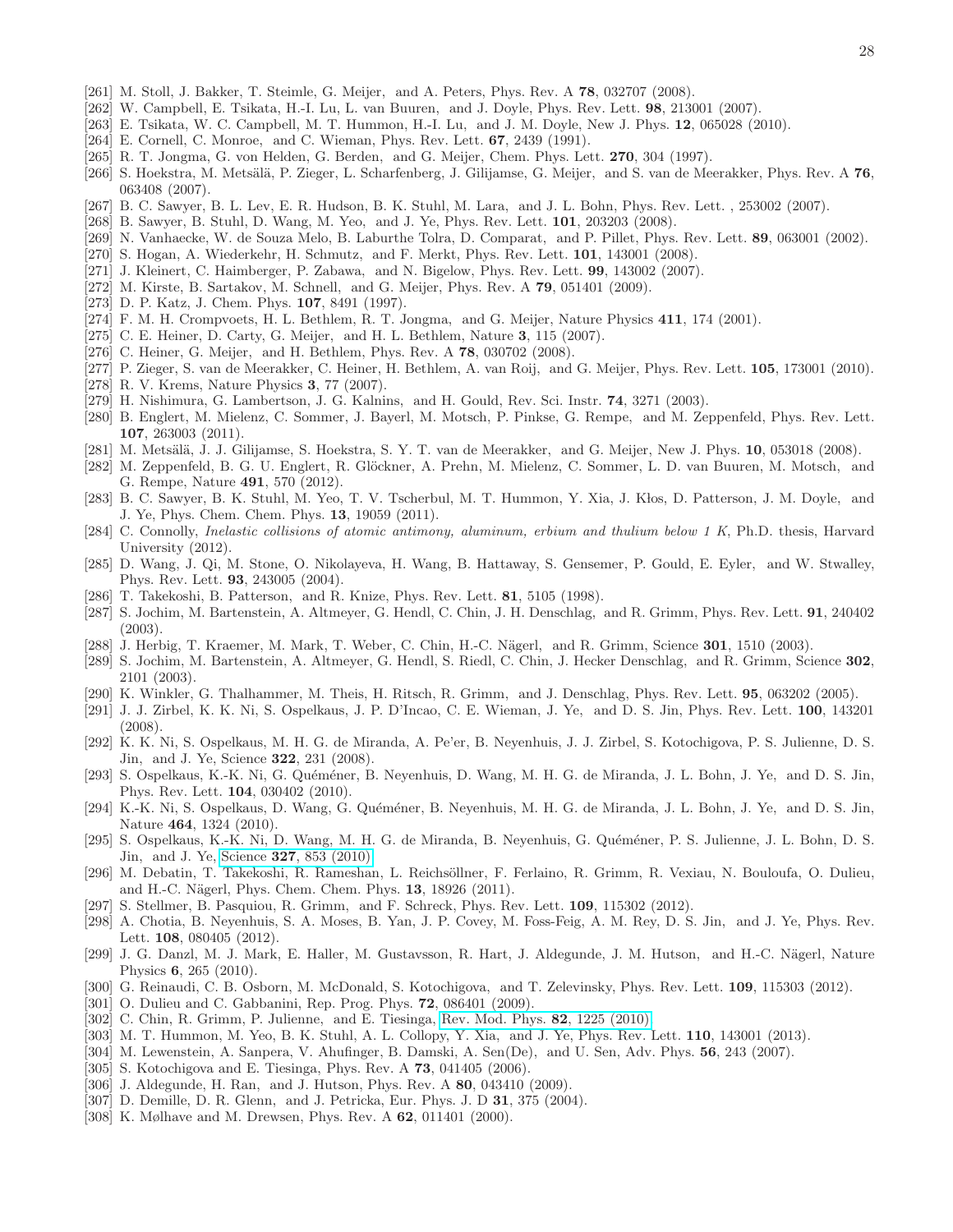- [309] P. Blythe, B. Roth, U. Fröhlich, H. Wenz, and S. Schiller, Phys. Rev. Lett. 95, 183002 (2005).
- [310] B. Roth, A. Ostendorf, H. Wenz, and S. Schiller, J. Phys. B 38, 3673 (2005).
- [311] A. Ostendorf, C. Zhang, M. Wilson, D. Offenberg, B. Roth, and S. Schiller, Phys. Rev. Lett. 97, 243005 (2006).
- [312] X. Tong, D. Wild, and S. Willitsch, Phys. Rev. A **83**, 023415 (2011).
- <span id="page-28-0"></span>[313] S. Willitsch, Int. Rev. Phys. Chem. **31**, 175 (2012).
- <span id="page-28-1"></span>[314] T. Schneider, B. Roth, H. Duncker, I. Ernsting, and S. Schiller, Nature 6, 275 (2010).
- <span id="page-28-2"></span>[315] P. F. Staanum, K. Højbjerre, P. S. Skyt, A. K. Hansen, and M. Drewsen, Nature Physics 6, 271 (2010).
- <span id="page-28-3"></span>[316] X. Tong, A. H. Winney, and S. Willitsch, Phys. Rev. Lett. 105, 143001 (2010).
- <span id="page-28-4"></span>[317] J. Shen, A. Borodin, M. Hansen, and S. Schiller, Phys. Rev. A 85, 032519 (2012).
- <span id="page-28-5"></span>[318] U. Bressel, A. Borodin, J. Shen, M. Hansen, I. Ernsting, and S. Schiller, Phys. Rev. Lett. 108, 183003 (2012).
- <span id="page-28-6"></span>[319] C. Wellers, A. Borodin, S. Vasilyev, D. Offenberg, and S. Schiller, Phys. Chem. Chem. Phys. 13, 18799 (2011).
- <span id="page-28-7"></span>[320] A. E. Leanhardt, J. L. Bohn, H. Loh, P. Maletinsky, E. R. Meyer, L. C. Sinclair, R. P. Stutz, and E. A. Cornell, J. Mol. Spec. 270, 1 (2011).
- <span id="page-28-8"></span>[321] H. Bennewitz, K. Kramer, and J. P. Toennies, in *Second Int. Conf. on the Physics of Electronic and Atomic Collisions, Boulder, CO, U.S.A* (1961) p. 113.
- [322] J. P. Toennies, Disscusions of the Faraday Society 33, 96 (1962).
- [323] H. Bennewitz, K. H. Kramer, J. P. Toennies, and P. W, Z. Phys. 177, 84 (1964).
- [324] J. P. Toennies, Z. Phys. **182**, 257 (1965).
- <span id="page-28-9"></span>[325] J. P. Toennies, Z. Phys. **193**, 76 (1966).
- <span id="page-28-10"></span>[326] D. Parker and R. B. Bernstein, Ann. Rev. Phys. Chem. 40, 561 (1989).
- [327] V. A. Cho and R. B. Bernstein, J. Phys. Chem. 95, 8129 (1991).
- [328] P. R. Brooks, Int. Rev. Phys. Chem. 14, 327 (1995).
- <span id="page-28-11"></span>[329] P. R. Brooks, J. S. McKillop, and H. G. Pippin, Chem. Phys. Lett. 66, 144 (1979).
- <span id="page-28-12"></span>[330] P. R. Brooks and E. M. Jones, J. Chem. Phys. 45, 3449 (1966).
- <span id="page-28-13"></span>[331] R. J. Beuhler, R. B. Bernstein, and K. H. Kramer, J. Am. Chem. Soc. 88, 5331 (1966).
- <span id="page-28-14"></span>[332] D. H. Parker, K. K. Chakravorty, and R. B. Bernstein, Chem. Phys. Lett. **82**, 113 (1982).
- <span id="page-28-15"></span>[333] P. R. Brooks, J. Chem. Phys. **50**, 5031 (1969).
- <span id="page-28-16"></span>[334] R. Vetter and J. Vigué, eds., "Recent advances in molecular reaction dynamics," (Paris: Editions du CNRS, 1987).
- <span id="page-28-17"></span>[335] M. H. M. Janssen, D. H. Parker, and S. Stolte, J. Phys. Chem. 95, 8142 (1991).
- <span id="page-28-18"></span>[336] D. van den Ende and S. Stolte, Chem. Phys. 45, 55 (1980).
- <span id="page-28-19"></span>[337] D. H. Parker, H. Jalink, and S. Stolte, J. Phys. Chem. **91**, 5427 (1987).
- <span id="page-28-20"></span>[338] S. Stolte, in *Atomic and Molecular Beam Methods* (Oxford University, New York, 1988) p. 631.
- <span id="page-28-21"></span>[339] M. C. van Beek, J. J. ter Meulen, and M. H. Alexander, J. Chem. Phys. 113, 628 (2000).
- <span id="page-28-22"></span>[340] M. van Beek, G. Berden, H. Bethlem, and J. ter Meulen, Phys. Rev. Lett. 86, 4001 (2001).
- <span id="page-28-23"></span>[341] J. J. van Leuken, J. Bulthuis, S. Stolte, and J. G. Snijders, Chem. Phys. Lett. **260**, 595 (1996).
- [342] M. J. L. de Lange, M. Drabbels, P. T. Griffiths, J. Bulthuis, S. Stolte, and J. G. Snijders, Chem. Phys. Lett. 313, 491 (1999).
- [343] M. J. L. de Lange, S. Stolte, C. A. Taatjes, J. Klos, G. C. Groenenboom, and A. van der Avoird, [J. Chem. Phys.](http://dx.doi.org/10.1063/1.1818123) 121, 11691 (2004).
- <span id="page-28-24"></span>[344] A. Gijsbertsen, H. Linnartz, J. Kłos, and S. Stolte, Phys. Scr. 72, C1 (2005).
- <span id="page-28-25"></span>[345] A. Gijsbertsen, H. Linnartz, G. Rus, A. E. Wiskerke, S. Stolte, D. W. Chandler, and J. Klos, J. Chem. Phys. 123, 224305 (2005).
- <span id="page-28-26"></span>[346] A. Gijsbertsen, H. Linnartz, and S. Stolte, J. Chem. Phys. **125**, 133112 (2006).
- <span id="page-28-27"></span>[347] S. Kaesdorf, G. Schönhense, and U. Heinzmann, Phys. Rev. Lett. 54, 885 (1985).
- <span id="page-28-28"></span>[348] T. Kasai, T. Fukawa, T. Matsunami, D. C. Che, K. Ohashi, Y. Fukunishi, H. Ohoyama, and K. Kuwata, Rev. Sci. Instr. 64, 1150 (1993).
- <span id="page-28-29"></span>[349] K. von Meyenn, Z. Phys. **231**, 154 (1970).
- <span id="page-28-30"></span>[350] R. B. Bernstein, D. R. Herschbach, and R. D. Levine, J. Phys. Chem. 91, 5365 (1987).
- <span id="page-28-31"></span>[351] P. R. Brooks, Science **193**, 4247 (1976).
- <span id="page-28-32"></span>[352] H. J. Loesch and A. Remsheid, J. Chem. Phys. **93**, 4779 (1990).
- <span id="page-28-33"></span>[353] B. Friedrich and D. Herschbach, Nature **353**, 412 (1991).
- <span id="page-28-34"></span>[354] B. Friedrich and D. Herschbach, Z. Phys. D 18, 153 (1991).
- <span id="page-28-35"></span>[355] B. Friedrich, H. Rubahn, and N. Sathyamurthy, Phys. Rev. Lett. 69, 2487 (1992).
- <span id="page-28-36"></span>[356] J. J. van Leuken, J. Bulthuis, S. Stolte, and H. J. Loesch, J. Phys. Chem. 99, 13582 (1995).
- <span id="page-28-37"></span>[357] H. J. Loesch and J. Möller, J. Phys. Chem. 97, 2158 (1993).
- <span id="page-28-38"></span>[358] H. J. Loesch and F. Stienkemeier, [J. Chem. Phys.](http://dx.doi.org/10.1063/1.464388) **98**, 9570 (1993).
- <span id="page-28-39"></span>[359] H. J. Loesch and J. Moller, J. Phys. Chem. A **101**, 7534 (1997).
- <span id="page-28-40"></span>[360] H. J. Loesch, Ann. Rev. Phys. Chem. 46, 555 (1995).
- <span id="page-28-41"></span>[361] B. Friedrich, H. Rubahn, and N. Sathyamurthy, Phys. Rev. Lett. **69**, 2487 (1992).
- <span id="page-28-42"></span>[362] B. Friedrich and D. R. Herschbach, Coll. Czech. Chem. Comm. 58, 2458 (1993).
- [363] B. Friedrich and D. Herschbach, Int. Rev. Phys. Chem. 15, 325 (1996).
- <span id="page-28-43"></span>[364] B. Friedrich, Eur. Phys. J. D 38, 209 (2006).
- <span id="page-28-44"></span>[365] J. Rost, J. Griffin, B. Friedrich, and D. Herschbach, Phys. Rev. Lett. (1992).
- <span id="page-28-45"></span>[366] B. Friedrich, D. Herschbach, J. Rost, and H. Rubahn, J. Chem. Soc. Far. Trans. 89, 1539 (1993).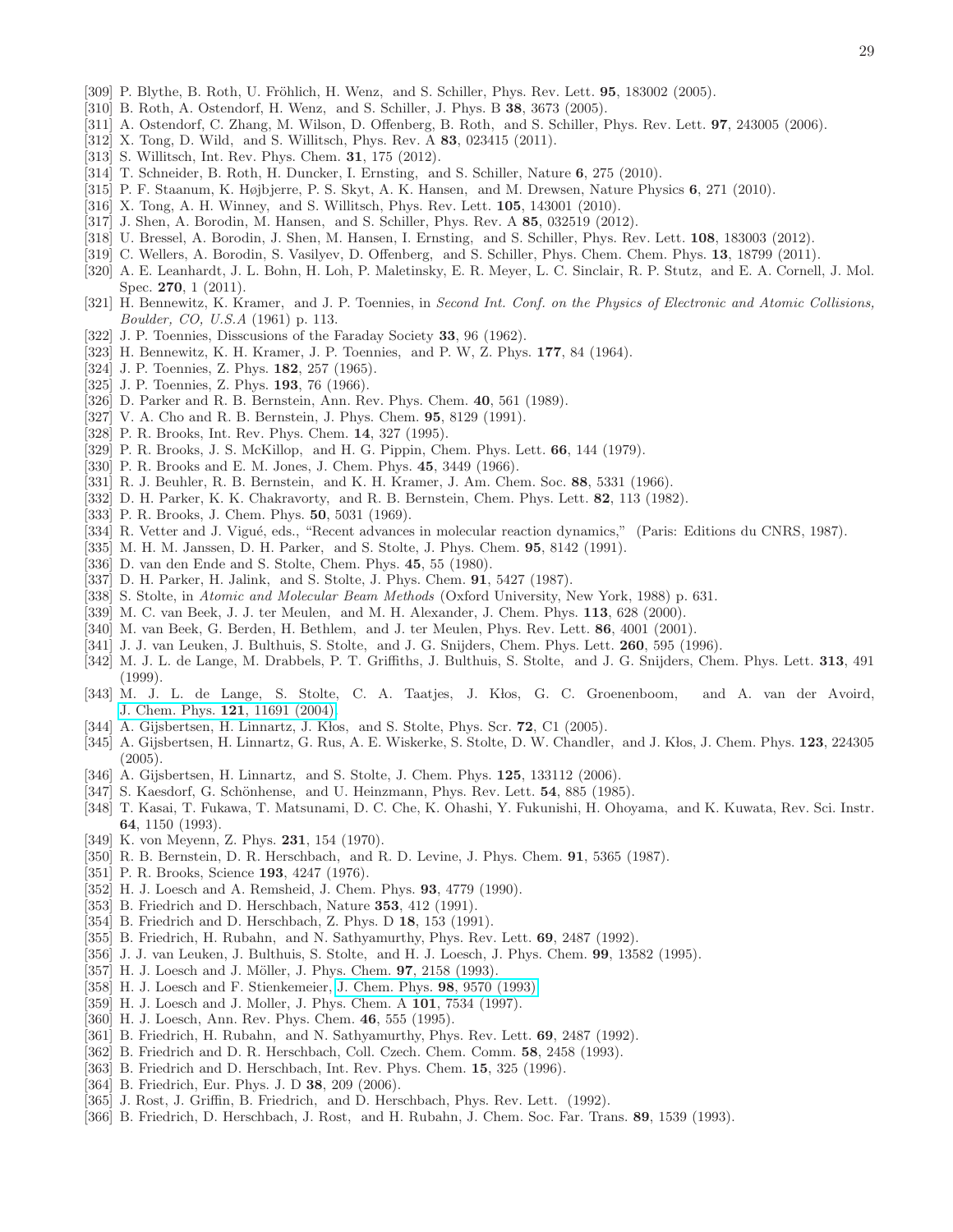- <span id="page-29-0"></span>[367] P. Block, E. Bohac, and R. Miller, Phys. Rev. Lett. 68, 1303 (1992).
- <span id="page-29-1"></span>[368] A. Slenczka, Phys. Rev. Lett. 80, 2566 (1998).
- <span id="page-29-2"></span>[369] A. Slenczka, B. Friedrich, and D. Herschbach, Chem. Phys. Lett. 224, 238 (1994).
- <span id="page-29-3"></span>[370] K. J. Franks, H. Li, and W. Kong, J. Chem. Phys. **110**, 11779 (1999).
- <span id="page-29-4"></span>[371] W. Kong, L. Pei, and J. Zhang, Int. Rev. Phys. Chem. 28, 33 (2009).
- <span id="page-29-5"></span>[372] A. Gijsbertsen, W. Siu, M. F. Kling, P. Johnsson, P. Jansen, S. Stolte, and M. J. J. Vrakking, Phys. Rev. Lett. 99, 213003 (2007).
- <span id="page-29-6"></span>[373] R. Gonzalez-Ferez and P. Schmelcher, Phys. Rev. A 69, 023402 (2004).
- [374] R. Gonzalez-Ferez and P. Schmelcher, Europhys. Lett. 72, 555 (2007).
- [375] R. Gonzalez-Ferez and P. Schmelcher, Phys. Rev. A **71**, 033416 (2005).
- [376] R. Gonzalez-Ferez, M. Mayle, and P. Schmelcher, Chem. Phys. 329, 203 (2006).
- <span id="page-29-7"></span>[377] R. González-Férez and P. Schmelcher, New J. Phys.  $11$ , 055013 (2009).
- <span id="page-29-8"></span>[378] R. González-Férez, M. Weidemüller, and P. Schmelcher, Phys. Rev. A  $76$ , 023402 (2007).
- <span id="page-29-9"></span>[379] R. Gonzalez-Ferez and P. Schmelcher, Phys. Chem. Chem. Phys. 13, 18810 (2011).
- <span id="page-29-10"></span>[380] M. Mayle, R. González-Férez, and P. Schmelcher, Phys. Rev.  $\mathbf{A}$  **75**, 013421 (2007).
- <span id="page-29-11"></span>[381] V. S. Melezhik and P. Schmelcher, New J. Phys. 11, 073031 (2009).
- <span id="page-29-12"></span>[382] C. H. Greene, A. S. Dickinson, and H. R. Sadeghpour, Phys. Rev. Lett. 85, 2458 (2000).
- [383] M. I. Chibisov, A. A. Khuskivadze, and I. I. Fabrikant, J. Phys. B 35, L193 (2002).
- <span id="page-29-13"></span>[384] E. L. Hamilton, C. H. Greene, and H. R. Sadeghpour, J. Phys. B 35, L199 (2002).
- <span id="page-29-14"></span>[385] V. Bendkowsky, B. Butscher, J. Nipper, J. P. Shaffer, R. Löw, and T. Pfau, Nature Physics 458, 1005 (2009).
- <span id="page-29-15"></span>[386] W. Li, T. Pohl, J. M. Rost, S. T. Rittenhouse, H. R. Sadeghpour, J. Nipper, B. Butscher, J. B. Balewski, V. Bendkowsky, R. Löw, and T. Pfau, Science 334, 1110 (2011).
- <span id="page-29-16"></span>[387] I. Lesanovsky, P. Schmelcher, and H. R. Sadeghpour, J. Phys. B **39**, L69 (2006).
- <span id="page-29-17"></span>[388] M. Kurz, M. Mayle, and P. Schmelcher, Europhys. Lett. 97, 43001 (2012).
- <span id="page-29-18"></span>[389] M. Mayle, S. Rittenhouse, P. Schmelcher, and H. Sadeghpour, Phys. Rev. A 85, 052511 (2012).
- <span id="page-29-19"></span>[390] S. T. Rittenhouse and H. R. Sadeghpour, Phys. Rev. Lett. 104, 243002 (2010).
- <span id="page-29-20"></span>[391] B. Friedrich and D. Herschbach, Z. Phys. D 24, 25 (1992).
- <span id="page-29-21"></span>[392] A. Slenczka, B. Friedrich, and D. Herschbach, Phys. Rev. Lett. 72, 1806 (1994).
- <span id="page-29-22"></span>[393] B. Friedrich, A. Slenczka, and D. Herschbach, Chem. Phys. Lett. 221, 333 (1994).
- <span id="page-29-23"></span>[394] B. Friedrich, A. Slenczka, and D. Herschbach, Can. J. Phys. **72**, 897 (1994).
- <span id="page-29-24"></span>[395] A. C. Vutha, B. Spaun, Y. V. Gurevich, N. R. Hutzler, E. Kirilov, J. M. Doyle, G. Gabrielse, and D. Demille, Phys. Rev. A 84, 034502 (2011).
- [396] T. C. Steimle, S. Frey, A. Le, D. Demille, D. A. Rahmlow, and C. Linton, Phys. Rev. A 84, 012508 (2011).
- [397] S. Bickman, P. Hamilton, Y. Jiang, and D. Demille, Phys. Rev. A 80, 023418 (2009).
- <span id="page-29-45"></span>[398] E. S. Shuman, J. F. Barry, D. R. Glenn, and D. Demille, Phys. Rev. Lett. 103, 223001 (2009).
- <span id="page-29-44"></span>[399] E. S. Shuman, J. F. Barry, and D. Demille, Nature 467, 820 (2010).
- <span id="page-29-25"></span>[400] J. F. Barry, E. S. Shuman, E. B. Norrgard, and D. DeMille, Phys. Rev. Lett. 108, 103002 (2012).
- <span id="page-29-26"></span>[401] S. V. Alyabyshev, M. Lemeshko, and R. V. Krems, Phys. Rev. A 86, 013409 (2012).
- <span id="page-29-27"></span>[402] R. N. Zare, Ber. Bunsenges. Phys. Chem. 86, 422 (1982).
- <span id="page-29-28"></span>[403] H. J. Loesch and F. Stienkemeier, J. Chem. Phys. **100**, 740, 4308 (1994).
- <span id="page-29-29"></span>[404] W. R. Simpson, T. P. Rakitzis, S. A. Kandel, A. J. Orr-Ewing, and R. N. Zare, [J. Chem. Phys.](http://dx.doi.org/10.1063/1.470305) 103, 7313 (1995).
- <span id="page-29-30"></span>[405] M. S. de Vries, V. I. Srdanov, C. P. Hanrahan, and R. M. Martin, [J. Chem. Phys.](http://dx.doi.org/10.1063/1.445438) 78, 5582 (1983).
- <span id="page-29-31"></span>[406] M. J. J. Vrakking and S. Stolte, Chem. Phys. Lett. 271, 209 (1997).
- <span id="page-29-32"></span>[407] J. Qi, G. Lazarov, X. Wang, L. Li, L. Narducci, A. Lyyra, and F. Spano, Phys. Rev. Lett. 83, 288 (1999).
- <span id="page-29-33"></span>[408] D. Normand, L. A. Lompre, and C. Cornaggia, J. Phys. B 25, L497 (1992).
- <span id="page-29-34"></span>[409] T. Seideman, J. Chem. Phys. **103**, 7887 (1995).
- [410] T. Seideman, J. Chem. Phys. **106**, 2881 (1997).
- [411] T. Seideman, J. Chem. Phys. **107**, 10420 (1997).
- [412] T. Seideman, Phys. Rev. A **56**, R17 (1997).
- [413] T. Seideman, J. Chem. Phys. 111, 4397 (1999).
- <span id="page-29-35"></span>[414] B. A. Zon, Eur. Phys. J. D 8, 377 (2000).
- <span id="page-29-36"></span>[415] B. Friedrich and D. Herschbach, Chem. Phys. Lett. **262**, 41 (1996).
- <span id="page-29-37"></span>[416] C. Dion, A. Keller, O. Atabek, and A. Bandrauk, Phys. Rev. A 59, 1382 (1999).
- <span id="page-29-38"></span>[417] W. Kim and P. M. Felker, J. Chem. Phys. 104, 1147 (1996).
- [418] W. Kim and P. M. Felker, J. Chem. Phys. **107**, 2193 (1997).
- <span id="page-29-39"></span>[419] W. Kim and P. M. Felker, J. Chem. Phys. 108, 6763 (1998).
- <span id="page-29-40"></span>[420] G. R. Kumar, P. Gross, C. P. Safvan, F. A. Rajgara, and D. Mathur, J. Phys. B 29, L95 (1996).
- [421] G. Kumar, P. Gross, C. Safvan, F. Rajgara, and D. Mathur, Phys. Rev. A 53, 3098 (1996).
- [422] C. P. Safvan, K. Vijayalakshmi, F. A. Rajgara, G. R. Kumar, V. R. Marathe, and D. Mathur, J. Phys. B 29, L481 (1999).
- [423] V. Bhardwaj, K. Vijayalakshmi, and D. Mathur, Phys. Rev. A 56, 2455 (1997).
- <span id="page-29-41"></span>[424] V. R. Bhardwaj, C. P. Safvan, K. Vijayalakshmi, and D. Mathur, J. Phys. B 30, 3821 (1999).
- <span id="page-29-42"></span>[425] H. Sakai, C. P. Safvan, J. J. Larsen, K. M. Hilligsoe, K. Hald, and H. Stapelfeldt, J. Chem. Phys. 110, 10235 (1999).
- <span id="page-29-43"></span>[426] J. J. Larsen, H. Sakai, C. P. Safvan, I. Wendt-Larsen, and H. Stapelfeldt, J. Chem. Phys. 111, 7774 (1999).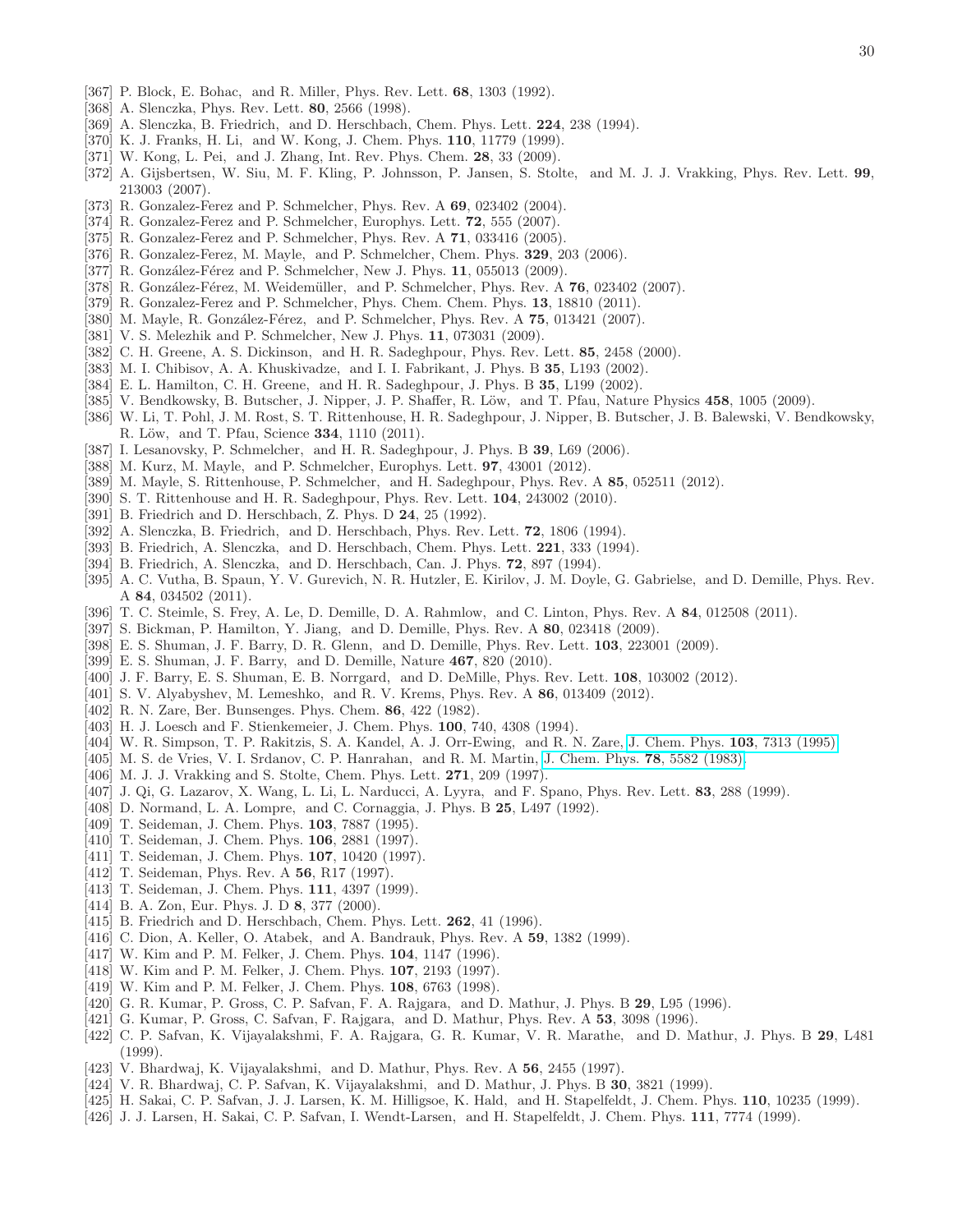- <span id="page-30-0"></span>[427] A. Sugita, M. Mashino, M. Kawasaki, Y. Matsumi, R. J. Gordon, and R. Bersohn, J. Chem. Phys. 112, 2164 (2000).
- <span id="page-30-1"></span>[428] B. Ji, A. Yiannopoulou, P. D. Kleiber, A. M. Lyyra, , and W. C. Stwalley, Phys. Rev. A 49, R1535 (1994).
- <span id="page-30-2"></span>[429] B. Ji, P. D. Kleiber, W. C. Stwalley, A. Yiannopoulou, A. M. Lyyra, and P. S. Julienne, J. Chem. Phys. 102, 2440 (1995).
- <span id="page-30-3"></span>[430] J. Larsen, I. Wendt-Larsen, and H. Stapelfeldt, Phys. Rev. Lett. 83, 1123 (1999).
- <span id="page-30-4"></span>[431] V. Kumarappan, C. Z. Bisgaard, S. S. Viftrup, L. Holmegaard, and H. Stapelfeldt, J. Chem. Phys. 125, 194309 (2006).
- <span id="page-30-5"></span>[432] D. Pentlehner, J. H. Nielsen, L. Christiansen, A. Slenczka, and H. Stapelfeldt, Phys. Rev. A 110 (2013).
- <span id="page-30-6"></span>[433] J. J. Larsen, K. Hald, N. Bjerre, H. Stapelfeldt, and T. Seideman, Phys. Rev. Lett. 85, 2470 (2000).
- <span id="page-30-7"></span>[434] S. Ramakrishna and T. Seideman, Phys. Rev. Lett. **99**, 103001 (2007).
- <span id="page-30-8"></span>[435] M. Artamonov and T. Seideman, J. Chem. Phys. **128**, 154313 (2008).
- <span id="page-30-9"></span>[436] C. B. Madsen *et al.*, Phys. Rev. Lett. **102**, 073007 (2009).
- [437] C. B. Madsen, L. B. Madsen, S. S. Viftrup, M. P. Johansson, T. B. Poulsen, L. Holmegaard, V. Kumarappan, K. A. Jorgensen, and H. Stapelfeldt, J. Chem. Phys. 130, 234310 (2009).
- <span id="page-30-10"></span>[438] J. L. Hansen, J. H. Nielsen, C. B. Madsen, A. T. Lindhardt, M. P. Johansson, T. Skrydstrup, L. B. Madsen, and H. Stapelfeldt, J. Chem. Phys. 136, 204310 (2012).
- <span id="page-30-11"></span>[439] S. M. Parker, M. A. Ratner, and T. Seideman, J. Chem. Phys. 135, 224301 (2011).
- <span id="page-30-12"></span>[440] J. C. H. Spence and R. B. Doak, Phys. Rev. Lett. **92**, 198102 (2004).
- <span id="page-30-13"></span>[441] F. Filsinger, G. Meijer, H. Stapelfeldt, H. N. Chapman, and J. K¨upper, Phys. Chem. Chem. Phys. 13, 2076 (2011).
- <span id="page-30-14"></span>[442] J. Ortigoso, Phys. Rev. A **57**, 4592 (1998).
- <span id="page-30-15"></span>[443] J. Karczmarek, J. Wright, P. Corkum, and M. Ivanov, Phys. Rev. Lett. 82, 3420 (1999).
- <span id="page-30-16"></span>[444] D. M. Villeneuve, S. A. Aseyev, P. Dietrich, M. Spanner, M. Y. Ivanov, and P. B. Corkum, Phys. Rev. Lett. 85, 542  $(2000).$
- <span id="page-30-17"></span>[445] M. Spanner and M. Y. Ivanov, J. Chem. Phys. **114**, 3456 (2001).
- [446] M. Spanner, K. M. Davitt, and M. Y. Ivanov, J. Chem. Phys. 115, 8403 (2001).
- <span id="page-30-18"></span>[447] R. Hasbani, B. Ostojić, P. R. Bunker, and M. Yu Ivanov, J. Chem. Phys. 116, 10636 (2002).
- <span id="page-30-19"></span>[448] L. Yuan, C. Toro, M. Bell, and A. S. Mullin, Far. Dis. **150**, 101 (2011).
- <span id="page-30-20"></span>[449] L. Yuan, S. W. Teitelbaum, A. Robinson, and A. S. Mullin, Proc. Nat. Acad. Sci. A 108, 6872 (2011).
- <span id="page-30-21"></span>[450] R. C. Forrey, Phys. Rev. A 63, 51403 (2001).
- [451] R. Forrey, Phys. Rev. A 66, 023411 (2002).
- <span id="page-30-22"></span>[452] K. Tilford, M. Hoster, P. Florian, and R. Forrey, Phys. Rev. A 69, 52705 (2004).
- <span id="page-30-23"></span>[453] A. Korobenko, A. A. Milner, and V. Milner, arXiv:1304.0438 (2013).
- <span id="page-30-24"></span>[454] J. Li, J. T. Bahns, and W. C. Stwalley, J. Chem. Phys. 112, 6255 (2000).
- <span id="page-30-25"></span>[455] I. V. Litvinyuk, K. F. Lee, P. W. Dooley, D. M. Rayner, D. M. Villeneuve, and P. B. Corkum, Phys. Rev. Lett. 90, 233003 (2003).
- <span id="page-30-26"></span>[456] P. Dooley, I. Litvinyuk, K. Lee, D. Rayner, M. Spanner, D. Villeneuve, and P. Corkum, Phys. Rev. A 68, 023406 (2003).
- <span id="page-30-27"></span>[457] Z. Zhao, X. Tong, and C. Lin, Phys. Rev. A 67, 043404 (2003).
- <span id="page-30-28"></span>[458] T. Suzuki, S. Minemoto, T. Kanai, and H. Sakai, Phys. Rev. Lett. 92, 133005 (2004).
- <span id="page-30-29"></span>[459] D. Pinkham and R. Jones, Phys. Rev. A **72**, 023418 (2005).
- <span id="page-30-30"></span>[460] V. Kumarappan, L. Holmegaard, C. Martiny, C. B. Madsen, T. K. Kjeldsen, S. S. Viftrup, L. B. Madsen, and H. Stapelfeldt, Phys. Rev. Lett. 100, 093006 (2008).
- <span id="page-30-31"></span>[461] J. Hansen, L. Holmegaard, L. Kalhøj, S. Kragh, H. Stapelfeldt, F. Filsinger, G. Meijer, J. Küpper, D. Dimitrovski, M. Abu-samha, C. Martiny, and L. Madsen, Phys. Rev. A 83, 023406 (2011).
- <span id="page-30-32"></span>[462] D. Dimitrovski, M. Abu-samha, L. Madsen, F. Filsinger, G. Meijer, J. Küpper, L. Holmegaard, L. Kalhøj, J. Nielsen, and H. Stapelfeldt, Phys. Rev. A 83, 023405 (2011).
- <span id="page-30-33"></span>[463] T. Brabec and F. Krausz, Rev. Mod. Phys. **72**, 545 (2000).
- <span id="page-30-34"></span>[464] T. Kanai, S. Minemoto, and H. Sakai, Nature 435, 470 (2005).
- [465] K. Kato, S. Minemoto, and H. Sakai, Phys. Rev. A 84, 021403 (2011).
- [466] Y. Sakemi, K. Kato, S. Minemoto, and H. Sakai, Phys. Rev. A 85, 051801 (2012).
- [467] X. Zhou, X. Tong, Z. Zhao, and C. Lin, Phys. Rev. A **72**, 033412 (2005).
- <span id="page-30-35"></span>[468] C. Vozzi, F. Calegari, E. Benedetti, J. P. Caumes, G. Sansone, S. Stagira, M. Nisoli, R. Torres, E. Heesel, N. Kajumba, J. Marangos, C. Altucci, and R. Velotta, Phys. Rev. Lett. 95, 153902 (2005).
- <span id="page-30-36"></span>[469] R. de Nalda, E. Heesel, M. Lein, N. Hay, R. Velotta, E. Springate, M. Castillejo, and J. Marangos, Phys. Rev. A 69, 031804 (2004).
- <span id="page-30-37"></span>[470] S. Ramakrishna and T. Seideman, Phys. Rev. Lett. **99**, 113901 (2007).
- <span id="page-30-38"></span>[471] J. Itatani, J. Levesque, D. Zeidler, H. Niikura, H. Pepin, J. C. Kieffer, P. B. Corkum, and D. M. Villeneuve, Nature 432, 867 (2004).
- <span id="page-30-39"></span>[472] N. L. Wagner, A. Wüest, I. P. Christov, T. Popmintchev, X. Zhou, M. M. Murnane, and H. C. Kapteyn, Proc. Nat. Acad. Sci. 103, 13276 (2006).
- <span id="page-30-40"></span>[473] J. Levesque, Y. Mairesse, N. Dudovich, H. Pépin, J.-C. Kieffer, P. B. Corkum, and D. M. Villeneuve, [Phys. Rev. Lett.](http://dx.doi.org/ 10.1103/PhysRevLett.99.243001) 99, 243001 (2007).
- <span id="page-30-41"></span>[474] T. Kanai, S. Minemoto, and H. Sakai, Phys. Rev. Lett. 98, 053002 (2007).
- <span id="page-30-42"></span>[475] S. Ramakrishna, P. A. J. Sherratt, A. D. Dutoi, and T. Seideman, Phys. Rev. A 81, 021802 (2010).
- <span id="page-30-43"></span>[476] P. Sherratt, S. Ramakrishna, and T. Seideman, Phys. Rev. A 83, 053425 (2011).
- <span id="page-30-44"></span>[477] F. Kelkensberg, A. Rouzee, W. Siu, G. Gademann, P. Johnsson, M. Lucchini, R. Lucchese, and M. J. Vrakking, Phys.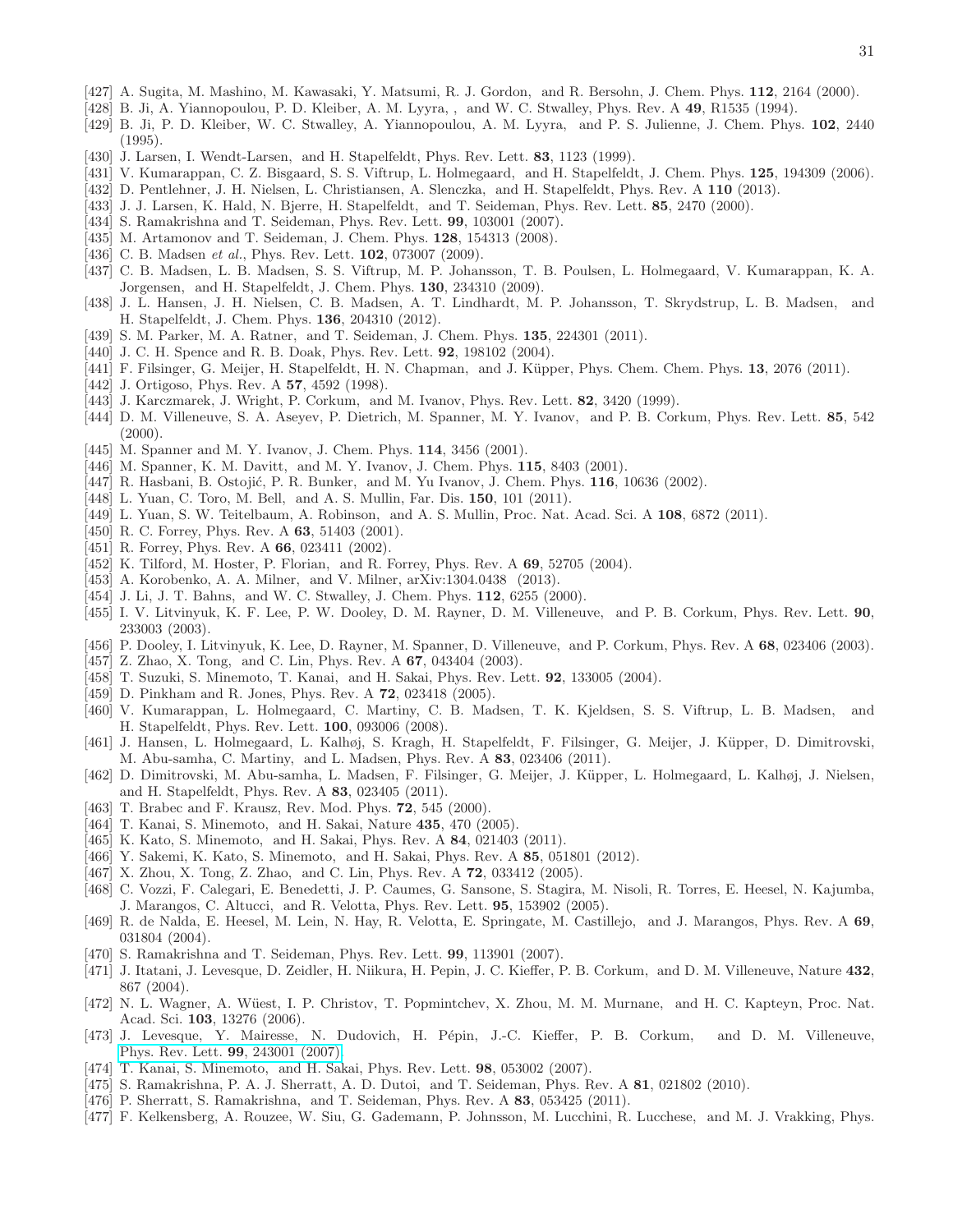Rev. A 84, 051404 (2011).

- <span id="page-31-0"></span>[478] R. Lock, S. Ramakrishna, X. Zhou, H. Kapteyn, M. Murnane, and T. Seideman, Phys. Rev. Lett. 108, 133901 (2012).
- <span id="page-31-1"></span>[479] R. A. Bartels, T. C. Weinacht, N. Wagner, M. Baertschy, C. H. Greene, M. M. Murnane, and H. C. Kapteyn, Phys. Rev. Lett. 88, 013903 (2001).
- <span id="page-31-2"></span>[480] E. Frumker, C. Hebeisen, N. Kajumba, J. Bertrand, H. Wörner, M. Spanner, D. Villeneuve, A. Naumov, and P. Corkum, Phys. Rev. Lett. 109, 113901 (2012).
- <span id="page-31-3"></span>[481] S. Minemoto, H. Tanji, and H. Sakai, J. Chem. Phys. 119, 7737 (2003).
- <span id="page-31-4"></span>[482] S. Minemoto and H. Sakai, J. Chem. Phys. **134**, 214305 (2011).
- <span id="page-31-5"></span>[483] D. Shreenivas, A. Lee, N. Walter, D. Sampayo, S. Bennett, and T. Seideman, The J. Phys. Chem. A 114, 5674 (2010).
- <span id="page-31-6"></span>[484] I. Nevo, S. Kapishnikov, A. Birman, M. Dong, S. R. Cohen, K. Kjaer, F. Besenbacher, H. Stapelfeldt, T. Seideman, and L. Leiserowitz, J. Chem. Phys. 130, 144704 (2009).
- <span id="page-31-7"></span>[485] L. Vattuone, L. Savio, F. Pirani, D. Cappelletti, M. Okada, and M. Rocca, Prog. Surf. Sci. 85, 92 (2010).
- <span id="page-31-8"></span>[486] J. Floß, T. Grohmann, M. Leibscher, and T. Seideman, J. Chem. Phys. 136, 084309 (2012).
- <span id="page-31-9"></span>[487] T. Kiljunen, B. Schmidt, and N. Schwentner, Phys. Rev. Lett. 94, 123003 (2005).
- [488] T. Kiljunen, B. Schmidt, and N. Schwentner, Phys. Rev. A **72**, 53415 (2005).
- <span id="page-31-10"></span>[489] T. Kiljunen, B. Schmidt, and N. Schwentner, J. Chem. Phys. 124, 164502 (2006).
- <span id="page-31-11"></span>[490] M. Reuter, M. Sukharev, and T. Seideman, Phys. Rev. Lett. 101, 208303 (2008).
- <span id="page-31-12"></span>[491] M. Reuter, M. Ratner, and T. Seideman, Phys. Rev. A 86, 013426 (2012).
- <span id="page-31-13"></span>[492] Y. Khodorkovsky, J. Manson, and I. Averbukh, Phys. Rev. A 84, 053420 (2011).
- <span id="page-31-14"></span>[493] G. Pérez-Hernández, A. Pelzer, L. González, and T. Seideman, New J. Phys. 12, 075007 (2010).
- <span id="page-31-15"></span>[494] M. Artamonov and T. Seideman, Nano Lett. 10, 4908 (2010).
- <span id="page-31-16"></span>[495] A. Sokolov, K. Lehmann, M. Scully, and D. Herschbach, Phys. Rev. A 79, 053805 (2009).
- <span id="page-31-17"></span>[496] B. Friedrich, N. Nahler, and U. Buck, J. Mod. Opt. 50, 2677 (2003).
- <span id="page-31-18"></span>[497] N. Nahler, R. Baumfalk, U. Buck, Z. Bihary, R. Gerber, and B. Friedrich, J. Chem. Phys. (2003).
- <span id="page-31-19"></span>[498] H. Sakai, S. Minemoto, H. Nanjo, H. Tanji, and T. Suzuki, Phys. Rev. Lett. 90, 083001 (2003).
- <span id="page-31-20"></span>[499] S. Minemoto, H. Nanjo, H. Tanji, T. Suzuki, and H. Sakai, J. Chem. Phys. 118, 4052 (2003).
- <span id="page-31-21"></span>[500] H. Tanji, S. Minemoto, and H. Sakai, Phys. Rev. A 72, 063401 (2005).
- <span id="page-31-22"></span>[501] V. Poterya, O. Votava, M. Fárník, M. Ončák, P. Slavíček, U. Buck, and B. Friedrich, J. Chem. Phys. 128, 104313 (2008).
- <span id="page-31-23"></span>[502] M. Lemeshko, M. Mustafa, S. Kais, and B. Friedrich, Phys. Rev. A 83, 043415 (2011).
- <span id="page-31-24"></span>[503] M. Lemeshko, M. Mustafa, S. Kais, and B. Friedrich, New J. Phys. 13, 063036 (2011).
- <span id="page-31-25"></span>[504] J. Ortigoso, M. Rodríques, M. Gupta, and B. Friedrich, J. Chem. Phys. 110, 3870 (1999).
- <span id="page-31-26"></span>[505] T. Seideman, Phys. Rev. Lett. **83**, 4971 (1999).
- [506] L. Cai and B. Friedrich, Coll. Czech. Chem. Comm. **66**, 991 (2001).
- <span id="page-31-27"></span>[507] M. Lemeshko and B. Friedrich, J. Phys. Chem. A 114, 9848 (2010).
- <span id="page-31-28"></span>[508] M. Machholm, J. Chem. Phys. **115**, 10724 (2001).
- <span id="page-31-29"></span>[509] A. Keller, C. Dion, and O. Atabek, Phys. Rev. A **61**, 023409 (2000).
- [510] G. Granucci, M. Persico, and P. Van Leuven, J. Chem. Phys. 120, 7438 (2004).
- <span id="page-31-30"></span>[511] R. Torres, R. De Nalda, and J. Marangos, Phys. Rev. A 72, 023420 (2005).
- <span id="page-31-31"></span>[512] A. Pelzer, S. Ramakrishna, and T. Seideman, J. Chem. Phys. 126, 034503 (2007).
- <span id="page-31-32"></span>[513] A. Pelzer, S. Ramakrishna, and T. Seideman, J. Chem. Phys. 129, 134301 (2008).
- <span id="page-31-33"></span>[514] J. P. Heritage, T. K. Gustafson, and C. H. Lin, [Phys. Rev. Lett.](http://dx.doi.org/10.1103/PhysRevLett.34.1299) 34, 1299 (1975).
- <span id="page-31-34"></span>[515] S. M. Ohline, J. Romascan, and P. M. Felker, Laser Chem. 14, 45 (1994).
- <span id="page-31-35"></span>[516] F. Rosca-Pruna and M. J. J. Vrakking, [Phys. Rev. Lett.](http://dx.doi.org/10.1103/PhysRevLett.87.153902) 87, 153902 (2001).
- [517] F. Rosca-Pruna and M. J. J. Vrakking, J. Chem. Phys. 116, 6567 (2002).
- [518] F. Rosca-Pruna and M. J. J. Vrakking, J. Chem. Phys. **116**, 6579 (2002).
- [519] F. Rosca-Pruna, E. Springate, H. L. Offerhaus, M. Krishnamurthy, N. Farid, C. Nicole, and M. J. J. Vrakking, J. Phys. B 34, 4919 (2001).
- <span id="page-31-36"></span>[520] E. Springate, F. Rosca-Pruna, H. L. Offerhaus, M. Krishnamurthy, and M. J. J. Vrakking, J. Phys. B 34, 4919 (2001).
- <span id="page-31-37"></span>[521] K. Miyazaki, M. Kaku, G. Miyaji, A. Abdurrouf, and F. H. Faisal, Phys. Rev. Lett. 95, 243903 (2005).
- <span id="page-31-38"></span>[522] K. F. Lee, F. Légaré, D. M. Villeneuve, and P. B. Corkum, J. Phys. B 39, 4081 (2006).
- <span id="page-31-39"></span>[523] B. Sussman, J. Underwood, R. Lausten, M. Ivanov, and A. Stolow, Phys. Rev. A 73, 053403 (2006).
- <span id="page-31-40"></span>[524] E. Hamilton, T. Seideman, T. Ejdrup, M. Poulsen, C. Bisgaard, S. Viftrup, and H. Stapelfeldt, Phys. Rev. A 72, 043402  $(2005).$
- <span id="page-31-41"></span>[525] E. Péronne, M. D. Poulsen, C. Z. Bisgaard, and H. Stapelfeldt, Phys. Rev. Lett. 91, 043003 (2003).
- [526] E. Péronne, M. D. Poulsen, H. Stapelfeldt, E. Hamilton, and T. Seideman, Phys. Rev. A 70, 063410 (2004).
- <span id="page-31-42"></span>[527] M. D. Poulsen, E. Péronne, H. Stapelfeldt, C. Z. Bisgaard, S. S. Viftrup, E. Hamilton, and T. Seideman, J. Chem. Phys. 121, 783 (2004).
- <span id="page-31-43"></span>[528] A. Rouzee, S. Guerin, V. Boudon, B. Lavorel, and O. Faucher, Phys. Rev. A 73, 033418 (2006).
- <span id="page-31-44"></span>[529] N. Xu, C. Wu, R. Ma, J. Huang, Z. Wu, Q. Liang, H. Yang, and Q. Gong, J. Am. Soc. Mass Spec. 17, 1717 (2006).
- <span id="page-31-45"></span>[530] L. Holmegaard, S. S. Viftrup, V. Kumarappan, C. Z. Bisgaard, and H. Stapelfeldt, Phys. Rev. A 75, 051403 (2007).
- <span id="page-31-46"></span>[531] D. Pentlehner, J. H. Nielsen, A. Slenczka, K. Mølmer, and H. Stapelfeldt, Phys. Rev. Lett. 110, 093002 (2013).
- <span id="page-31-47"></span>[532] J. G. Underwood, B. J. Sussman, and A. Stolow, Phys. Rev. Lett. 94, 143002 (2005).
- <span id="page-31-48"></span>[533] K. F. Lee, D. M. Villeneuve, P. B. Corkum, A. Stolow, and J. G. Underwood, Phys. Rev. Lett. 97, 173001 (2006).
- <span id="page-31-49"></span>[534] S. Viftrup, V. Kumarappan, S. Trippel, H. Stapelfeldt, E. Hamilton, and T. Seideman, Phys. Rev. Lett. 99, 143602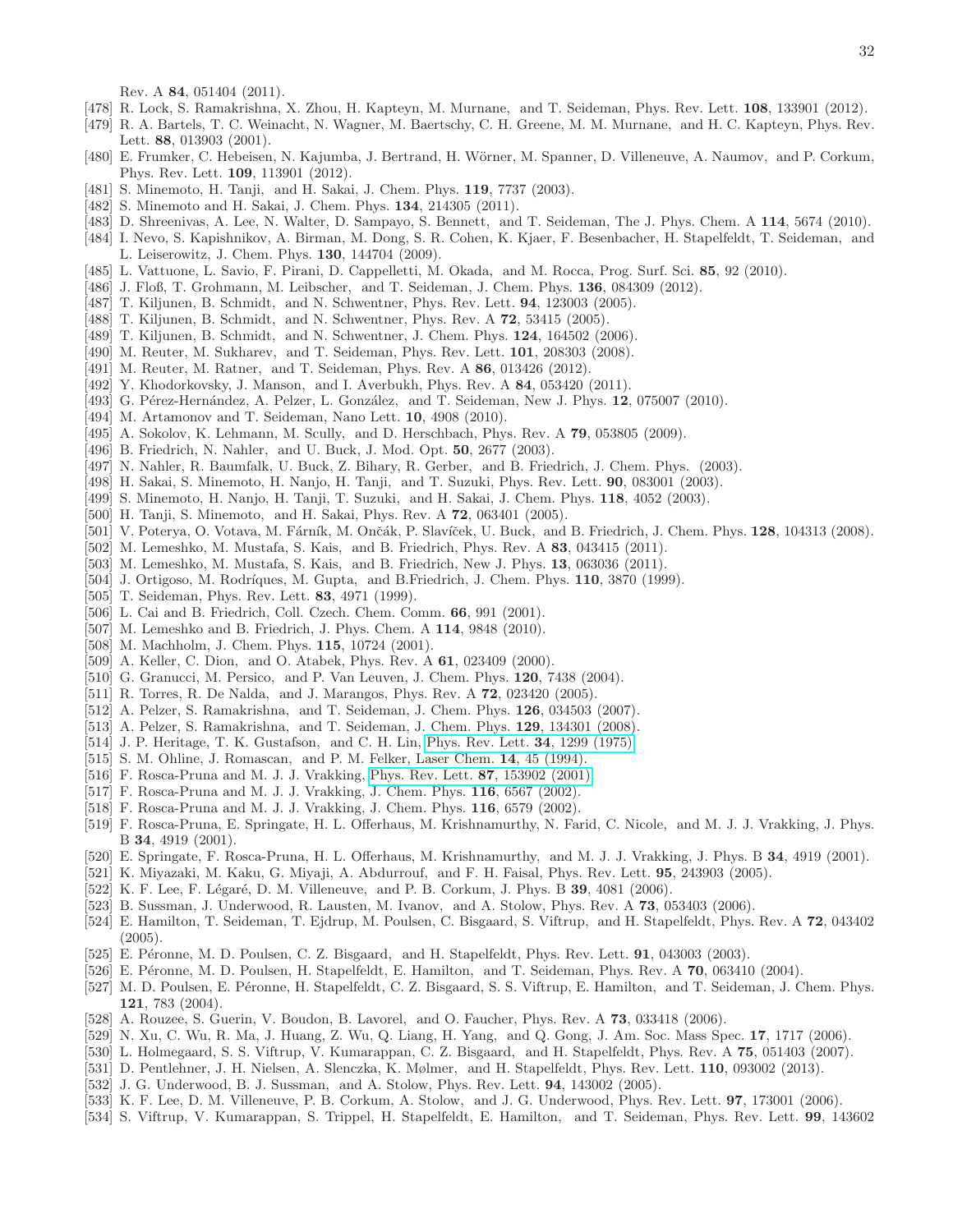(2007).

- <span id="page-32-0"></span>[535] S. Viftrup, V. Kumarappan, L. Holmegaard, C. Bisgaard, H. Stapelfeldt, M. Artamonov, E. Hamilton, and T. Seideman, Phys. Rev. A 79, 023404 (2009).
- <span id="page-32-1"></span>[536] C. Z. Bisgaard, M. D. Poulsen, E. Péronne, S. S. Viftrup, and H. Stapelfeldt, Phys. Rev. Lett. **92**, 173004 (2004).
- <span id="page-32-2"></span>[537] C. Bisgaard, S. Viftrup, and H. Stapelfeldt, Phys. Rev. A **73**, 053410 (2006).
- <span id="page-32-3"></span>[538] M. D. Poulsen, T. Ejdrup, H. Stapelfeldt, E. Hamilton, and T. Seideman, Phys. Rev. A 73, 033405 (2006).
- <span id="page-32-4"></span>[539] E. Gershnabel, I. Averbukh, and R. Gordon, Phys. Rev. A 73, 061401 (2006).
- <span id="page-32-5"></span>[540] E. Gershnabel, I. S. Averbukh, and R. J. Gordon, Phys. Rev. A 74, 053414 (2006).
- <span id="page-32-6"></span>[541] C. Horn, M. Wollenhaupt, M. Krug, T. Baumert, R. De Nalda, and L. Bañares, Phys. Rev. A 73, 031401 (2006).
- [542] D. Pinkham, K. Mooney, and R. Jones, Phys. Rev. A **75**, 013422 (2007).
- <span id="page-32-7"></span>[543] E. Hertz, A. Rouzee, S. Guerin, B. Lavorel, and O. Faucher, Phys. Rev. A 75, 031403 (2007).
- <span id="page-32-8"></span>[544] K. Kitano, H. Hasegawa, and Y. Ohshima, Phys. Rev. Lett. **103**, 223002 (2009).
- <span id="page-32-9"></span>[545] M. Leibscher, I. S. Averbukh, and H. Rabitz, Phys. Rev. Lett. **90**[, 213001 \(2003\).](http://dx.doi.org/10.1103/PhysRevLett.90.213001)
- <span id="page-32-10"></span>[546] M. Leibscher, I. Averbukh, and H. Rabitz, Phys. Rev. A 69, 013402 (2004).
- <span id="page-32-11"></span>[547] A. Goban, S. Minemoto, and H. Sakai, Phys. Rev. Lett. **101**, 013001 (2008).
- <span id="page-32-12"></span>[548] Y. Sugawara, A. Goban, S. Minemoto, and H. Sakai, Phys. Rev. A 77, 031403 (2008).
- <span id="page-32-13"></span>[549] M. Muramatsu, M. Hita, S. Minemoto, and H. Sakai, Phys. Rev. A 79, 011403 (2009).
- <span id="page-32-14"></span>[550] L. Holmegaard, J. H. Nielsen, I. Nevo, H. Stapelfeldt, F. Filsinger, J. Küpper, and G. Meijer, Phys. Rev. Lett. 102, 023001 (2009).
- <span id="page-32-15"></span>[551] I. Nevo, L. Holmegaard, J. H. Nielsen, J. L. Hansen, H. Stapelfeldt, F. Filsinger, G. Meijer, and J. Küpper, Phys. Chem. Chem. Phys. 11, 9912 (2009).
- <span id="page-32-16"></span>[552] F. Filsinger, J. Küpper, G. Meijer, L. Holmegaard, J. H. Nielsen, I. Nevo, J. L. Hansen, and H. Stapelfeldt, J. Chem. Phys. 131, 064309 (2009).
- <span id="page-32-17"></span>[553] A. Matos-Abiague and J. Berakdar, Phys. Rev. A 68[, 063411 \(2003\).](http://dx.doi.org/10.1103/PhysRevA.68.063411)
- <span id="page-32-18"></span>[554] N. Elghobashi-Meinhardt, L. González, I. Barth, and T. Seideman, J. Chem. Phys. 130, 024310 (2009).
- <span id="page-32-19"></span>[555] T. Kanai and H. Sakai, J. Chem. Phys. 115, 5492 (2001).
- <span id="page-32-20"></span>[556] K. Oda, M. Hita, S. Minemoto, and H. Sakai, Phys. Rev. Lett. 104, 213901 (2010).
- <span id="page-32-21"></span>[557] M. Spanner, S. Patchkovskii, E. Frumker, and P. Corkum, Phys. Rev. Lett. 109, 113001 (2012).
- <span id="page-32-22"></span>[558] H. Yun, H. T. Kim, C. M. Kim, C. H. Nam, and J. Lee, Phys. Rev. A 84, 065401 (2011).
- <span id="page-32-23"></span>[559] P. Sánchez-Moreno, R. González-Férez, and P. Schmelcher, Phys. Rev. A 76, 053413 (2007).
- <span id="page-32-24"></span>[560] S. De, I. Znakovskaya, D. Ray, F. Anis, N. G. Johnson, I. A. Bocharova, M. Magrakvelidze, B. D. Esry, C. L. Cocke, I. V. Litvinyuk, and M. F. Kling, Phys. Rev. Lett. 103, 153002 (2009).
- <span id="page-32-25"></span>[561] R. Tehini and D. Sugny, Phys. Rev. A **77**, 023407 (2008).
- <span id="page-32-26"></span>[562] S. Guerin, A. Rouzee, and E. Hertz, Phys. Rev. A 77, 041404 (2008).
- <span id="page-32-27"></span>[563] O. Ghafur, A. Rouzée, A. Gijsbertsen, W. K. Siu, S. Stolte, and M. J. J. Vrakking, Nature Physics 5, 289 (2009).
- <span id="page-32-28"></span>[564] C. Chen, J. Wu, and H. Zeng, Phys. Rev. A **82**, 033409 (2010).
- <span id="page-32-29"></span>[565] D. Daems, S. Guerin, D. Sugny, and H. Jauslin, Phys. Rev. Lett. 94, 153003 (2005).
- <span id="page-32-30"></span>[566] D. Baek, H. Hasegawa, and Y. Ohshima, J. Chem. Phys. 134, 224302 (2011).
- <span id="page-32-31"></span>[567] N. Owschimikow, B. Schmidt, and N. Schwentner, Phys. Rev. A 80, 053409 (2009).
- [568] N. Owschimikow, F. Königsmann, J. Maurer, P. Giese, A. Ott, B. Schmidt, and N. Schwentner, J. Chem. Phys. 133, 044311 (2010).
- <span id="page-32-32"></span>[569] N. Owschimikow, B. Schmidt, and N. Schwentner, Phys. Chem. Chem. Phys. 13, 8671 (2011).
- <span id="page-32-33"></span>[570] S. Yun, C. Kim, J. Lee, and C. Nam, Phys. Rev. A 86, 051401 (2012).
- <span id="page-32-34"></span>[571] H. Harde, S. Keiding, and D. Grischkowsky, Phys. Rev. Lett. 66, 1834 (1991).
- [572] D. Bigourd, G. Mouret, A. Cuisset, F. Hindle, E. Fertein, and R. Bocquet, Opt. Comm. 281, 3111 (2008).
- <span id="page-32-35"></span>[573] S. Fleischer, R. Field, and K. Nelson, Phys. Rev. Lett. 109, 123603 (2012).
- <span id="page-32-36"></span>[574] M. Machholm and N. E. Henriksen, Phys. Rev. Lett. 87, 193001 (2001).
- [575] C.-C. Shu, K.-J. Yuan, W.-H. Hu, and S.-L. Cong, J. Chem. Phys. 132, 244311 (2010).
- <span id="page-32-37"></span>[576] C. Qin, Y. Tang, Y. Wang, and B. Zhang, Phys. Rev. A 85, 053415 (2012).
- <span id="page-32-38"></span>[577] K. Kitano, N. Ishii, and J. Itatani, Phys. Rev. A 84, 053408 (2011).
- <span id="page-32-39"></span>[578] J. Yu, Y. Liu, Q.-Z. Su, and S.-L. Cong, Chem. Phys. 405, 89 (2012).
- <span id="page-32-40"></span>[579] T. Suzuki, Y. Sugawara, S. Minemoto, and H. Sakai, Phys. Rev. Lett. 100, 033603 (2008).
- <span id="page-32-41"></span>[580] P. Johnsson, A. Rouzee, W. Siu, Y. Huismans, F. L´epine, T. Marchenko, S. D¨usterer, F. Tavella, N. Stojanovic, A. Azima, R. Treusch, M. F. Kling, and M. J. J. Vrakking, J. Phys. B 42, 134017 (2009).
- <span id="page-32-42"></span>[581] M. Artamonov and T. Seideman, Phys. Rev. A 82, 023413 (2010).
- <span id="page-32-43"></span>[582] K. Nakajima, H. Abe, and Y. Ohtsuki, The J. Phys. Chem. A 116, 11219 (2012).
- <span id="page-32-44"></span>[583] S. Fleischer, Y. Khodorkovsky, Y. Prior, and I. Sh Averbukh, New J. Phys. 11, 105039 (2009).
- <span id="page-32-45"></span>[584] Y. Khodorkovsky, K. Kitano, H. Hasegawa, Y. Ohshima, and I. Averbukh, Phys. Rev. A 83, 023423 (2011).
- <span id="page-32-46"></span>[585] U. Steinitz, Y. Prior, and I. S. Averbukh, Phys. Rev. Lett. 109, 033001 (2012).
- <span id="page-32-47"></span>[586] S. Zhdanovich, A. Milner, C. Bloomquist, J. Floß, I. Averbukh, J. Hepburn, and V. Milner, Phys. Rev. Lett. 107, 243004 (2011).
- [587] J. Floß and I. Averbukh, Phys. Rev. A 86, 063414 (2012).
- <span id="page-32-48"></span>[588] C. Bloomquist, S. Zhdanovich, A. A. Milner, and V. Milner, Phys. Rev. A 86, 063413 (2012).
- <span id="page-32-49"></span>[589] S. Fleischer, I. S. Averbukh, and Y. Prior, Phys. Rev. A **74**, 041403 (2006).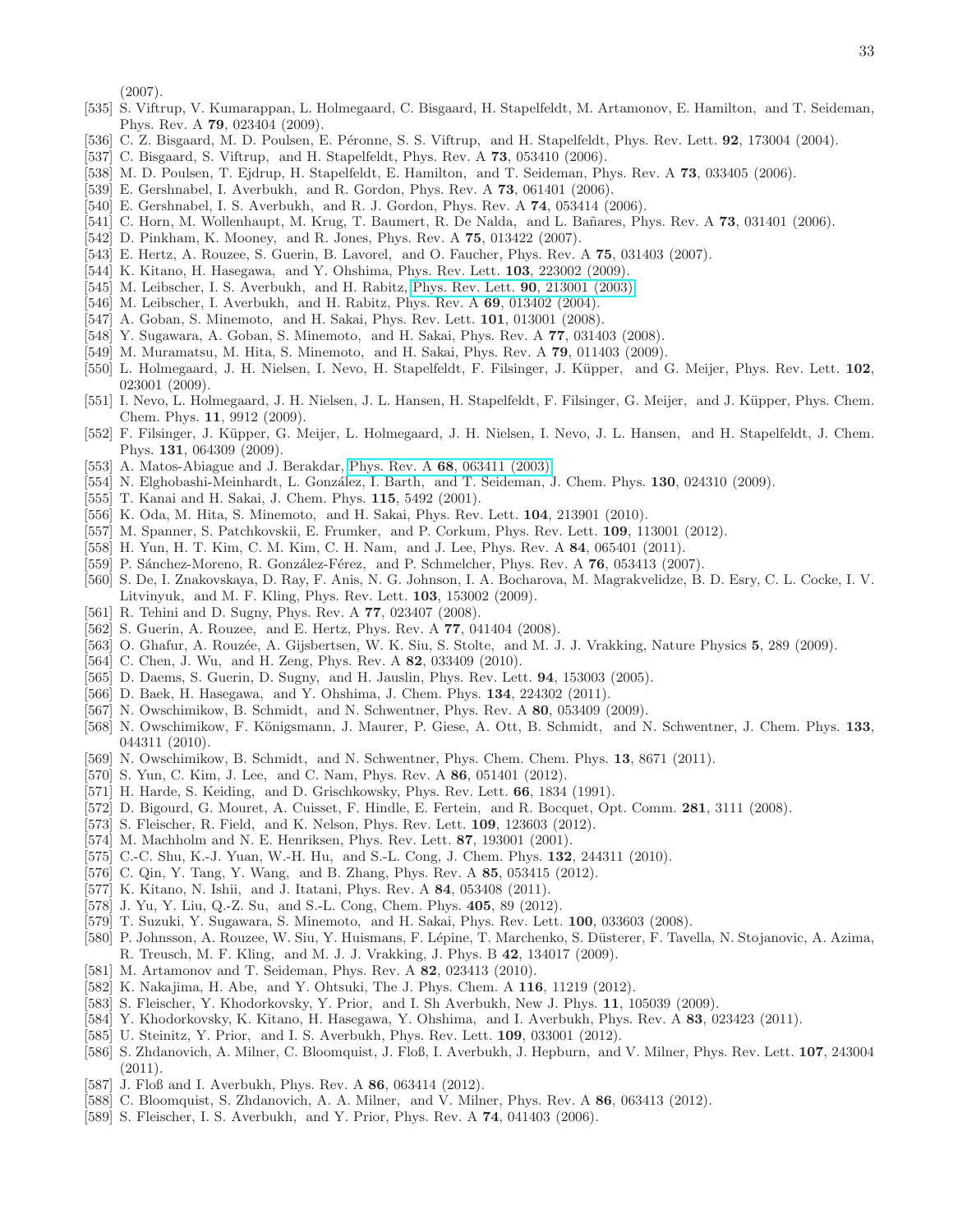- <span id="page-33-0"></span>[590] S. Fleischer, I. Averbukh, and Y. Prior, Phys. Rev. Lett. **99**, 093002 (2007).
- <span id="page-33-1"></span>[591] E. Gershnabel and I. Averbukh, Phys. Rev. A 78, 063416 (2008).
- <span id="page-33-2"></span>[592] L. Holmegaard, J. L. Hansen, L. Kalhøj, S. L. Kragh, H. Stapelfeldt, F. Filsinger, J. K¨upper, G. Meijer, D. Dimitrovski, M. Abu-samha, C. P. J. Martiny, and L. B. Madsen, Nature Physics 6, 428 (2010).
- [593] J. L. Hansen, H. Stapelfeldt, D. Dimitrovski, M. Abu-samha, C. P. J. Martiny, and L. B. Madsen, [Phys. Rev. Lett.](http://dx.doi.org/ 10.1103/PhysRevLett.106.073001) 106, 073001 (2011).
- <span id="page-33-3"></span>[594] J. L. Hansen, L. Holmegaard, J. H. Nielsen, H. Stapelfeldt, D. Dimitrovski, and L. B. Madsen, J. Phys. B 45, 015101 (2011).
- <span id="page-33-4"></span>[595] J. Maurer, D. Dimitrovski, L. Christensen, L. B. Madsen, and H. Stapelfeldt, [Phys. Rev. Lett.](http://dx.doi.org/ 10.1103/PhysRevLett.109.123001) 109, 123001 (2012).
- <span id="page-33-5"></span>[596] S. Pabst, P. J. Ho, and R. Santra, Phys. Rev. A 81, 043425 (2010).
- <span id="page-33-6"></span>[597] C. Z. Bisgaard, O. J. Clarkin, G. Wu, A. M. D. Lee, O. Geßner, C. C. Hayden, and A. Stolow, Science 323[, 1464 \(2009\).](http://dx.doi.org/ 10.1126/science.1169183)
- <span id="page-33-7"></span>[598] I. S. Averbukh and R. Arvieu, [Phys. Rev. Lett.](http://dx.doi.org/10.1103/PhysRevLett.87.163601) 87, 163601 (2001).
- <span id="page-33-8"></span>[599] C. Riehn, Chem. Phys. **283**, 297 (2002).
- <span id="page-33-9"></span>[600] V. V. Matylitsky, C. Riehn, M. F. Gelin, and B. Brutschy, J. Chem. Phys. 119, 10553 (2003).
- <span id="page-33-10"></span>[601] J. Floß and I. S. Averbukh, Phys. Rev. A **86**, 021401 (2012).
- <span id="page-33-11"></span>[602] S. Zhdanovich, C. Bloomquist, J. Floß, I. Averbukh, J. Hepburn, and V. Milner, Phys. Rev. Lett. 109, 043003 (2012).
- <span id="page-33-12"></span>[603] P. Schmelcher and L. Cederbaum, Phys. Rev. A 41, 4936 (1990).
- <span id="page-33-13"></span>[604] N. Moiseyev, M. Sindelka, and L. S. Cederbaum, J. Phys. B  $41$ ,  $221001$  (2008).
- [605] G. J. Halász, M. Šindelka, N. Moiseyev, L. S. Cederbaum, and  $\AA$ . Vibók, The J. Phys. Chem. A  $116$ , 2636 (2012).
- <span id="page-33-14"></span>[606] G. J. Halász, Á. Vibók, M. Šindelka, L. S. Cederbaum, and N. Moiseyev, Chem. Phys.  $399$ , 146 (2012).
- <span id="page-33-15"></span>[607] M. Lemeshko and B. Friedrich, [Phys. Rev. Lett.](http://dx.doi.org/10.1103/PhysRevLett.103.053003) 103, 053003 (2009).
- <span id="page-33-16"></span>[608] M. Lemeshko and B. Friedrich, Phys. Rev. A 79[, 050501 \(2009\).](http://dx.doi.org/10.1103/PhysRevA.79.050501)
- <span id="page-33-17"></span>[609] R. Ağanoğlu, M. Lemeshko, B. Friedrich, R. González-Férez, and C. P. Koch, arXiv:1105:0761 (2011).
- <span id="page-33-18"></span>[610] R. González-Férez and C. P. Koch, Phys. Rev. A 86, 063420 (2012).
- <span id="page-33-19"></span>[611] H. J. Metcalf and P. V. D. Straten, *Laser Cooling and Trapping* (Springer, 1999).
- <span id="page-33-20"></span>[612] J. T. Bahns, W. C. Stwalley, and P. L. Gould, J. Chem. Phys. 104, 9689 (1996).
- <span id="page-33-21"></span>[613] M. D. Di Rosa, Eur. Phys. J. D **31**, 395 (2004).
- <span id="page-33-22"></span>[614] B. K. Stuhl, B. C. Sawyer, D. Wang, and J. Ye, Phys. Rev. Lett. 101, 243002 (2008).
- <span id="page-33-23"></span>[615] L. Hunter, S. Peck, A. Greenspon, S. S. Alam, and D. Demille, Phys. Rev. A 85, 012511 (2012).
- <span id="page-33-24"></span>[616] T. Isaev, S. Hoekstra, and R. Berger, Phys. Rev. A 82, 052521 (2010).
- <span id="page-33-25"></span>[617] M. Tarbutt, B. Sauer, J. Hudson, and E. Hinds, New J. Phys., in press (2013).
- <span id="page-33-26"></span>[618] V. Vuletić and S. Chu, Phys. Rev. Lett. **84**, 3787 (2000).
- [619] G. Morigi, P. Pinkse, M. Kowalewski, and R. de Vivie-Riedle, Phys. Rev. Lett. 99 (2007).
- [620] M. Kowalewski, G. Morigi, P. W. H. Pinkse, and R. de Vivie-Riedle, Appl. Phys. B 89, 459 (2007).
- [621] B. Lev, A. Vukics, E. Hudson, B. Sawyer, P. Domokos, H. Ritsch, and J. Ye, Phys. Rev. A 77, 023402 (2008).
- [622] M. Wallquist, P. Rabl, M. D. Lukin, and P. Zoller, New J. Phys. 10, 3005 (2008).
- <span id="page-33-27"></span>[623] M. Kowalewski, G. Morigi, P. W. H. Pinkse, and R. de Vivie-Riedle, Phys. Rev. A 84, (2011).
- <span id="page-33-28"></span>[624] I. Averbukh and Y. Prior, Phys. Rev. Lett. **94**, 153002 (2005).
- <span id="page-33-29"></span>[625] M. Y. Vilensky, I. S. Averbukh, and Y. Prior, Phys. Rev. A 73[, 063402 \(2006\).](http://dx.doi.org/10.1103/PhysRevA.73.063402)
- <span id="page-33-30"></span>[626] J. Dalibard and C. Cohen-Tannoudji, J. Opt. Soc. Am. B 6, 2023 (1989).
- <span id="page-33-31"></span>[627] D. Möhl, G. Petrucci, L. Thorndahl, and S. van der Meer, Phys. Rep. 58[, 73 \(1980\).](http://dx.doi.org/10.1016/0370-1573(80)90140-4)
- <span id="page-33-32"></span>[628] M. Y. Vilensky, Y. Prior, and I. S. Averbukh, Phys. Rev. Lett. 99[, 103002 \(2007\).](http://dx.doi.org/10.1103/PhysRevLett.99.103002)
- <span id="page-33-33"></span>[629] M. Viteau, A. Chotia, M. Allegrini, N. Bouloufa, O. Dulieu, D. Comparat, and P. Pillet, Science 321, 232 (2008).
- [630] D. Sofikitis, S. Weber, A. Fioretti, R. Horchani, M. Allegrini, B. Chatel, D. Comparat, and P. Pillet, New J. Phys. 11, 055037 (2009).
- <span id="page-33-34"></span>[631] I. Manai, R. Horchani, H. Lignier, P. Pillet, D. Comparat, A. Fioretti, and M. Allegrini, Phys. Rev. Lett. 109, 183001 (2012).
- <span id="page-33-35"></span>[632] M. Zeppenfeld, M. Motsch, P. Pinkse, and G. Rempe, Phys. Rev. A 80, 041401 (2009).
- <span id="page-33-36"></span>[633] E. Narevicius, S. T. Bannerman, and M. G. Raizen, New J. Phys. 11[, 055046 \(2009\).](http://stacks.iop.org/1367-2630/11/i=5/a=055046)
- <span id="page-33-37"></span>[634] S. Diehl *et al.*, Nature Physics 4, 878 (2008).
- [635] F. Verstraete, M. M. Wolf, and J. I. Cirac, Nature Physics 5, 633 (2009).
- [636] H. Weimer, M. Müller, I. Lesanovsky, P. Zoller, and H. P. Büchler, [Nature Physics](http://dx.doi.org/10.1038/NPHYS1614) 6, 382 (2010).
- <span id="page-33-38"></span>[637] J. T. Barreiro *et al.*, Nature 486, 470 (2011).
- <span id="page-33-39"></span>[638] M. Lemeshko and H. Weimer, Nature Communications 4, 2230 (2013).
- <span id="page-33-40"></span>[639] A. Volpi and J. L. Bohn, Phys. Rev. A **65**, 052712 (2002).
- <span id="page-33-41"></span>[640] A. V. Avdeenkov and J. L. Bohn, Phys. Rev. A 66, 52718 (2002).
- [641] A. V. Avdeenkov and J. L. Bohn, Phys. Rev. A 71, 22706 (2005).
- <span id="page-33-42"></span>[642] M. Lara, J. L. Bohn, D. Potter, P. Soldán, and J. M. Hutson, Phys. Rev. Lett. **97**, 183201 (2006).
- <span id="page-33-43"></span>[643] N. Balakrishnan, G. C. Groenenboom, R. V. Krems, and A. Dalgarno, J. Chem. Phys. 118, 7386 (2003).
- [644] H. Cybulski, R. Krems, H. Sadeghpour, A. Dalgarno, J. Klos, G. Groenenboom, A. van der Avoird, D. Zgid, and G. Chalasinski, J. Chem. Phys. 122, 094307 (2005).
- <span id="page-33-44"></span>[645] T. V. Tscherbul and R. V. Krems, J. Chem. Phys. **125**, 4311 (2006).
- [646] T. V. Tscherbul, J. Klos, L. Rajchel, and R. V. Krems, Phys. Rev. A 75, 033416 (2007).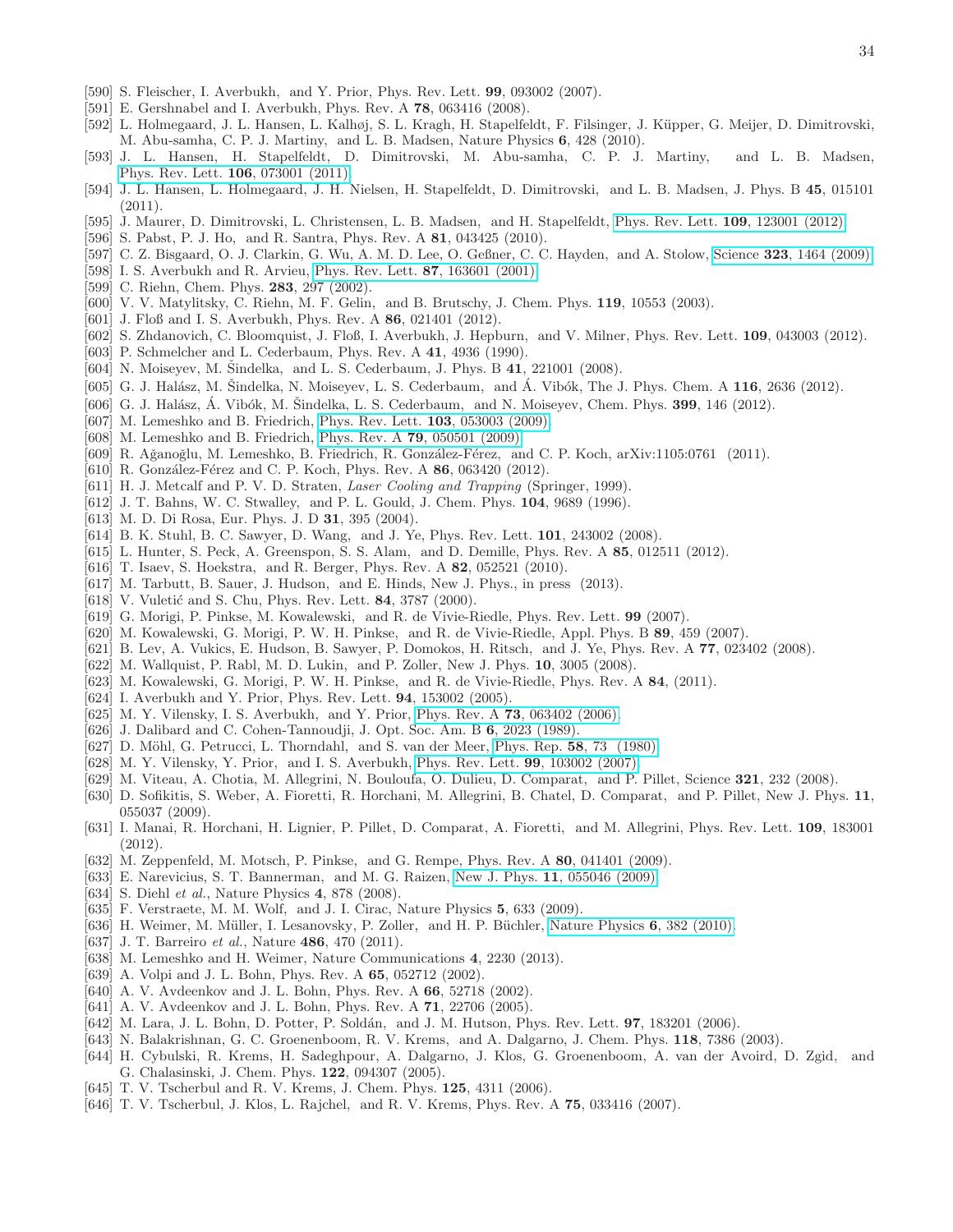- <span id="page-34-1"></span>[647] M. L. González-Martínez and J. M. Hutson, Phys. Rev. A 75[, 022702 \(2007\).](http://dx.doi.org/10.1103/PhysRevA.75.022702)
- <span id="page-34-11"></span>[648] P. S. Zuchowski and J. M. Hutson, Phys. Rev. A **79** (2009).
- <span id="page-34-6"></span>[649] P. Soldan, P. S. Zuchowski, and J. M. Hutson, Far. Dis. 142, 191 (2009).
- [650] J. M. Hutson, M. Beyene, and M. Leonardo Gonzalez-Martinez, Phys. Rev. Lett. 103, 163201 (2009).
- [651] A. O. G. Wallis and J. M. Hutson, Phys. Rev. Lett. 103, 183201 (2009).
- [652] P. S. Zuchowski and J. M. Hutson, Phys. Chem. Chem. Phys. 13, 3669 (2011).
- <span id="page-34-10"></span>[653] L. M. C. Janssen, P. S. Zuchowski, A. van der Avoird, G. C. Groenenboom, and J. M. Hutson, Phys. Rev. A 83, 022713 (2011).
- [654] A. O. G. Wallis, E. J. J. Longdon, P. S. Zuchowski, and J. M. Hutson, Eur. Phys. J. D 65, 151 (2011).
- [655] W. Skomorowski, F. Paw lowski, T. Korona, R. Moszynski, P. S. Zuchowski, and J. M. Hutson, J. Chem. Phys. 134, 114109 (2011).
- [656] S. K. Tokunaga, W. Skomorowski, P. S. Zuchowski, R. Moszynski, J. M. Hutson, E. A. Hinds, and M. R. Tarbutt, Eur. Phys. J. D 65, 141 (2011).
- <span id="page-34-7"></span>[657] M. L. González-Martínez and J. M. Hutson, Phys. Rev. A 84[, 052706 \(2011\).](http://dx.doi.org/10.1103/PhysRevA.84.052706)
- <span id="page-34-8"></span>[658] A. O. G. Wallis and J. M. Hutson, Phys. Rev. A 84, 051402 (2011).
- [659] N. Balakrishnan, V. Kharchenko, R. C. Forrey, and A. Dalgarno, Chem. Phys. Lett. 280, 5 (1997).
- [660] N. Balakrishnan, R. C. Forrey, and A. Dalgarno, Chem. Phys. Lett. 280, 1 (1997).
- [661] N. Balakrishnan, R. Forrey, and A. Dalgarno, Phys. Rev. Lett. 80, 3224 (1998).
- [662] R. Forrey, N. Balakrishnan, V. Kharchenko, and A. Dalgarno, Phys. Rev. A 58, R2645 (1998).
- [663] R. Forrey, V. Kharchenko, N. Balakrishnan, and A. Dalgarno, Phys. Rev. A 59, 2146 (1999).
- [664] N. Balakrishnan, A. Dalgarno, and R. C. Forrey, J. Chem. Phys. 113, 621 (2000).
- <span id="page-34-0"></span>[665] N. Balakrishnan and A. Dalgarno, The J. Phys. Chem. A 105, 2348 (2001).
- <span id="page-34-2"></span>[666] R. deCarvalho, J. M. Doyle, B. Friedrich, T. Guillet, J. Kim, D. Patterson, and J. D. Weinstein, Eur. Phys. J. D 7, 289 (1999).
- [667] D. Egorov, T. Lahaye, W. Schollkopf, B. Friedrich, and J. Doyle, Phys. Lett. A 66, 043401 (2002).
- [668] D. Egorov, W. Campbell, B. Friedrich, S. Maxwell, E. Tsikata, L. van Buuren, and J. Doyle, Eur. Phys. J. D 31, 307  $(2004)$ .
- <span id="page-34-4"></span>[669] M. T. Hummon, W. C. Campbell, H.-I. Lu, E. Tsikata, Y. Wang, and J. M. Doyle, Phys. Rev. A 78, 050702 (2008).
- <span id="page-34-3"></span>[670] M. T. Hummon, T. V. Tscherbul, J. Klos, H.-I. Lu, E. Tsikata, W. C. Campbell, A. Dalgarno, and J. M. Doyle, Phys. Rev. Lett. 106, 053201 (2011).
- <span id="page-34-5"></span>[671] B. K. Stuhl, M. T. Hummon, M. Yeo, G. Quéméner, J. L. Bohn, and J. Ye, Nature 492, 7429 (2012).
- <span id="page-34-9"></span>[672] T. V. Tscherbul, J. Kłos, and A. A. Buchachenko, Phys. Rev. A 84, 040701 (2011).
- <span id="page-34-12"></span>[673] L. P. Parazzoli, N. J. Fitch, P. S. Zuchowski, J. M. Hutson, and H. J. Lewandowski, Phys. Rev. Lett. 106, 193201 (2011).
- <span id="page-34-13"></span>[674] L. M. C. Janssen, G. C. Groenenboom, A. Van Der Avoird, P. S. Zuchowski, and R. Podeszwa, J. Chem. Phys. 131, 224314 (2009).
- <span id="page-34-14"></span>[675] L. M. C. Janssen, A. Van Der Avoird, and G. C. Groenenboom, Phys. Rev. Lett. 110, 063201 (2013).
- <span id="page-34-15"></span>[676] B. Zhao, A. W. Glaetzle, G. Pupillo, and P. Zoller, Phys. Rev. Lett. 108, 193007 (2012).
- <span id="page-34-16"></span>[677] S. D. Huber and H. P. Büchler, Phys. Rev. Lett. **108**, 193006 (2012).
- <span id="page-34-17"></span>[678] Z. Li and E. J. Heller, J. Chem. Phys. **136**, 054306 (2012).
- <span id="page-34-18"></span>[679] B. K. Stuhl, M. Yeo, B. C. Sawyer, M. T. Hummon, and J. Ye, Phys. Rev. A 85, 033427 (2012).
- <span id="page-34-19"></span>[680] C. Ticknor, Phys. Rev. Lett. **100**, 133202 (2008).
- <span id="page-34-20"></span>[681] J. L. Bohn, M. Cavagnero, and C. Ticknor, New J. Phys. 11, 5039 (2009).
- <span id="page-34-21"></span>[682] D. Herschbach, Far. Dis. **142**, 9 (2009).
- <span id="page-34-22"></span>[683] J. J. Gilijamse, S. Hoekstra, S. Y. T. van de Meerakker, G. C. Groenenboom, and G. Meijer, Science 313, 1617 (2006).
- [684] L. Scharfenberg, J. K los, P. J. Dagdigian, M. H. Alexander, G. Meijer, and S. Y. T. van de Meerakker, Phys. Chem. Chem. Phys. 12, 10660 (2010).
- [685] M. Kirste, L. Scharfenberg, J. K los, F. Lique, M. H. Alexander, G. Meijer, and S. Y. T. van de Meerakker, Phys. Rev. A 82, 042717 (2010).
- [686] L. Scharfenberg, S. Y. T. van de Meerakker, and G. Meijer, Phys. Chem. Chem. Phys. 13, 8448 (2011).
- [687] L. Scharfenberg, K. B. Gubbels, M. Kirste, G. C. Groenenboom, A. Avoird, G. Meijer, and S. Y. T. Meerakker, Eur. Phys. J. D 65, 189 (2011).
- <span id="page-34-23"></span>[688] K. B. Gubbels, Q. Ma, M. H. Alexander, P. J. Dagdigian, D. Tanis, G. C. Groenenboom, A. Van Der Avoird, and S. Y. T. van de Meerakker, J. Chem. Phys. 136, 144308 (2012).
- <span id="page-34-24"></span>[689] M. Kirste, X. Wang, H. C. Schewe, G. Meijer, K. Liu, A. Van Der Avoird, L. M. C. Janssen, K. B. Gubbels, G. C. Groenenboom, and S. Y. T. van de Meerakker, Science 338, 1060 (2012).
- <span id="page-34-25"></span>[690] C. J. Eyles, M. Brouard, C. H. Yang, J. K los, F. J. Aoiz, A. Gijsbertsen, A. E. Wiskerke, and S. Stolte, Nature Chemistry 3, 597 (2011).
- <span id="page-34-26"></span>[691] M. Strebel, T. O. Müller, B. Ruff, F. Stienkemeier, and M. Mudrich, Phys. Rev. A 86, 062711 (2012).
- <span id="page-34-27"></span>[692] D. Watanabe, H. Ohoyama, T. Matsumura, and T. Kasai, Phys. Rev. Lett. 99, 043201 (2007).
- [693] Y. Matsuura and H. Ohoyama, The J. Phys. Chem. A 115, 4583 (2011).
- <span id="page-34-28"></span>[694] H. Ohoyama and S. Maruyama, J. Chem. Phys. **137**, 064311 (2012).
- <span id="page-34-29"></span>[695] A. B. Henson, S. Gersten, Y. Shagam, J. Narevicius, and E. Narevicius, Science 338, 234 (2012).
- <span id="page-34-30"></span>[696] L. Sheffield, M. S. Hickey, V. Krasovitskiy, K. D. D. Rathnayaka, I. F. Lyuksyutov, and D. R. Herschbach, Rev. Sci. Instr. 83, 064102 (2012).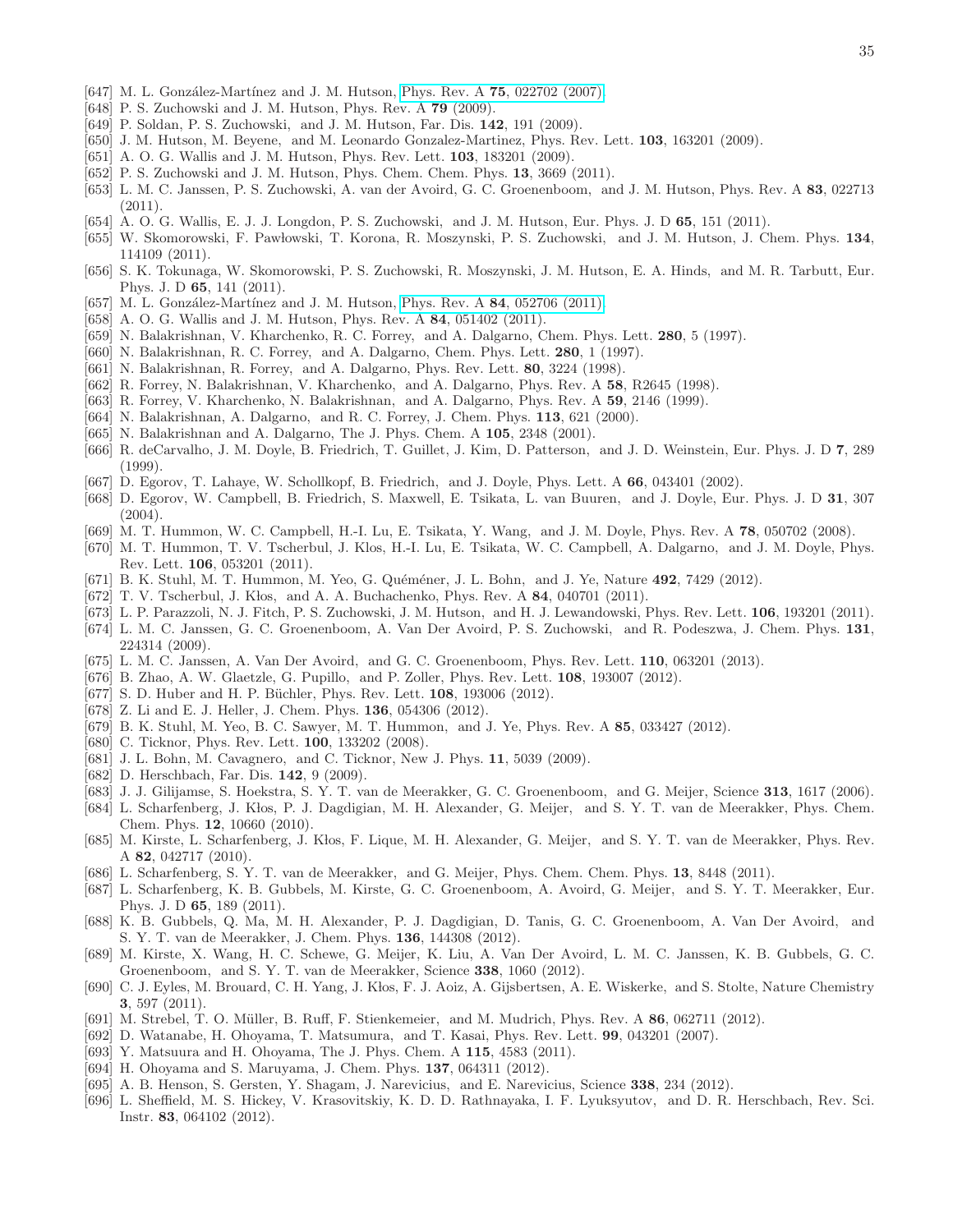- <span id="page-35-0"></span>[697] Q. Wei, I. Lyuksyutov, and D. Herschbach, J. Chem. Phys. 137, 054202 (2012).
- <span id="page-35-1"></span>[698] S. Ospelkaus, A. Pe'er, K. K. Ni, J. J. Zirbel, B. Neyenhuis, S. Kotochigova, P. S. Julienne, J. Ye, and D. S. Jin, Nature Physics 4, 622 (2008).
- <span id="page-35-2"></span>[699] A. Micheli, Z. Idziaszek, G. Pupillo, M. Baranov, P. Zoller, and P. Julienne, Phys. Rev. Lett. 105, 073202 (2010).
- [700] Z. Idziaszek and P. S. Julienne, [Phys. Rev. Lett.](http://dx.doi.org/10.1103/PhysRevLett.104.113202) 104, 113202 (2010).
- [701] G. Quéméner and J. L. Bohn, Phys. Rev. A 81[, 060701 \(2010\).](http://dx.doi.org/10.1103/PhysRevA.81.060701)
- [702] Z. Idziaszek, G. Quéméner, J. L. Bohn, and P. S. Julienne, Phys. Rev. A 82[, 020703 \(2010\).](http://dx.doi.org/10.1103/PhysRevA.82.020703)
- [703] E. R. Meyer and J. L. Bohn, Phys. Rev. A 82[, 042707 \(2010\).](http://dx.doi.org/10.1103/PhysRevA.82.042707)
- [704] G. Quéméner, J. L. Bohn, A. Petrov, and S. Kotochigova, Phys. Rev. A 84[, 062703 \(2011\).](http://dx.doi.org/10.1103/PhysRevA.84.062703)
- [705] G. Quéméner and J. L. Bohn, Phys. Rev. A 83[, 012705 \(2011\).](http://dx.doi.org/10.1103/PhysRevA.83.012705)
- [706] P. S. Julienne, T. M. Hanna, and Z. Idziaszek, [Phys. Chem. Chem. Phys.](http://dx.doi.org/10.1039/C1CP21270B) 13, 19114 (2011).
- <span id="page-35-3"></span>[707] M. Mayle, G. Quéméner, B. P. Ruzic, and J. L. Bohn, Phys. Rev. A 87[, 012709 \(2013\).](http://dx.doi.org/10.1103/PhysRevA.87.012709)
- <span id="page-35-4"></span>[708] D. Petrov, M. Baranov, and G. Shlyapnikov, Phys. Rev. A 67, 031601 (2003).
- <span id="page-35-5"></span>[709] Z. Li and R. Krems, Phys. Rev. A 79, 050701 (2009).
- <span id="page-35-6"></span>[710] S. H. Lipoff and D. R. Herschbach, Mol. Phys. 108, 1133 (2010).
- <span id="page-35-7"></span>[711] G. Pupillo *et al.*, in *Cold molecules: theory, experiment, applications*, edited by R. V. Krems, W. C. Stwalley, and B. Friedrich (Taylor&Francis, 2009).
- <span id="page-35-8"></span>[712] B. Roth, P. Blythe, H. Wenz, H. Daerr, and S. Schiller, Phys. Rev. A 73, 042712 (2006).
- [713] S. Willitsch, M. Bell, A. Gingell, S. Procter, and T. Softley, Phys. Rev. Lett. 100, 043203 (2008).
- [714] M. T. Bell, A. D. Gingell, J. M. Oldham, T. P. Softley, and S. Willitsch, Far. Dis. 142, 73 (2009).
- [715] F. H. J. Hall and S. Willitsch, Phys. Rev. Lett. 109, 233202 (2012).
- <span id="page-35-9"></span>[716] X. Tong, T. Nagy, J. Y. Reyes, M. Germann, M. Meuwly, and S. Willitsch, Chem. Phys. Lett. 547, 1 (2012).
- <span id="page-35-10"></span>[717] P. Staanum, K. Højbjerre, R. Wester, and M. Drewsen, Phys. Rev. Lett. 100, 243003 (2008).
- [718] A. K. Hansen, M. A. Sørensen, P. F. Staanum, and M. Drewsen, Angew. Chem. Int. Ed. 51, 7960 (2012).
- <span id="page-35-11"></span> $[719]$  L. Ratschbacher, C. Zipkes, C. Sias, and M. Köhl, Nature 8, 649 (2012).
- <span id="page-35-12"></span>[720] S. Schlunk, A. Marian, P. Geng, A. P. Mosk, G. Meijer, and W. Schöllkopf, Phys. Rev. Lett. 98, 223002 (2007).
- <span id="page-35-13"></span>[721] R. D. Levine, *Molecular Reaction Dynamics* (Cambridge University Press, 2009).
- <span id="page-35-14"></span>[722] F. Aoiz, B. Friedrich, V. Herrero, and V. Sáez Rábanos, Chem. Phys. Lett. (1998).
- <span id="page-35-15"></span>[723] M. Y. Ivanov, D. R. Matusek, and J. S. Wright, Chem. Phys. Lett. 255, 232 (1996).
- <span id="page-35-16"></span>[724] H. Sadeghpour, J. Bohn, M. Cavagnero, B. Esry, I. I. Fabrikant, J. H. Macek, and A. R. P. Rau, J. Phys. B 33, R93  $(2000).$
- <span id="page-35-17"></span>[725] M. Lemeshko and B. Friedrich, [J. Chem. Phys.](http://dx.doi.org/10.1063/1.2948392) 129, 4301 (2008).
- [726] M. Lemeshko and B. Friedrich, [Int. J. Mass Spec.](http://dx.doi.org/10.1016/j.ijms.2008.06.010) **280**, 19 (2009).
- <span id="page-35-18"></span>[727] M. Lemeshko and B. Friedrich, J. Phys. Chem. A 113, 15055 (2009).
- <span id="page-35-19"></span>[728] M. Lemeshko and B. Friedrich, [Phys. Chem. Chem. Phys.](http://dx.doi.org/10.1039/b920899b) 12, 1038 (2010).
- <span id="page-35-20"></span>[729] M. Lemeshko, P. G. Jambrina, M. P. de Miranda, and B. Friedrich, J. Chem. Phys. 132, 161102 (2010).
- <span id="page-35-21"></span>[730] M. Lemeshko and B. Friedrich, Phys. Rev. A 82, 022711 (2010).
- <span id="page-35-22"></span>[731] A. V. Gorshkov *et al.*, Phys. Rev. Lett. 100, 093005 (2008).
- [732] B. M. Fregoso and E. Fradkin, Physical Review B 81, 214443 (2010).
- <span id="page-35-30"></span>[733] M. A. Baranov, Phys. Rep. 464, 71 (2008).
- <span id="page-35-23"></span>[734] T. Lahaye, C. Menotti, L. Santos, M. Lewenstein, and T. Pfau, Rep. Prog. Phys. 72, 126401 (2009).
- <span id="page-35-24"></span>[735] J. Weiner and P. S. Julienne, Rev. Mod. Phys. **71**, 1 (1999).
- <span id="page-35-25"></span>[736] M. Artamonov and T. Seideman, Phys. Rev. Lett. 109, 168302 (2012).
- <span id="page-35-26"></span>[737] P. Rabl, D. Demille, J. Doyle, M. Lukin, R. Schoelkopf, and P. Zoller, Phys. Rev. Lett. 97 (2006).
- <span id="page-35-27"></span>[738] H. P. Büchler *et al.*, Nature Physics **3**, 726 (2007).
- <span id="page-35-28"></span>[739] A. Hu, J. K. Freericks, M. M. Maska, and C. J. Williams, Phys. Rev. A 83, 043617 (2011).
- <span id="page-35-29"></span>[740] K. R. A. Hazzard, A. V. Gorshkov, and A. M. Rey, Phys. Rev. A 84, 033608 (2011).
- <span id="page-35-31"></span>[741] R. Barnett, D. Petrov, M. Lukin, and E. Demler, Phys. Rev. Lett. 96, 190401 (2006).
- [742] E. G. Dalla Torre, E. Berg, and E. Altman, Phys. Rev. Lett. 97, 260401 (2006).
- [743] M. L. Wall and L. D. Carr, New J. Phys. 11, 055027 (2009).
- [744] L. Pollet, J. D. Picon, H. P. Büchler, and M. Troyer, Phys. Rev. Lett. 104, 125302 (2010).
- [745] K. Sun *et al.*, Phys. Rev. B 82, 075105 (2010).
- [746] M. Dalmonte, G. Pupillo, and P. Zoller, Phys. Rev. Lett. 105, 140401 (2010).
- [747] A. V. Gorshkov, S. R. Manmana, G. Chen, J. Ye, E. Demler, M. D. Lukin, and A. M. Rey, Phys. Rev. Lett. 107, 115301  $(2011).$
- [748] C. Trefzger, C. Menotti, B. Capogrosso-Sansone, and M. Lewenstein, J. Phys. B 44, 193001 (2011).
- [749] K. A. Kuns, A. M. Rey, and A. V. Gorshkov, Phys. Rev. A 84, 063639 (2011).
- [750] K. Mikelsons and J. K. Freericks, Phys. Rev. A 83, 043609 (2011).
- [751] M. Dalmonte, P. Zoller, and G. Pupillo, Phys. Rev. Lett. 107, 163202 (2011).
- [752] M. Babadi and E. Demler, Phys. Rev. A 84, 033636 (2011).
- [753] M. Knap, E. Berg, M. Ganahl, and E. Demler, Phys. Rev. B 86, 064501 (2012).
- <span id="page-35-32"></span>[754] S. R. Manmana, E. M. Stoudenmire, K. R. A. Hazzard, A. M. Rey, and A. V. Gorshkov, Phys. Rev. B 87, 081106 (2013).
- <span id="page-35-33"></span>[755] M. Ortner, A. Micheli, G. Pupillo, and P. Zoller, New J. Phys. 11, 055045 (2009).
- <span id="page-35-34"></span>[756] M. L. Wall and L. D. Carr, Phys. Rev. A 82, 013611 (2010).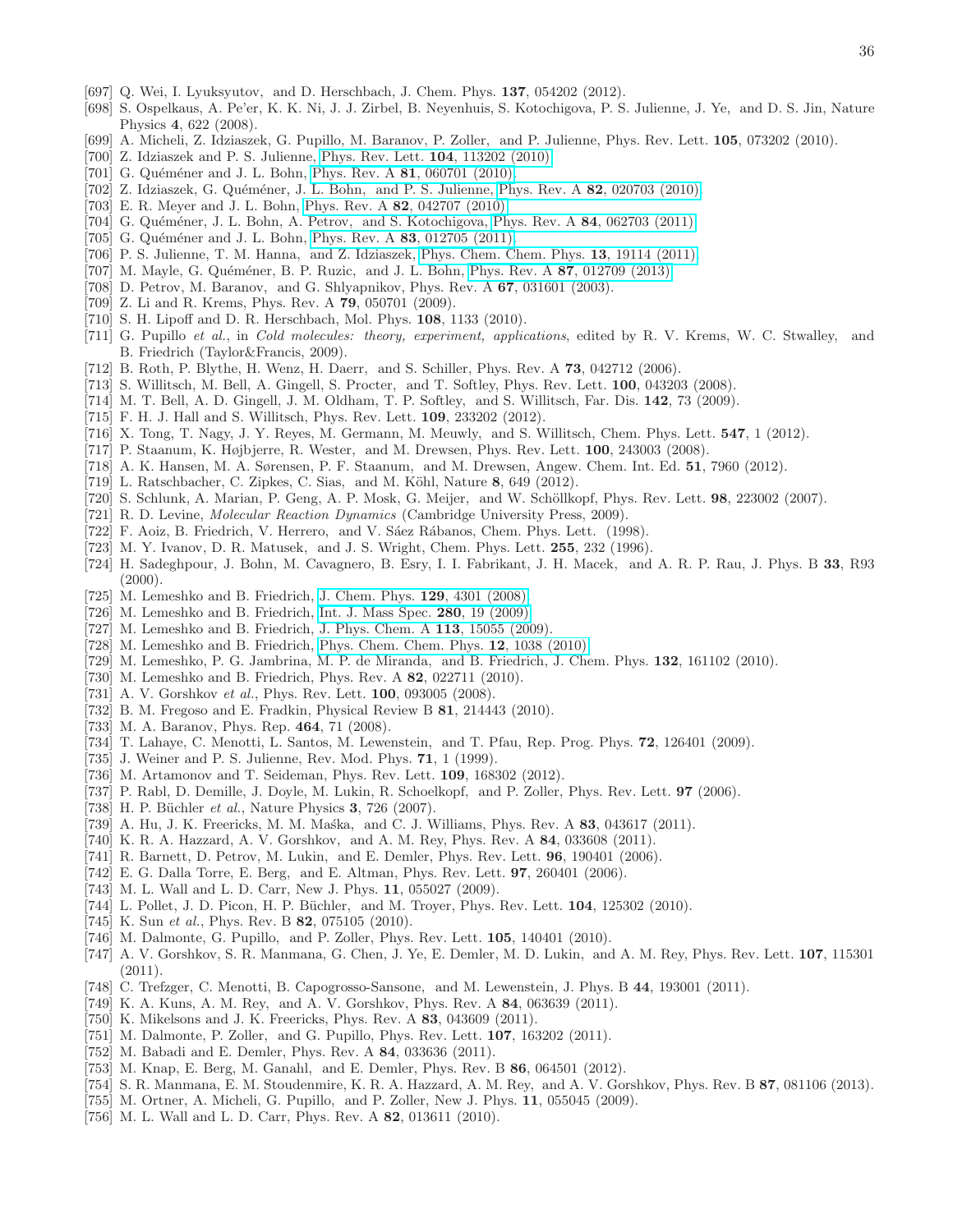- [757] B. Capogrosso-Sansone *et al.*, Phys. Rev. Lett. 104, 125301 (2010).
- [758] S. G. Bhongale *et al.*, Phys. Rev. Lett. 108, 145301 (2012).
- <span id="page-36-0"></span>[759] M. L. Wall, E. Bekaroglu, and L. D. Carr, arXiv:1212.3042 (2012).
- <span id="page-36-1"></span>[760] A. Micheli *et al.*, Nature Physics 2, 341 (2006).
- [761] G. K. Brennen, A. Micheli, and P. Zoller, New J. Phys. 9, 138 (2007).
- [762] J. Schachenmayer, I. Lesanovsky, A. Micheli, and A. J. Daley, New J. Phys. 12, 103044 (2010).
- [763] J. Pérez-Ríoz, F. Herrera, and R. V. Krems, New J. Phys. 12, 103007 (2010).
- [764] F. Herrera, M. Litinskaya, and R. V. Krems, Phys. Rev. A 82, 033428 (2010).
- [765] A. Gorshkov, S. Manmana, G. Chen, E. Demler, M. D. Lukin, and A. M. Rey, Phys. Rev. A 84, 033619 (2011).
- [766] Y. L. Zhou, M. Ortner, and P. Rabl, Phys. Rev. A 84, 052332 (2011).
- [767] M. L. Wall, K. Maeda, and L. D. Carr, arXiv:1305.1236 (2013).
- <span id="page-36-2"></span>[768] K. R. A. Hazzard, S. R. Manmana, M. Foss-Feig, and A. M. Rey, Phys. Rev. Lett. 110, 075301 (2013).
- <span id="page-36-3"></span>[769] F. Herrera and R. V. Krems, Phys. Rev. A 84, 051401 (2011).
- <span id="page-36-4"></span>[770] F. Herrera, K. W. Madison, R. V. Krems, and M. Berciu, Phys. Rev. Lett. 110, 223002 (2013).
- <span id="page-36-5"></span>[771] N. Y. Yao, C. R. Laumann, A. V. Gorshkov, S. D. Bennett, E. Demler, P. Zoller, and M. D. Lukin, Phys. Rev. Lett. 109, 266804 (2012).
- <span id="page-36-6"></span>[772] N. Y. Yao, A. V. Gorshkov, C. R. Laumann, A. M. Läuchli, J. Ye, and M. D. Lukin, Phys. Rev. Lett. 110, 185302 (2013).
- <span id="page-36-7"></span>[773] J. P. Kestner, B. Wang, J. D. Sau, and S. Das Sarma, Phys. Rev. B 83, 174409 (2011).
- <span id="page-36-8"></span>[774] B. Yan, S. A. Moses, B. Gadway, J. P. Covey, K. R. A. Hazzard, A. M. Rey, D. S. Jin, and J. Ye, arXiv:1305.5598 (2013).
- <span id="page-36-9"></span>[775] S. Ronen, D. Bortolotti, and J. Bohn, Phys. Rev. A 74, 013623 (2006).
- [776] D. C. E. Bortolotti, S. Ronen, J. L. Bohn, and D. Blume, Phys. Rev. Lett. 97, 160402 (2006).
- [777] S. Ronen, D. Bortolotti, and J. Bohn, Phys. Rev. Lett. 98, 030406 (2007).
- [778] S. Ronen and J. Bohn, Phys. Rev. A **76**, 043607 (2007).
- [779] R. Wilson, S. Ronen, J. Bohn, and H. Pu, Phys. Rev. Lett. 100, 245302 (2008).
- [780] J. L. Bohn and R. M. W. ans S. Ronen, Laser Physics 19, 547 (2009).
- [781] R. M. Wilson, S. Ronen, and J. L. Bohn, Phys. Rev. A 79, 013621 (2009).
- [782] R. Wilson, S. Ronen, and J. Bohn, Phys. Rev. A 80, 023614 (2009).
- [783] R. M. Wilson, S. Ronen, and J. L. Bohn, Phys. Rev. Lett. 104, 094501 (2010).
- [784] S. Ronen and J. L. Bohn, Phys. Rev. A 81, 033601 (2010).
- [785] C. Ticknor, R. M. Wilson, and J. L. Bohn, Phys. Rev. Lett. 106, 065301 (2011).
- [786] R. M. Wilson and J. L. Bohn, Phys. Rev. A 83, 023623 (2011).
- [787] R. M. Wilson, S. T. Rittenhouse, and J. L. Bohn, New J. Phys. 14, 043018 (2012).
- <span id="page-36-10"></span>[788] R. M. Wilson, C. Ticknor, J. L. Bohn, and E. Timmermans, Phys. Rev. A 86, 033606 (2012).
- <span id="page-36-11"></span>[789] P. Xiang, M. Litinskaya, and R. V. Krems, Phys. Rev. A 85, 061401 (2012).
- <span id="page-36-12"></span>[790] P. Xiang, M. Litinskaya, E. A. Shapiro, and R. V. Krems, arXiv:1209.5327 (2012).
- <span id="page-36-13"></span>[791] H.-C. Nägerl and E. Kirilov, Private communication.
- <span id="page-36-14"></span>[792] L. Amico, R. Fazio, A. Osterloh, and V. Vedral., Rev. Mod. Phys. 80, 517 (2008).
- [793] T. J. Osborne and M. A. Nielsen, Phys. Rev. A 66, 032110 (2002).
- <span id="page-36-23"></span>[794] S. Kais, "Adv. chem. phys." Chap. Entanglement, Electron Correlation and Density Matrices, Reduced-Density-matrix Mechanics with Applications to Many-electron Atoms and Molecules, vol. 134 of [\[795](#page-36-15)] (2007).
- <span id="page-36-15"></span>[795] D. A. Mazziotti, ed., *Adv. Chem. Phys.*, Vol. 134 (Wiley, New York, 2007).
- <span id="page-36-16"></span>[796] N. Lambert, Y.-N. Chen, Y.-C. Cheng, C.-M. Li, G.-Y. Chen, and F. Nori, Nature Physics 9, 10 (2012).
- <span id="page-36-17"></span>[797] D. DeMille, Phys. Rev. Lett. 88, 067901 (2002).
- <span id="page-36-18"></span>[798] S. F. Yelin, D. DeMille, and R. Cote, "Cold molecules: Theory, experiment and applications," Chap. Quantum Information Processing with Ultracold Polar Molecules, in [\[799](#page-36-19)] (2009).
- <span id="page-36-19"></span>[799] R. V. Krems, W. C. Stwalley, and B. Friedrich, eds., *Cold molecules: Theory, Experiment and Applications* (Taylor and Francis, Boca Raton, 2009).
- <span id="page-36-20"></span>[800] U. Troppmann, C. Tesch, and R. de Vivie-Riedle, Chem. Phys. Lett. 378, 273 (2003).
- <span id="page-36-21"></span>[801] A. S. Sorensen, C. H. van der Wal, L. I. Childress, and M. D. Lukin, Phys. Rev. Lett. 92, 063601 (2004).
- <span id="page-36-22"></span>[802] A. Andre, D. DeMille, J. M. Doyle, M. D. Lukin, S. E. Maxwell, R. J. S. P. Rabel, and P. Zoller, Nature Physics 2, 636 (2006).
- <span id="page-36-24"></span>[803] W. K. Wootters, Phys. Rev. Lett. **80**, 2245 (1998).
- <span id="page-36-25"></span>[804] Q. Wei, S. Kais, B. Friedrich, and D. Herschbach, J. Chem. Phys. 134, 124107 (2011).
- <span id="page-36-26"></span>[805] Q. Wei, S. Kais, and Y. P. Chen, J. Chem. Phys. 132, 121104 (2010).
- <span id="page-36-27"></span>[806] Q. Wei, S. Kais, B. Friedrich, and D. Herschbach, J. Chem. Phys. 135, 154102 (2011).
- <span id="page-36-28"></span>[807] J. Z. et al., J. Chem. Phys. **138**, 024104 (2013).
- <span id="page-36-29"></span>[808] F. Herrera, B. Whaley, and S. Kais, New J. Phys. (submitted 2013).
- <span id="page-36-30"></span>[809] K. Lee, D. Villeneuve, P. Corkum, and E. Shapiro, Phys. Rev. Lett. 93, 233601 (2004).
- <span id="page-36-31"></span>[810] E. A. Shapiro, M. Spanner, and M. Y. Ivanov, J. Mod. Opt. 52, 897 (2005).
- <span id="page-36-32"></span>[811] S. Yelin, K. Kirby, and R. Côté, Phys. Rev. A 74, 050301 (2006).
- <span id="page-36-33"></span>[812] E. Kuznetsova, R. Côté, K. Kirby, and S. Yelin, Phys. Rev. A 78, 012313 (2008).
- <span id="page-36-34"></span>[813] E. Kuznetsova, M. Gacesa, S. F. Yelin, and R. Côté, Phys. Rev. A 81, 030301 (2010).
- <span id="page-36-35"></span>[814] E. Kuznetsova, S. F. Yelin, and R. Côté, Quant. Inf. Proc. 10, 821 (2011).